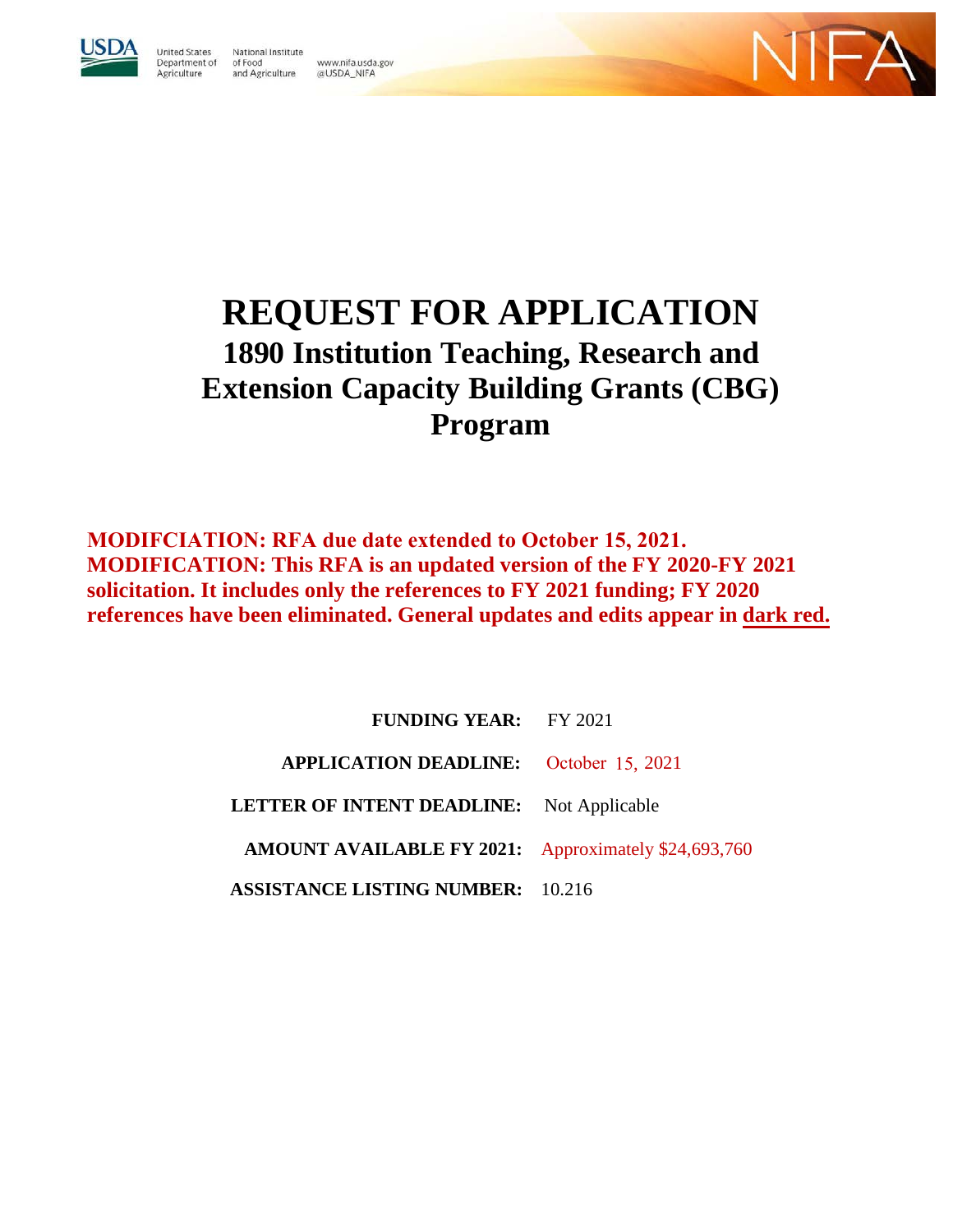#### **INITIAL ANNOUNCEMENT**

National Institute of Food and Agriculture, United States (U.S.) Department of Agriculture (USDA).

**Catalog of Federal Domestic Assistance**. The CBG is listed in the Assistance Listings under the number **10.216**.

| <b>Task Description</b> | <b>Deadline</b>                                                                                                       |
|-------------------------|-----------------------------------------------------------------------------------------------------------------------|
| Application:            | FY 2021: October 15, 2021<br>5:00 P.M. Eastern                                                                        |
| Letter of Intent:       | Not Required                                                                                                          |
| Applicants<br>Comments: | Within six months from the issuance of this notice<br>(NIFA may not consider comments received after the sixth month) |

<span id="page-1-0"></span>**Table 1: Key Dates and Deadlines**

**Stakeholder Input**. The National Institute of Food and Agriculture (NIFA) seeks comments on all request for applications (RFAs) so it can deliver programs efficiently, effectively, with integrity, and with a focus on customer service. NIFA considers comments, to the extent possible when developing RFAs and use comments to help meet the requirements of Section 103(c)(2) of the Agricultural Research, Extension, and Education Reform Act of 1998 (7 U.S.C. 7613(c)(2)). Applicants may submit written comments to **Policy@usda.gov** (email is for comments only). Please use the following subject line: Response to the 1890 Institution Teaching, Research and Extension Capacity Building Grants (CBG) Program RFA.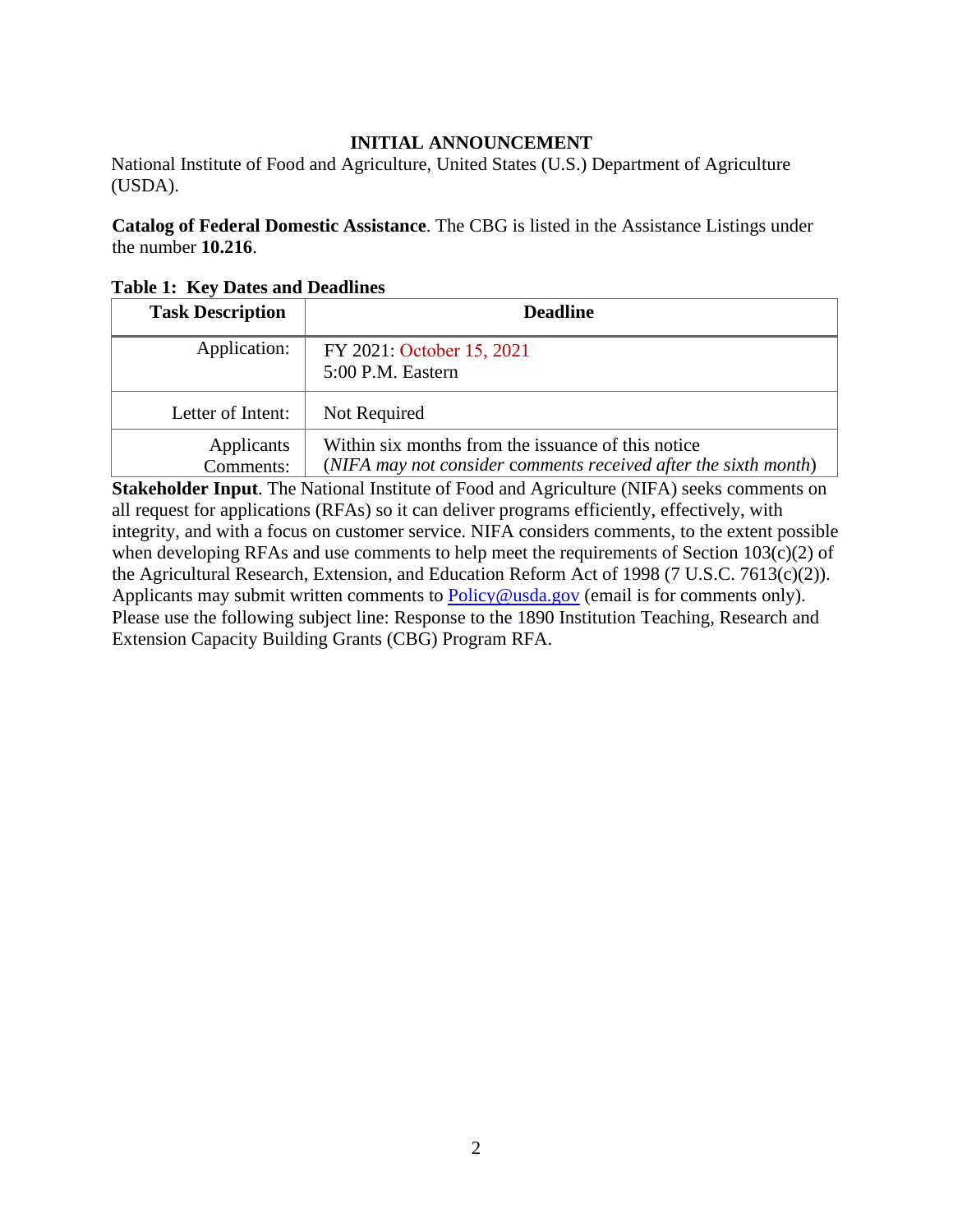#### **EXECUTIVE SUMMARY**

NIFA requests applications for the CBG Program for fiscal year (FY) 2021 to strengthen research, teaching, and extension capacity needed to advance fundamental sciences, as well as translational research and development in support of food and agriculture; and to coordinate opportunities to build on these discoveries at the 1890 Land-Grant Institutions.

The anticipated amount available for grants in FY 2021 is approximately \$24.6 million.

Eligible institutions may submit up to twelve Standard/Collaborative and three Professional Development applications per institution in FY 2021.

This notice identifies the objectives for CBG projects, deadline dates, funding information, eligibility criteria for projects and applicants, and application forms and associated instructions needed to apply for a CBG grant.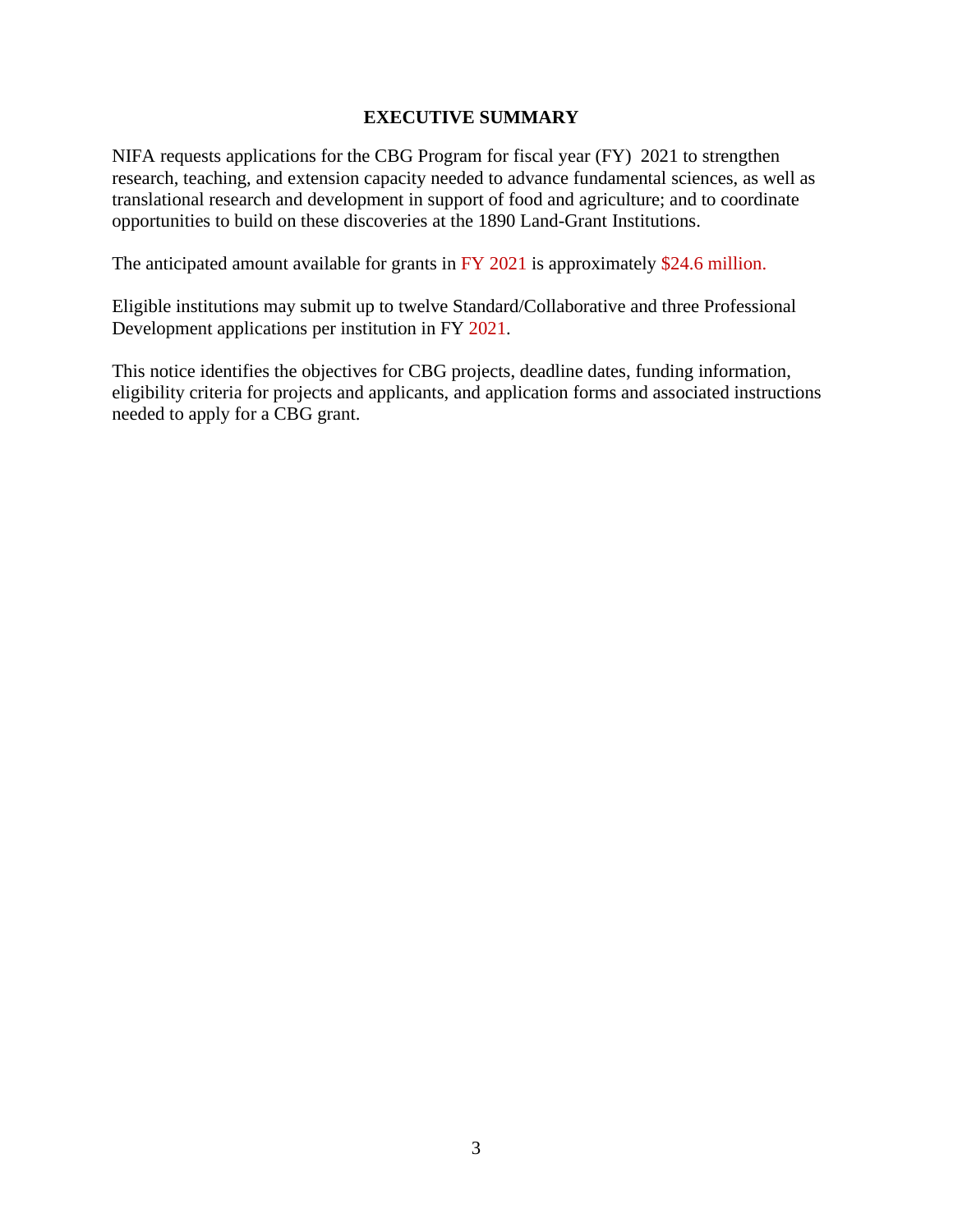# **TABLE OF CONTENTS**

<span id="page-3-0"></span>

| A.        |                                                                                                    |  |
|-----------|----------------------------------------------------------------------------------------------------|--|
| <b>B.</b> |                                                                                                    |  |
|           |                                                                                                    |  |
| A.        |                                                                                                    |  |
| <b>B.</b> |                                                                                                    |  |
| C.        |                                                                                                    |  |
| D.        |                                                                                                    |  |
|           |                                                                                                    |  |
| A.        |                                                                                                    |  |
| <b>B.</b> |                                                                                                    |  |
|           |                                                                                                    |  |
| А.        |                                                                                                    |  |
| <b>B.</b> |                                                                                                    |  |
|           | Potential for Building and Strengthening Capacity and Advancing the Quality of Teaching/Education, |  |
| D.        |                                                                                                    |  |
| E.        |                                                                                                    |  |
|           |                                                                                                    |  |
| A.        |                                                                                                    |  |
| <b>B.</b> |                                                                                                    |  |
| C.        |                                                                                                    |  |
| D.        |                                                                                                    |  |
| Е.        |                                                                                                    |  |
|           |                                                                                                    |  |
|           |                                                                                                    |  |
|           |                                                                                                    |  |
|           |                                                                                                    |  |
| A.        |                                                                                                    |  |
| <b>B.</b> |                                                                                                    |  |
|           |                                                                                                    |  |
| C.        |                                                                                                    |  |
|           |                                                                                                    |  |
|           |                                                                                                    |  |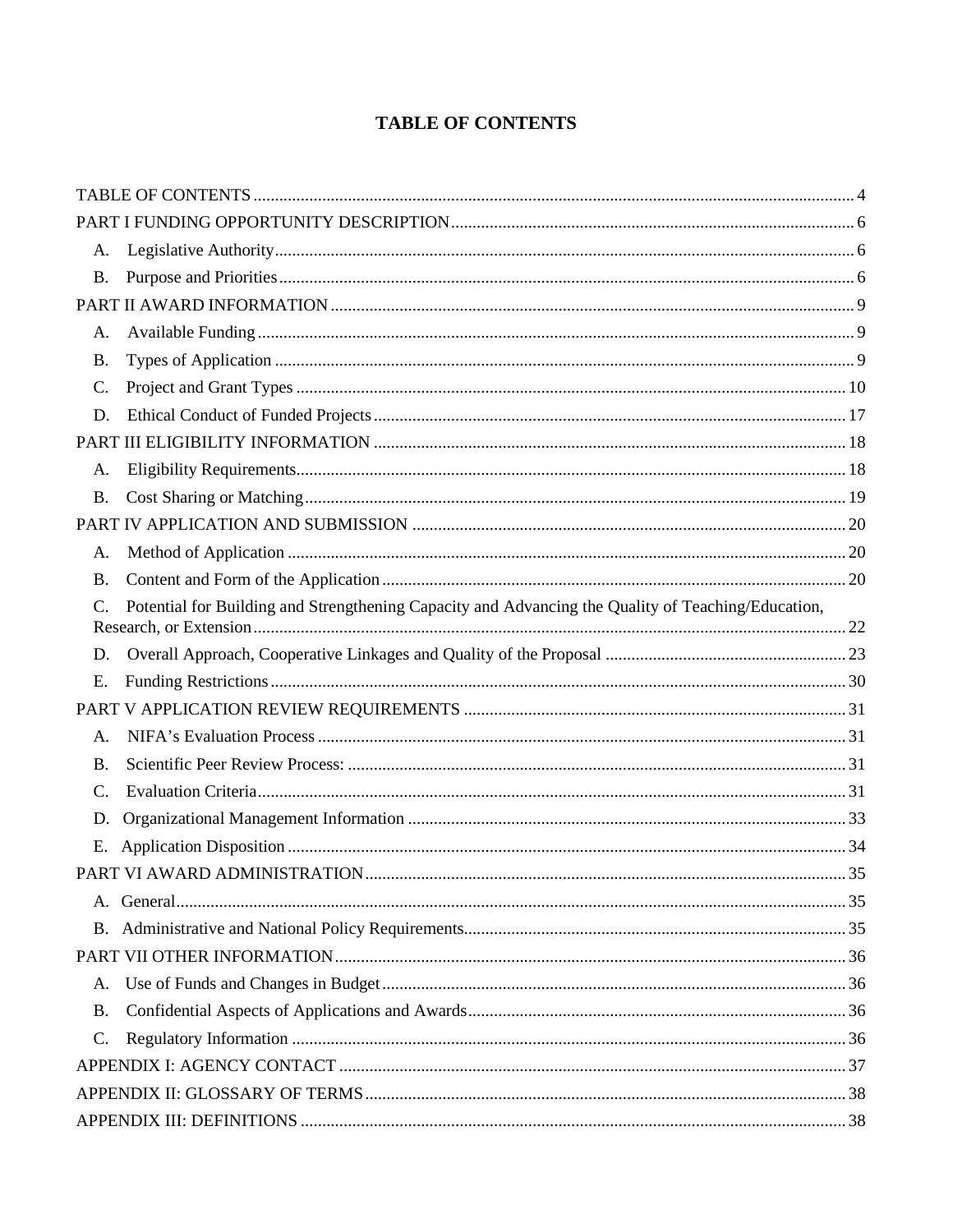# **TABLE OF TABLES**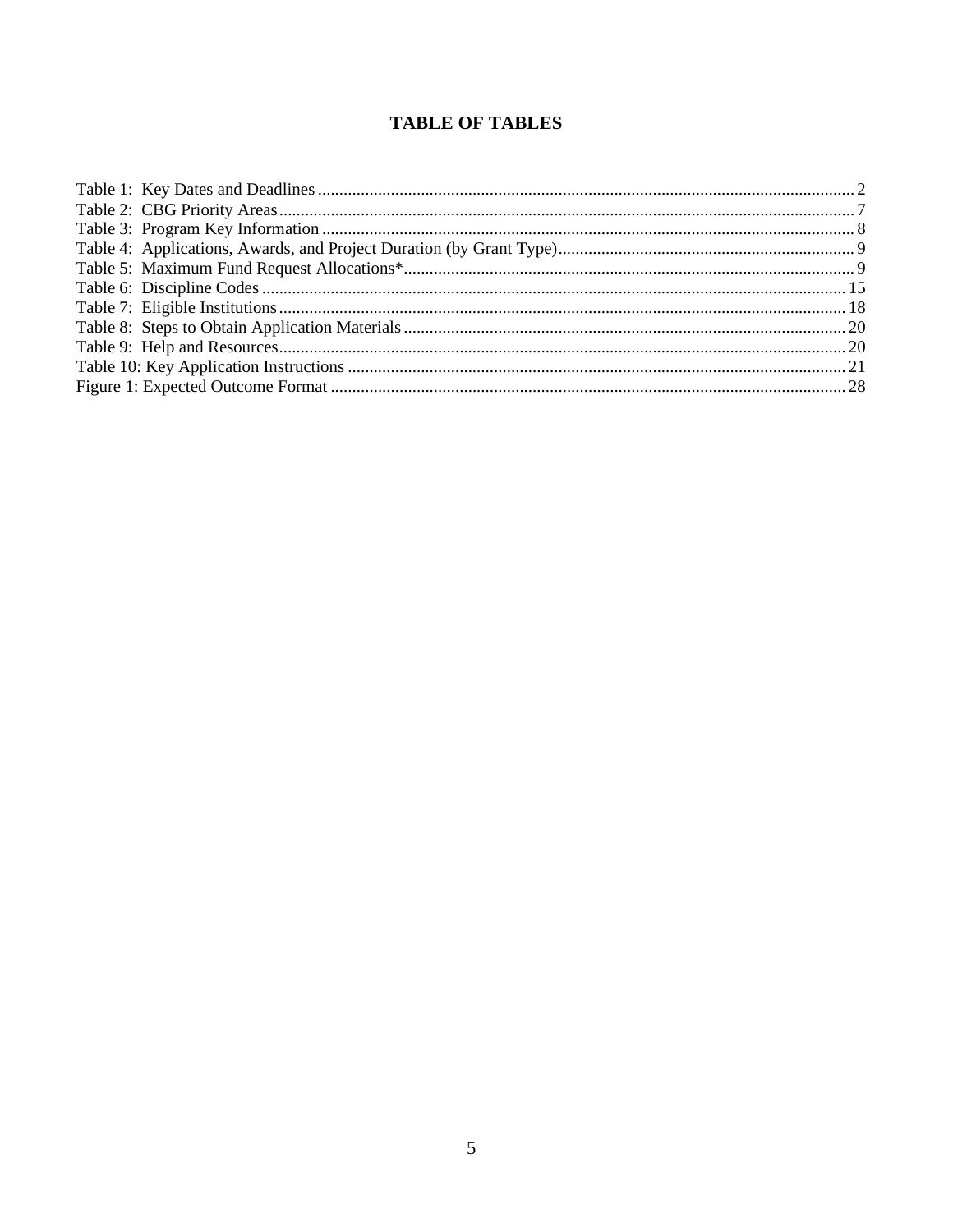# <span id="page-5-0"></span>**PART I FUNDING OPPORTUNITY DESCRIPTION**

## <span id="page-5-1"></span>**A. Legislative Authority**

Authority for this program is contained in Section 1417 (b)(4) of the National Agricultural Research, Extension, and Teaching Policy Act of 1977 (NARETPA), as amended [\[7 U.S.C. 3152](https://uscode.house.gov/view.xhtml?req=(title:7%20%20section:3152%20edition:prelim)%20OR%20(granuleid:USC-prelim-title7%20-section3152)&f=treesort&edition=prelim&num=0&jumpTo=true) [\(b\)\(4\)\]](https://uscode.house.gov/view.xhtml?req=(title:7%20%20section:3152%20edition:prelim)%20OR%20(granuleid:USC-prelim-title7%20-section3152)&f=treesort&edition=prelim&num=0&jumpTo=true) and pursuant to annual appropriations made available specifically for the 1890 Capacity Building Program. [Section 7107 of the Food, Conservation, and Energy Act of 2008 \(FCEA\)](https://www.agriculture.senate.gov/imo/media/doc/pl110-246.pdf) [\(Pub. L. 110-246\)](https://www.agriculture.senate.gov/imo/media/doc/pl110-246.pdf) amended the authority for the 1890 Capacity Building Program to allow for extension capacity building, as well as teaching and research.

See Appendix III for definitions of "capacity building" and "food and agricultural sciences."

## <span id="page-5-2"></span>**B. Purpose and Priorities**

CBG under Assistance Listing 10.216**,** is designed specifically to build the institutional teaching, research, and extension capacities of the eligible institutions through cooperative programs with Federal and non-Federal entities.

The program is designed to achieve three major goals:

- 1. To advance the cultural diversity of the food and agricultural sciences scientific and professional workforce by attracting and educating more students from underrepresented groups.
- 2. To strengthen linkages among the 1890 institutions, other colleges and universities, USDA, other federal agencies, and private industry; and
- 3. To enhance and strengthen the quality of Teaching/Education, Research, and Extension programs at the 1890 institutions to establish them as full partners more readily in the U.S. food and agricultural sciences higher education system.

*eXtension.* CBG encourages (but does not require) projects that develop content suitable for delivery through **eXtension**.

*Global Engagement*. NIFA supports global engagement that advances U.S. agricultural goals. NIFA recognizes that collaboration with international partners may be necessary to attain the agency's goals for U.S. agriculture, promote global competence of our nation's future agricultural workforce, and promote safe and nutritious food security in a growing world. Therefore, although application to this RFA is limited to eligible U.S. institutions, applicants may collaborate with international partners, to include subcontracts to international partners or other institutions. Applications must clearly demonstrate benefits to the U.S.

*Social and Behavioral Sciences*. CBG supports social and behavioral sciences and encourages projects that integrate them with related biological sciences. Incorporating social and behavioral sciences is important for addressing many of the challenges that face agriculture and rural communities, such as increasing global demand for food production in the face of limited natural resources; improving health and reducing obesity by engaging in healthy diets; fostering opportunities for positive youth development; and alleviating poverty by fostering economic opportunity.

*Leadership Skills Development*. The development of leadership skills, knowledge, and qualities are necessary to prepare students for agricultural and related careers in the private sector, government, and academia. CBG teaching applications must demonstrably incorporate a leadership development component to equip students with technical and leadership abilities upon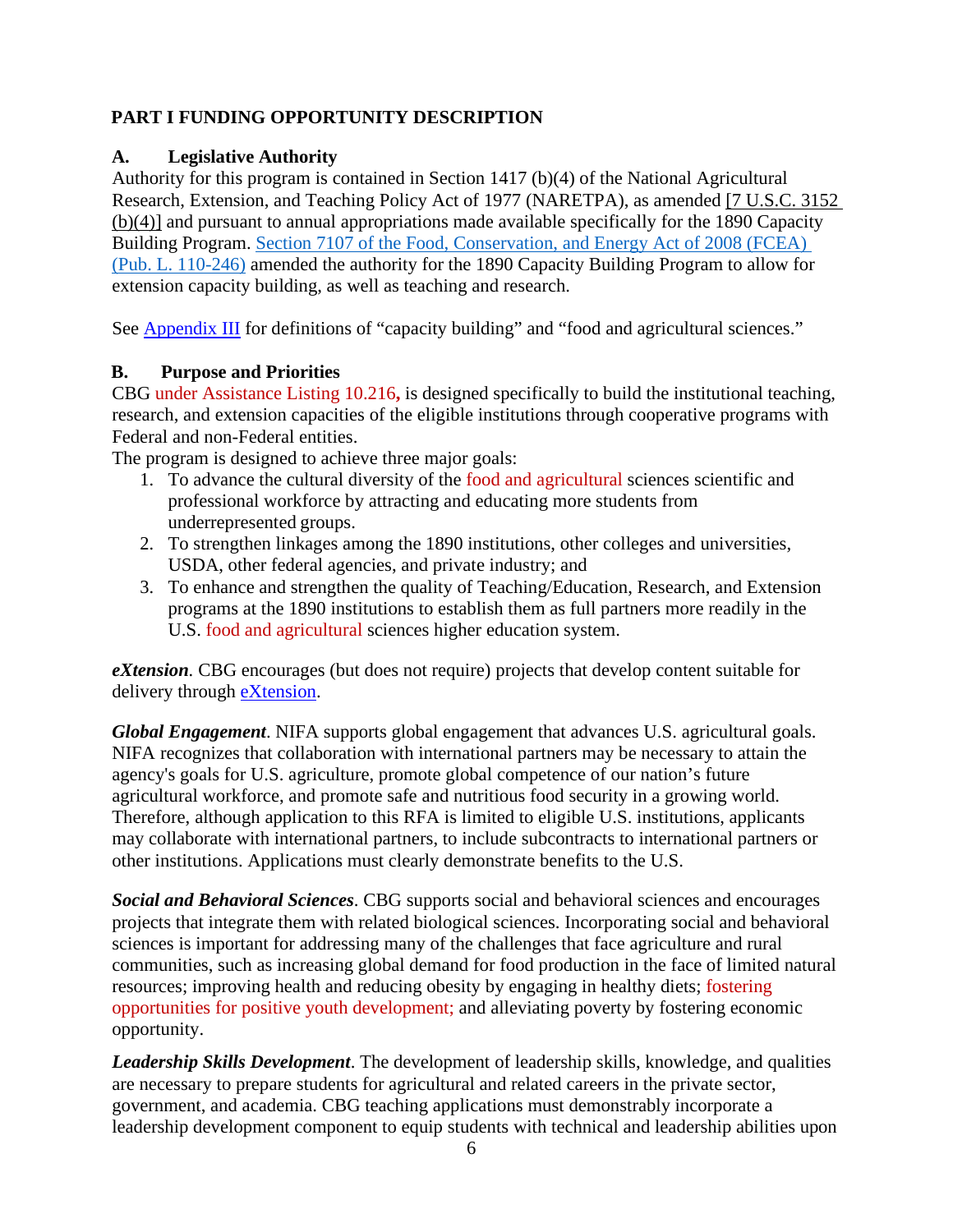graduation. Specific activities may include:

- 1. Developing practical applications to increase understanding of leadership roles, including critical thinking, problem solving, and communication skills; ethics and professionalism; and working in teams.
- 2. Connecting the academic classroom experience with daily leadership roles and organizational activities.
- 3. Providing opportunities for mentoring and shadowing; and
- 4. Organizing leadership academies, workshops, trainings, etc.

*Metrics.* Applications must describe and assess the expected products, results, outcomes, and their potential impacts on strengthening food and agriculture Teaching/Education, Research, and Extension in the United States.

*Stakeholder Input.* NIFA, with stakeholder input, has identified 10 priority areas. Applications must encourage regional or national program delivery in one of the priority areas in **Table 2**.

| $1.0010 = 0.0010 + 1.00110 + 1.0000$    |                                              |
|-----------------------------------------|----------------------------------------------|
| Human health, obesity as it relates     | Rural communities for the 21st century       |
| to nutrition, and human sciences        | (expanded opportunities for small businesses |
|                                         | and small farms)                             |
| Bioenergy/biofuel and natural resources | Sustainable agriculture                      |
| Food safety                             | Positive youth development                   |
| Water quality                           | Family and consumer sciences                 |
| Global food security and agricultural   | <b>Environmental sciences</b>                |
| biosecurity                             |                                              |

#### <span id="page-6-0"></span>**Table 2: CBG Priority Areas**

## **Other Areas in General Food & Agricultural Science**

This priority area is for innovative applications in Teaching/Education, Research, or Extension in areas that address local, regional, or national issues in the food and agricultural sciences not included in the priority areas listed above. Projects in this area may not fit any of the USDA or NIFA Strategic Goals, but address an emerging local, regional, or national issue.

## **Background**

CBG advances food and agricultural sciences, including conventional and organic food production systems. The program directly aligns with [USDA Strategic Plan,](https://www.usda.gov/sites/default/files/documents/usda-strategic-plan-2018-2022.pdf) Goal #4: Facilitate Rural Prosperity and Economic Development; Objective 4.1: Expand rural business opportunity and rural quality of life with access to capital; improved infrastructure, broadband access and connectivity; and support for workforce availability.

The program area priorities in this RFA also align with the theme outlined in the USDA [Science Blueprint.](https://www.usda.gov/sites/default/files/documents/usda-science-blueprint.pdf) Theme 5: Ag Science Policy Leadership/Beacon for Science/ Objective: *Develop and expand degree, certificate, curriculum, and youth programs that integrate science, technology, engineering, and mathematics (STEM) into instruction, considering real world challenges relevant to agricultural and food science.*

The outcomes of projects supported through this RFA are expected to provide foundations for achieving the goals of the [USDA Agriculture Innovation Agenda.](https://www.usda.gov/sites/default/files/documents/agriculture-innovation-agenda-vision-statement.pdf)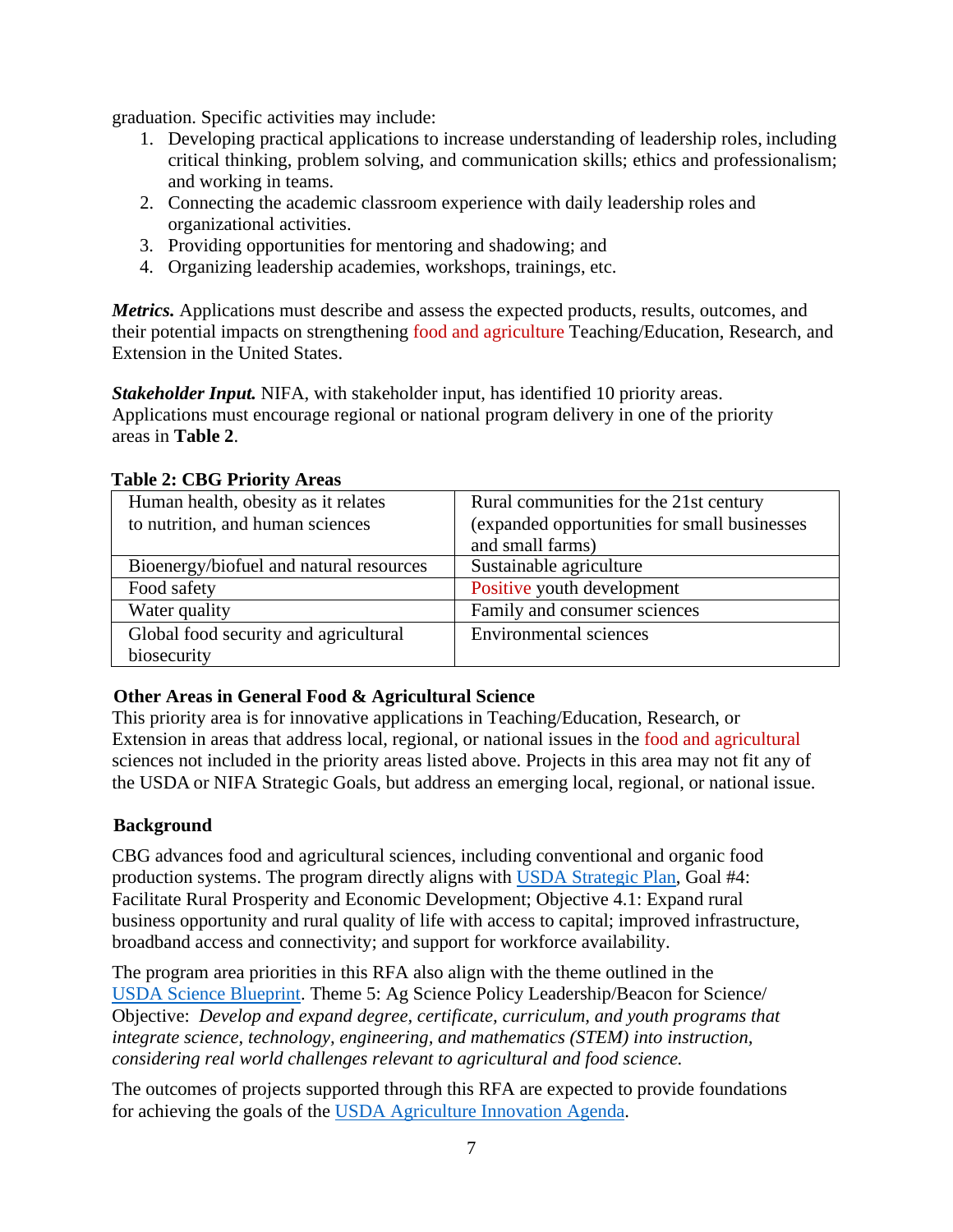Additional requirements on expected performance goals, indicators and targets may be required as a condition of award.

| <b>Title</b>                 | <b>Description</b>                            |
|------------------------------|-----------------------------------------------|
| Program Code:                | Research (EQ), Teaching (EP), Extension       |
|                              | (EWE)                                         |
| Program Code Name:           | 1890 Capacity Building Grants Program         |
|                              | (CBG)                                         |
| <b>CFDA</b> Number           | 10.216                                        |
| Project Type:                | Research Project, Teaching/Education Project, |
|                              | <b>Extension Project, Integrated Project</b>  |
| Grant Type:                  | Professional Development Grant, Standard      |
|                              | Grant, Collaborative Grant                    |
| <b>Application Deadline</b>  | FY 2021: October 15, 2021                     |
|                              |                                               |
| <b>Grant Duration:</b>       | 24-36 Months (Standard/Collaborative Grant)   |
|                              | 12 Months (Professional Development Grant)    |
| Anticipated # of Awards:     | 50                                            |
| <b>Maximum Award Amount:</b> | Approximately \$750,000                       |

# <span id="page-7-0"></span>**Table 3: Program Key Information**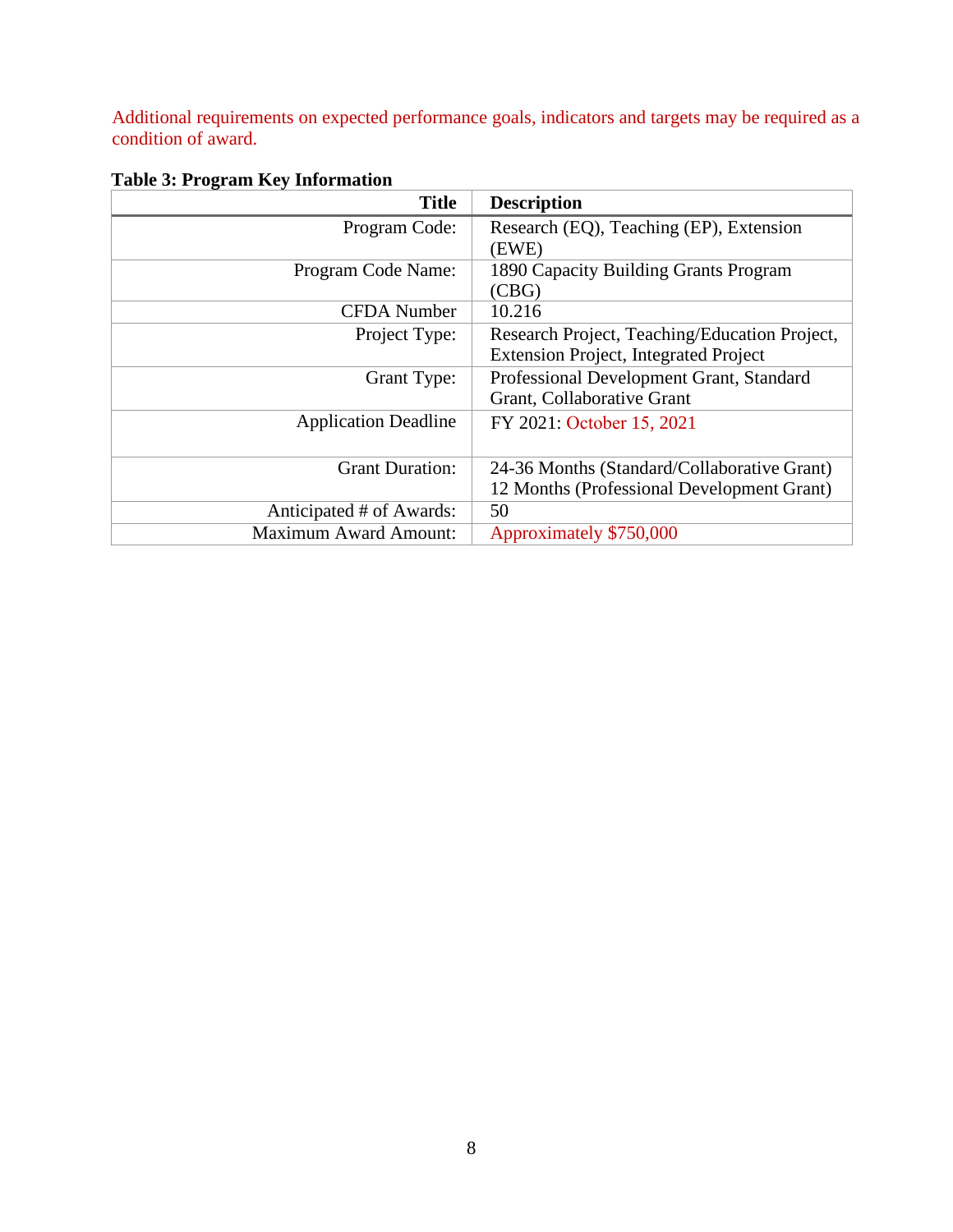## <span id="page-8-0"></span>**PART II AWARD INFORMATION**

## <span id="page-8-1"></span>**A. Available Funding**

The anticipated amount available for CBG in FY 2021 is approximately \$24.6 million. The assistance instrument will be in the form of grants. USDA is not committed to fund any particular application or to make a specific number of awards. The [Automated Standard](https://www.fiscal.treasury.gov/fsservices/gov/pmt/asap/asap_home.htm) [Application for Payments,](https://www.fiscal.treasury.gov/fsservices/gov/pmt/asap/asap_home.htm) operated by the Department of Treasury, Bureau of Fiscal Service, is the designated payment system for awards resulting from this RFA.

| <b>Grant Type</b>           | Maximum # of<br><b>Applications</b><br><b>Per Institution</b> | <b>Maximum</b> #<br>of Awards                                                                | <b>Project Duration</b>                                                           |
|-----------------------------|---------------------------------------------------------------|----------------------------------------------------------------------------------------------|-----------------------------------------------------------------------------------|
| Professional<br>Development | 3                                                             | 1 award per<br>faculty member                                                                | 12 months (funds)<br>may be used for<br>salary and<br>benefits up to one<br>year) |
| Standard/<br>Collaborative  | 12                                                            | No limit, but<br>institution cannot<br>receive more than<br>$10\%$ of the<br>available funds | Up to 36 months                                                                   |

<span id="page-8-3"></span>

<span id="page-8-4"></span>

|  |  | Table 5: Maximum Fund Request Allocations* |  |  |  |
|--|--|--------------------------------------------|--|--|--|
|  |  |                                            |  |  |  |

| <b>Project Types (up and</b> | <b>Standard</b> | <b>Collaborative</b> |             |
|------------------------------|-----------------|----------------------|-------------|
| down) Grant Types (left to   |                 |                      | Development |
| right)                       |                 |                      |             |
| Teaching/Education           | \$150,000       | \$300,000            | \$100,000   |
| Research                     | \$300,000       | \$500,000            | \$100,000   |
| Extension                    | \$250,000       | \$350,000            | \$100,000   |
| Integrated                   | \$600,000       | \$600,000            | N/A         |

*\*See pages 13-14 for additional funding for AI*

# <span id="page-8-2"></span>**B. Types of Application**

NIFA will evaluate applications using the criteria described in Part V of this RFA. Applications for FY 2021 are limited to the following application types:

- 1. *New application*. New applications will be evaluated using the criteria described in Part V of this RFA and are subject to the due dates herein (see Appendix III for definition).
- 2. *Resubmitted application*. Resubmitted applications must include the response to the previous review panel summary and are subject to the same criteria and due dates herein. Resubmitted applicants must enter the NIFA-assigned proposal number of the previously submitted application in the *Federal Field (Field 4)* on the application form (see Appendix  $III$  for definition).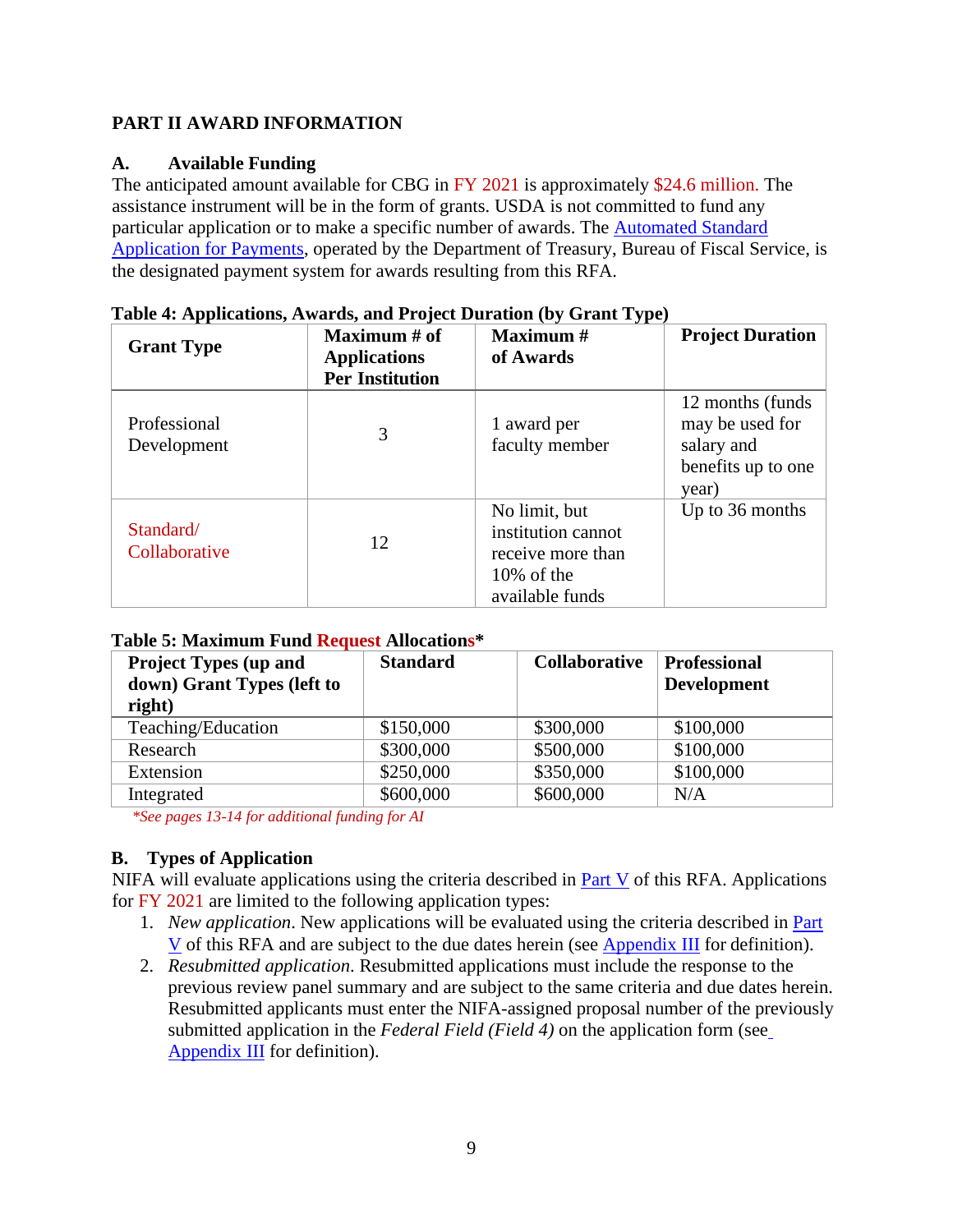3. *Renewal application*. Renewal applications must contain the same information as required for new applications and must contain a p*rogress report*. The progress report must include the implementation of the data management plan (DMP) of the previously funded project. Renewal applications are subject to the same criteria and due dates herein. Applicants submitting a renewal application must enter the NIFA-assigned proposal number of the previously approved application in the *Federal Field (Field 4)* on the application form (see Appendix III for definition).

#### <span id="page-9-0"></span>**C. Project and Grant Types**

The following describes the types of *projects* or *grants* that are eligible for funding.

- 4. **Project Types**. Applicants must propose one of the following project types:
	- a. **Teaching/Education Projects:** A teaching or education project should develop human capital in order to help meet current and future national food and agricultural sciences workplace needs. Examples of relevant activities under this project type include (but are not limited to) the following: formal classroom instruction, laboratory instruction, and practicum experience such as faculty development, student recruitment and services, curriculum development, instructional materials and equipment, and innovative teaching methodologies.

**Need Areas:** Teaching/Education applications must demonstrate how the chosen Priority Area is addressed when selecting one of the following Teaching/Education Need Areas.

- i. *Curricula Design and Materials Development.* This Need Area promotes developing new (or adapting existing) curricula and related materials to meet changes anticipated within the food and agricultural sciences. Projects must be integrated and multidisciplinary and possess learner-centered instruction which will demonstrate an improvement in teaching and student learning against core course objectives. Applicants are expected to demonstrate how the project will reach large audiences efficiently and effectively, provide hands-on learning experiences, extend learning beyond the classroom, reinforce recent research on how to motivate students to learn, retain, apply, and transfer knowledge, skills, and competencies, and integrate and synthesize knowledge.
- ii. *Faculty Preparation and Enhancement for Education.* This Need Area prepares academic faculty for sustainable change to address emerging student clientele (demographic composition, learning styles, digital applicability), improving teaching competency (subject matter expertise and pedagogy), or developing student recruitment and advising skills (career opportunities in emerging agricultural sciences fields). Training of targeted faculty recipient(s) must be intentional and relevant to the identified educational needs of the students, who will be the beneficiaries of such faculty development.
- iii. *Instructional Delivery Systems.* This Need Area encourages the development and use of alternative methods of delivering instruction to enhance the quality, effectiveness, and cost efficiency of teaching programs. Examples of alternative methods of delivering instruction include (but are not limited to): using state-of the-art digital technology; faculty sharing, cross enrollments, joint degrees,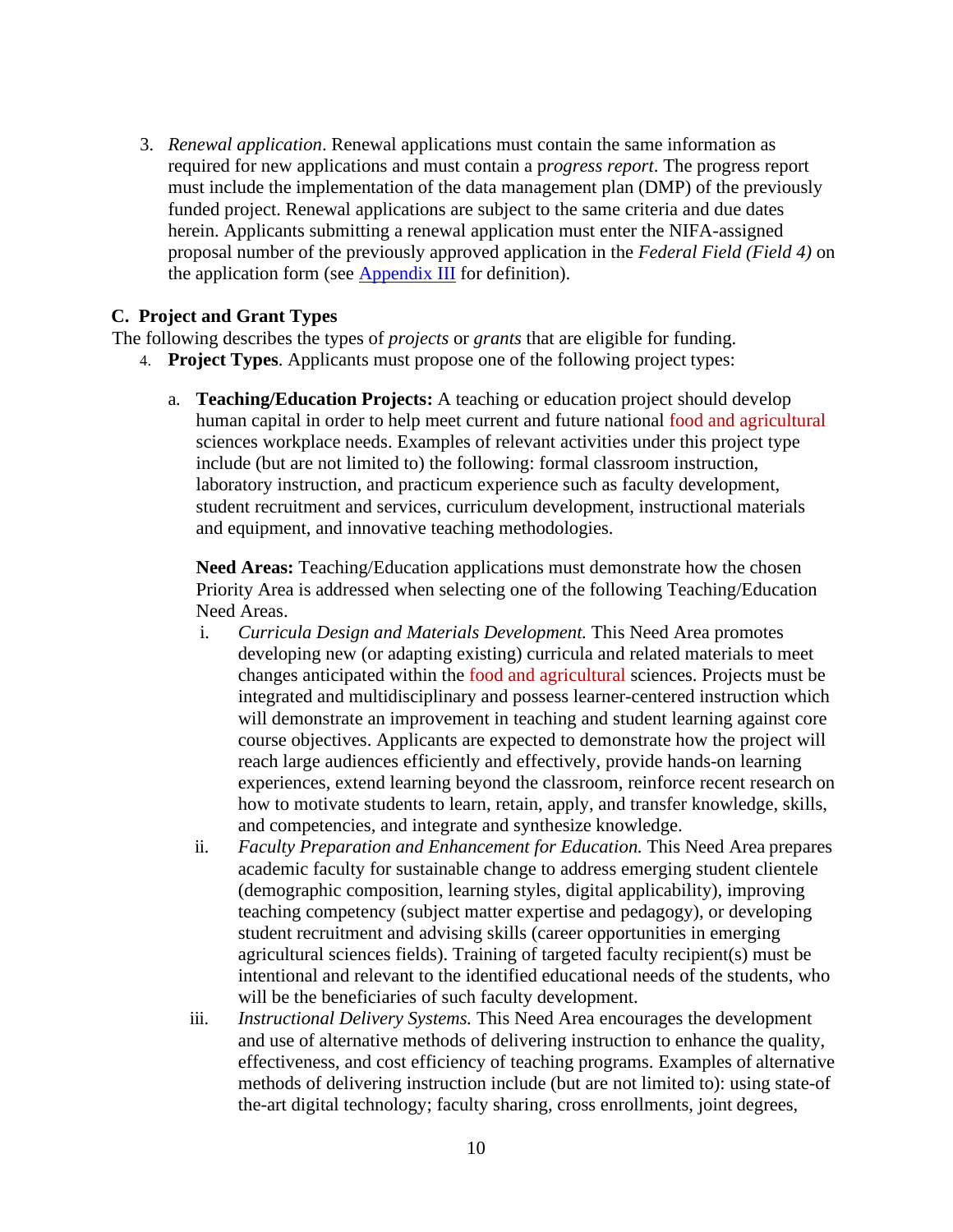teleconferencing; networking via satellite communications; e-learning and online instruction; or utilizing mobile classrooms/laboratories and individualized learning centers. Multi-institutional, regional, or national collaborations are encouraged. Emphasis should be on improving the art of teaching by faculty.

- iv. *Scientific Instrumentation for Teaching.* This Need Area provides students with the necessary experience with suitable, up-to-date equipment to involve them in work central to understanding advances in the food and agricultural sciences and to prepare them for work or further graduate/professional training. Additionally, this Need Area will support the acquisition of instructional laboratory and classroom equipment.
- v. *Student Experiential Learning.* This Need Area encourages the development of new student learning opportunities where students are placed in team-oriented, problem-solving, decision-making situations in the context of real-world experiences. Experiential learning in laboratory research or other internships with business and industry, community organizations, Federal agencies, and other domains that provide knowledge and skills for graduate study will be given priority.
- vi. *Student Recruitment and Retention.* This Need Area aims to enhance student recruitment and retention programs in order to strengthen the Nation's scientific and professional workforce. Recruitment and retention efforts should be summarized quantitatively (i.e., numbers of students recruited against those contacted) and qualitatively (i.e., lessons learned that improve future recruitment strategies).
- b. **Research Projects:** Single-function research projects support fundamental or applied research conducted by individual investigators, co-investigators within the same discipline, or multidisciplinary teams. The following must be considered when developing research applications:
	- i. Fundamental research means research that: (i) increases knowledge or understanding of the fundamental aspects of phenomena and has the potential for broad application and, (ii) impacts agriculture, food, nutrition, or the environment.
	- ii. Applied research means research that includes expansion of the findings of fundamental research to uncover practical ways in which new knowledge can be advanced to benefit individuals and society; and/or
	- iii. Multi-disciplinary projects are those in which investigators from two or more disciplines collaborate closely to address a common problem. These collaborations, where appropriate, may integrate the biological, physical, chemical, or social sciences.

**Need Areas**. Research applications must demonstrate how the chosen Priority Area is addressed when selecting one of the following Research Need Areas:

*Studies and Experimentation in Food and Agricultural Sciences*. The purpose of this Need Area is to advance the body of knowledge in basic and applied natural and social sciences that comprise the food and agricultural sciences. Projects addressing this Area are encouraged to focus on multidisciplinary and interdisciplinary research activities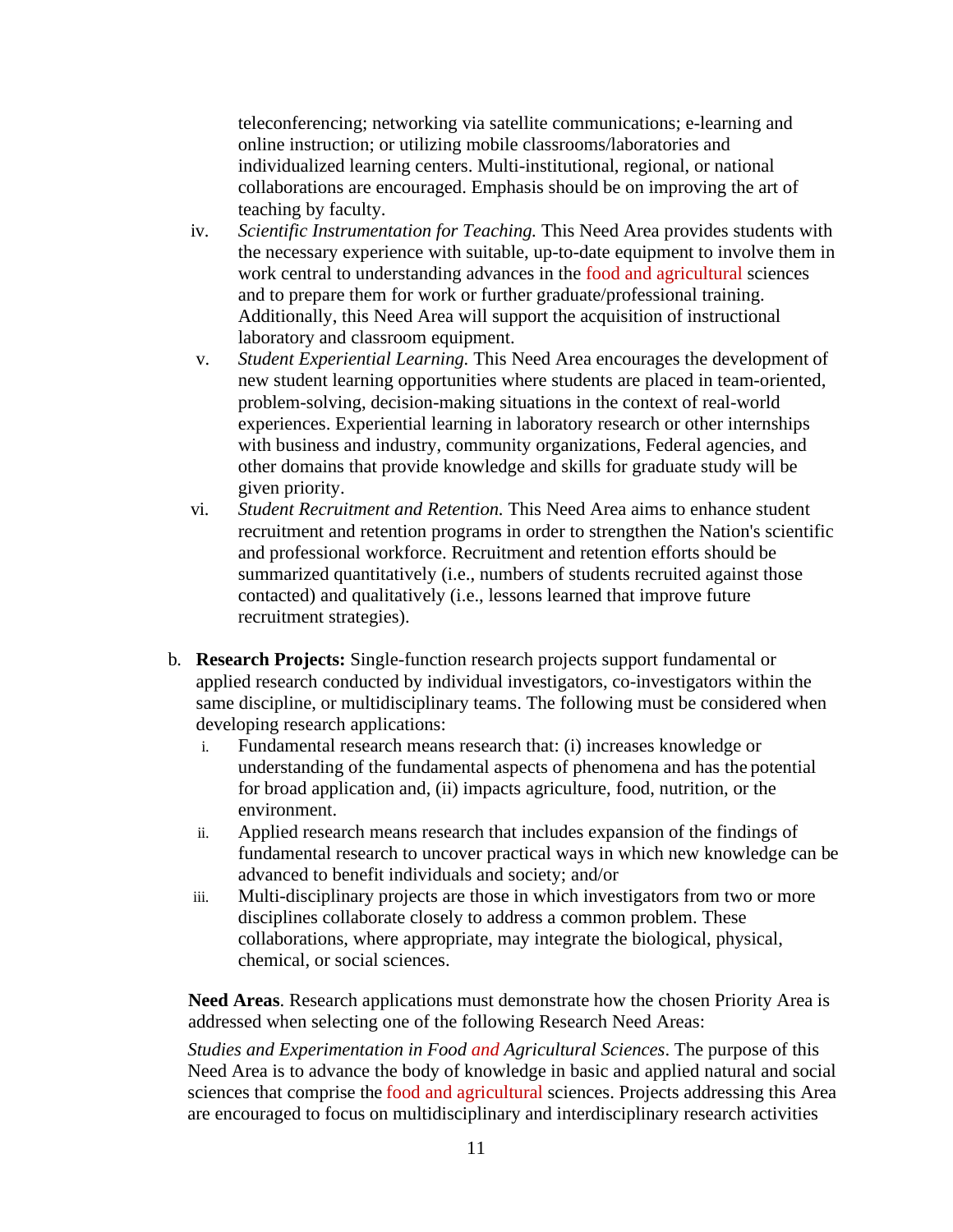addressing critical issues rather than single discipline-specific research studies.

- i. *Centralized Research Support Systems.* The purpose of this Need Area is to establish centralized research support systems that:
	- meet national needs or serve regions or 1890 institution clientele that cannot otherwise afford or does not have access to such support; or
	- provide research support more economically, thereby freeing up resources for other research uses. You must demonstrate how your chosen Priority Area is addressed when selecting this Need Area.
- c. *Extension Projects***:** Single-function Extension Projects conduct programs and activities that deliver science-based knowledge and informal educational programs to people, enabling them to make practical decisions. Program delivery may range from community-based to national audiences and use communication methods from faceto-face to electronic or combinations thereof. Extension Projects may also include related matters such as certification programs, in-service training, client recruitment and services, curriculum development, instructional materials and equipment, and innovative instructional methodologies appropriate to informal educational programs. These projects must lead to measurable, documented changes in learning, actions, or conditions in an identified audience or stakeholder group. These projects must synthesize and incorporate a wide range of the latest relevant research results.

#### **Extension applications must demonstrate how the chosen Priority Area is addressed when selecting one of the following Extension Need Areas.**

- i. *Extension Program Development Support Systems.* The purpose of this Need Area is to increase the quality of extension education programs to clientele through training of Extension specialists, educators, paraprofessionals, technicians, and volunteers. The training may focus on professional development, leadership development, application of the Extension program development model, development of train-the-trainer models, volunteer development, volunteer delivery systems, etc. This Need Area will also include program accountability support systems which will translate into the delivery of more effective programs by enhancing the expertise and instruments available to effectively report impacts and evaluate Extension programs.
- ii. *Extension Technology Upgrades.* The purpose of this Need Area is to provide funds to upgrade traditional equipment and instruments, establish mobile delivery systems (laboratories and food safety kitchens, etc.), and offer emerging delivery technologies (e.g., IT applications such as distance education, web conferencing, podcasting, and social media interfaces).
- iii. *Extension Delivery/Methodology.* The purpose of this Need Area is to: develop effective methodologies, strategies, or delivery systems to enhance services to the underserved, including developing new or modifying existing curriculums; establish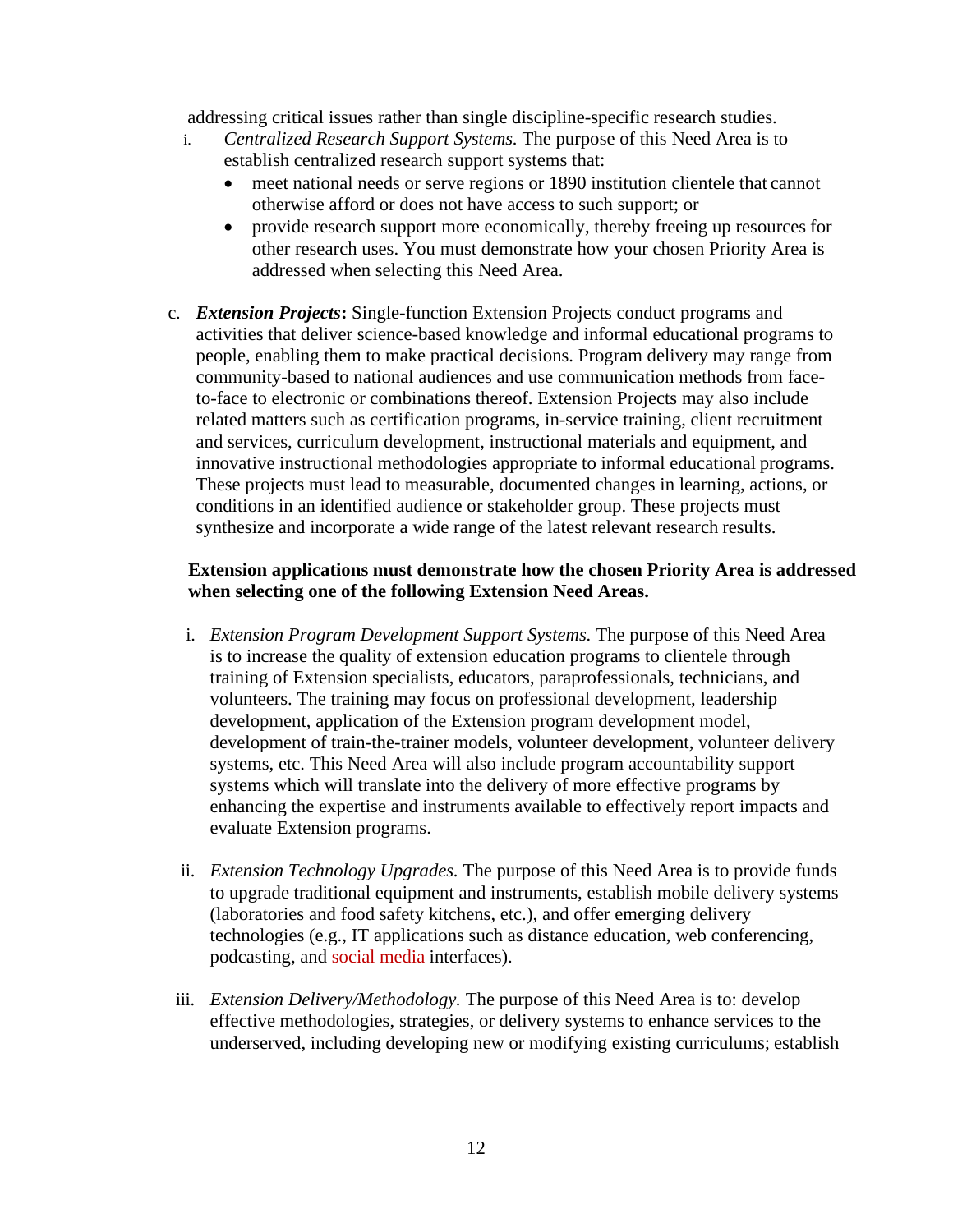program centers, experiential learning programs, or after-school programs; and utilize research results for effective community-based programs.

- iv. *Other Extension Initiatives.* The purpose of this Need Area is to support projects that may not fit the Need Areas above, but are creative initiatives designed to provide enhancement of the institutions' Extension capacity.
- d. *Integrated Projects.* An Integrated Project includes at least two of the three functions of the agricultural knowledge system (i.e., research, teaching/education, and extension) within a project. The project must name one of the project types (teaching/education, research, or extension) as the **primary project type**. The primary project type is defined as the area which will receive most of the funding (up to two- thirds of the total funding). There is no program code for the integrated application. Therefore, it is imperative that the applicants clearly identify the primary project type in their summary and select the appropriate program code for this area.

The functions addressed in the project must be focused around a problem or issue and be interwoven throughout the life of the project to complement and reinforce one another. The functions must be interdependent and necessary for the success of the project and no more than two-thirds of the project's budget may be focused on a single component. Integrated applications must include individuals on the project team with significant expertise in each component of the project (research, teaching/education, and/or extension). Integrated applications may be submitted by a single eligible institution where the expertise for all areas (research, teaching/education, and/or extension) are within the Project Director's (PD) institution or multi-institutions where the expertise for one or two of the areas are from another institution(s).

For additional information on integrated programs, including tips for writing Integrated Project applications and an example of an integrated application, see [Integrated Programs Application Information.](https://nifa.usda.gov/resource/integrated-programs-application-information) You are also encouraged to contact the Program Contact to discuss the anticipated project parameters and outcomes to ensure the application content appropriately meets the requirements of an Integrated Project.

*Building Artificial Intelligence (AI) Capacity for Education, Research and Extension at 1890 Institutions***:** In support of the [Executive Order on Maintaining American Leadership in Artificial](https://www.whitehouse.gov/presidential-actions/executive-order-maintaining-american-leadership-artificial-intelligence/)  [Intelligence,](https://www.whitehouse.gov/presidential-actions/executive-order-maintaining-american-leadership-artificial-intelligence/) [USDA Science Blueprint](https://www.usda.gov/sites/default/files/documents/usda-science-blueprint.pdf) and [USDA Agriculture Innovation Agenda,](https://www.usda.gov/sites/default/files/documents/agriculture-innovation-agenda-vision-statement.pdf) the 1890 CBG program for FY2021 is seeking proposals that strengthen artificial intelligence and machine learning capacity in food and agricultural sciences. Examples of relevant activities under this Need Area include (but are not limited to) curricula design and materials development, scientific instrumentation for teaching, student experiential learning, and student recruitment and retention. Research proposals could include application of artificial intelligence and machine learning for (including but not limited to) monitoring, analytics, and automation in all food and agricultural disciplines, including precision crop agriculture, precision livestock farming, and advanced food manufacturing. Extension proposals should address how artificial intelligence and machine learning tools could be applied to improve access to information and enhance extension services. USDA-NIFA and NSF have recently established nationwide network of artificial intelligence research institutes [\(https://nifa.usda.gov/press-release/artificial-](https://nifa.usda.gov/press-release/artificial-intelligence-research)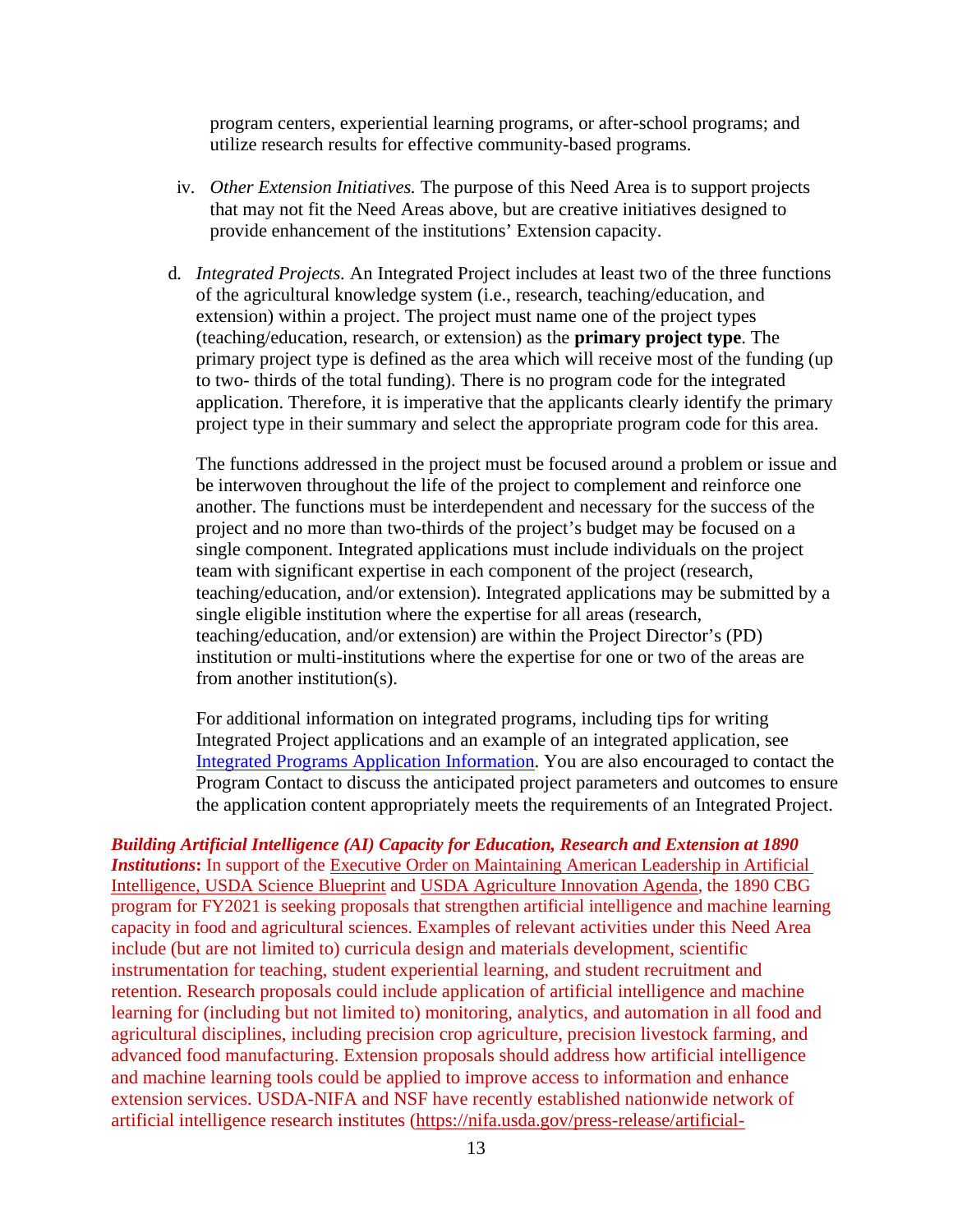[intelligence-research\)](https://nifa.usda.gov/press-release/artificial-intelligence-research). Applicants are strongly encouraged to foster collaborations with the following USDA-NIFA funded AI institutes:

USDA-NIFA AI Institute for Future Agricultural Resilience, Management, and Sustainability. Dr. Vikram Adve, Director, University of Illinois at Urbana-Champaign, (217) 244-2016; [vadve@illinois.edu](mailto:vadve@illinois.edu) 

USDA-NIFA AI Institute for Next Generation Food Systems. Dr. Ilias Tagkopoulos, Director, University of California, Davis, (530) 752-4821/ (530) 752-7707; [itagkopoulos@ucdavis.edu](mailto:itagkopoulos@ucdavis.edu)

Applicants may partner with other institutions with AI programs but must obtain prior approval from NIFA before submitting the proposal. Prior approval requests should include justification for such a partnership.

Budget: In addition to the budget allocation described on page 9, the successful applicant with an AI focus may request up to \$150,000.

**Discipline Codes.** Eligible institutions may, within the Teaching/Education, Research, or Extension Project Need Areas identified for support, propose projects in any discipline(s) or subject matter area(s) of the food and agricultural sciences noted in **Table 6**. Applicants are to identify a *primary discipline code* and may identify one additional discipline code that categorizes the project application. At review, each application is evaluated by three peer reviewers. The discipline codes selected by the applicants are used to match reviewers' education and expertise to the applications.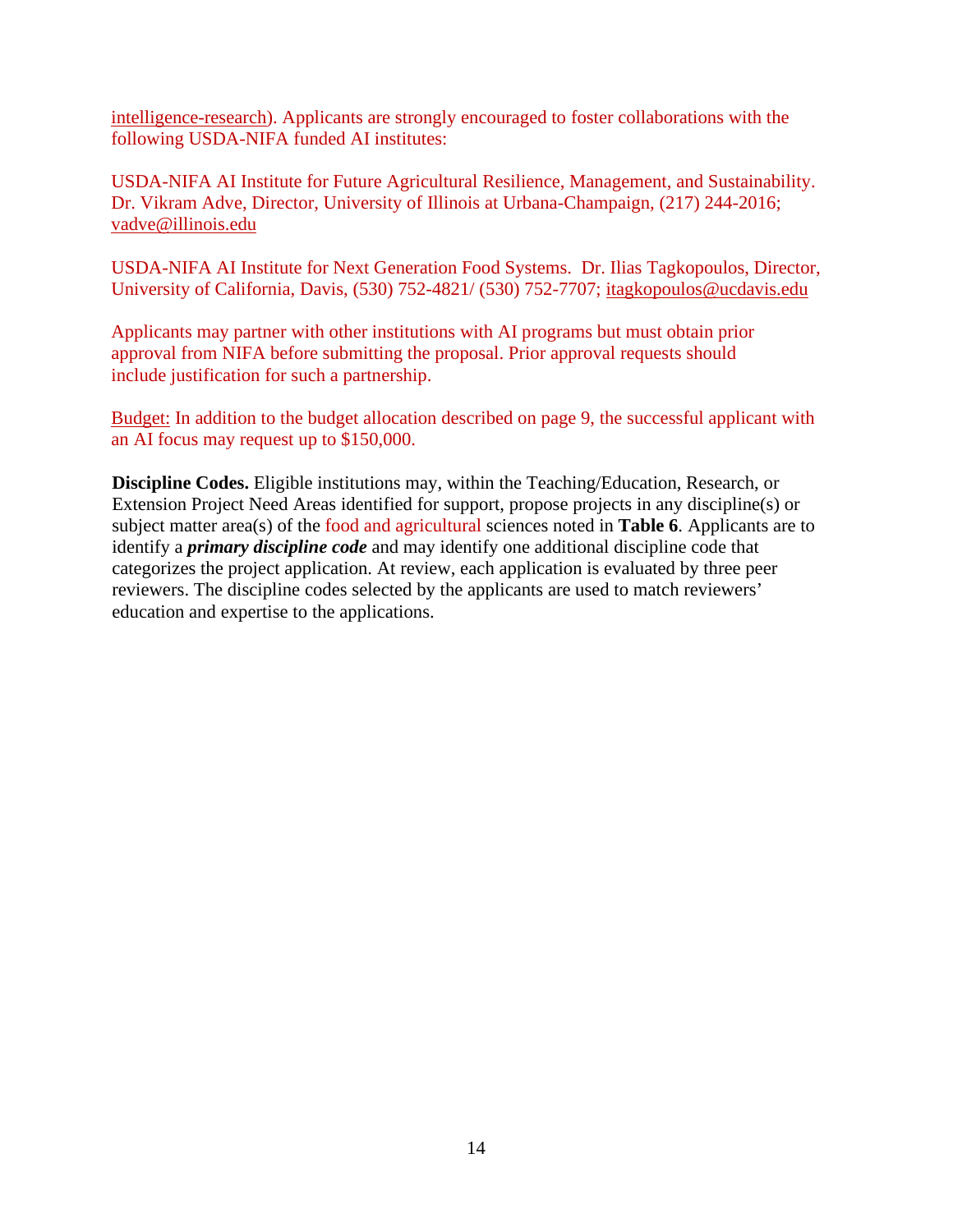## <span id="page-14-0"></span>**Table 6: Discipline Codes**

| <b>Teaching/Education Codes</b> | <b>Discipline</b>                                   |  |
|---------------------------------|-----------------------------------------------------|--|
| T1                              | Agribusiness Management & Marketing                 |  |
| T <sub>2</sub>                  | <b>Agricultural Engineering</b>                     |  |
| T <sub>3</sub>                  | <b>Animal Sciences</b>                              |  |
| <b>T4</b>                       | Aquaculture                                         |  |
| T <sub>5</sub>                  | Data Science                                        |  |
| T <sub>6</sub>                  | Entomology                                          |  |
| T7                              | Environmental Science & Natural Resource            |  |
|                                 | Conservation                                        |  |
| T <sub>8</sub>                  | Food Science/Technology                             |  |
| T <sub>9</sub>                  | <b>General Agricultural Science</b>                 |  |
| T10                             | <b>Human Sciences</b>                               |  |
| <b>T11</b>                      | <b>Human Nutrition</b>                              |  |
| T <sub>12</sub>                 | <b>International Education</b>                      |  |
| T <sub>13</sub>                 | <b>Plant Sciences</b>                               |  |
| T14                             | <b>Related Biological Sciences</b>                  |  |
| T <sub>15</sub>                 | Rural Development/Social Science                    |  |
| T <sub>16</sub>                 | Veterinary Science                                  |  |
| <b>T17</b>                      | <b>Artificial Intelligence</b>                      |  |
| <b>Research Codes</b>           | <b>Discipline</b>                                   |  |
| R1                              | Agribusiness Management & Marketing                 |  |
| R <sub>2</sub>                  | <b>Agricultural Engineering</b>                     |  |
| R <sub>3</sub>                  | <b>Agricultural Social Sciences</b>                 |  |
| R <sub>4</sub>                  | <b>Animal Sciences</b>                              |  |
| R <sub>5</sub>                  | Aquaculture                                         |  |
| R <sub>6</sub>                  | <b>Conservation and Renewable Natural Resources</b> |  |
| R7                              | Data Science                                        |  |
| R8                              | Entomology                                          |  |
| R <sub>9</sub>                  | <b>Environmental Sciences/Management</b>            |  |
| R10                             | Food Science/Technology                             |  |
| R11                             | <b>Human Nutrition</b>                              |  |
| R12                             | <b>International Education/Research</b>             |  |
| R13                             | <b>Plant Sciences</b>                               |  |
| R14                             | <b>Related Biological Sciences</b>                  |  |
| R15                             | Soil Sciences                                       |  |
| R <sub>16</sub>                 | <b>Human Sciences</b>                               |  |
| R17                             | <b>Artificial Intelligence</b>                      |  |
| <b>Extension Codes</b>          | <b>Discipline</b>                                   |  |
| E1                              | 4-H Youth Development                               |  |
| E2                              | Agriculture                                         |  |
| E3                              | Leadership Development                              |  |
| E4                              | <b>Natural Resources</b>                            |  |
| E <sub>5</sub>                  | Family and Consumer Sciences                        |  |
| E6                              | <b>Community and Economic Development</b>           |  |
| E7                              | <b>International Extension</b>                      |  |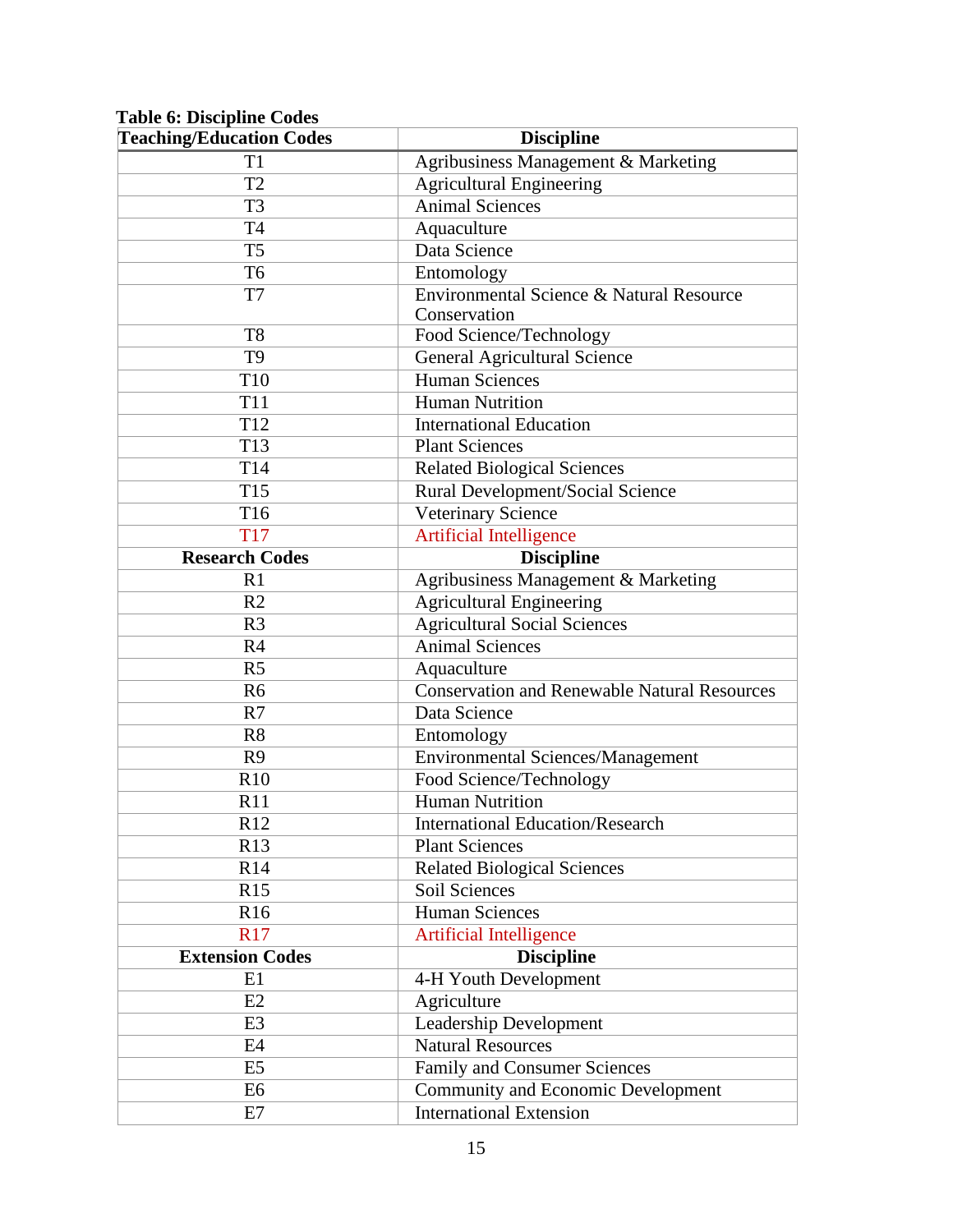|  | <b>Artificial Intelligence</b> |  |
|--|--------------------------------|--|
|--|--------------------------------|--|

- 5. **Grant Types**. Applicants must select the appropriate grant type:
	- a. *Standard Grant***:** This is an award instrument by which NIFA agrees to support a specified level of effort for a predetermined project period without the announced intention of providing additional support at a future date. Standard Grants support targeted original scientific Teaching/Education, Research, Extension, or Integrated Projects. An eligible, individual institution, independent branch campus, or branch institution of a State system may submit a grant application for project activities to be undertaken principally on behalf of its own students or faculty, and to be managed primarily by its own personnel. The project is to be executed, without the requirement of sharing grant funds with other project partners (subaward budgets are not allowable). Applications for Standard Grants must address local or regional problems or opportunities in one of the listed Priority Areas (Part I, Table 2). The application must have the potential to encourage regional or national program delivery in one of the selected priority areas. A Project Director may receive only one new award as the lead individual in a Need Area that focuses on a single subject or discipline. **Funds do not** have to be equally divided among project years.
	- b. *Collaborative Grant***:** Collaborative Grants support projects with at least one additional partner or a multi-partner approach to enhance Teaching/Education, Research, and Extension programs. Collaborative Grants should build linkages to generate a critical mass of expertise, skill, and technology to address programs related to the food and agricultural sciences (applicants should address one of the listed Priority Areas (Part I, Table 2). Projects should be multidisciplinary and/or interdisciplinary and should address issues at the local, state, regional, and/or national level(s). Grants can reduce duplication of efforts and/or build capacity and should be organized and led by a strong project director with documented project management knowledge and skills to organize and carry out the initiative. Collaborative Grants are expected to be larger than Standard Grants (refer to Part II, Table 5 for the maximum fund amounts). The partners must share grant funds (the applicant institution will transfer no more than 50% of the awarded funds to the other institutions participating in the project). A separate subaward budget is to be included in the application for each of the identified project partners. The award of grant funds through subawards is limited to the eligible applicant institutions and collaborating institutions.
	- c. *Professional Development Grant***:** Professional Development Grants are intended to provide an opportunity for individual faculty members (i.e., each award is to support one faculty member at the applicant university) to enhance the quality of their Teaching/Education, Research, and/or Extension work. Examples of projects addressing this area include, but are not limited to:
		- i. Gaining experience with recent developments or innovative technology relevant to their professional responsibilities.
		- ii. Working under the guidance and direction of experts who have substantial expertise in an area related to project/career goals.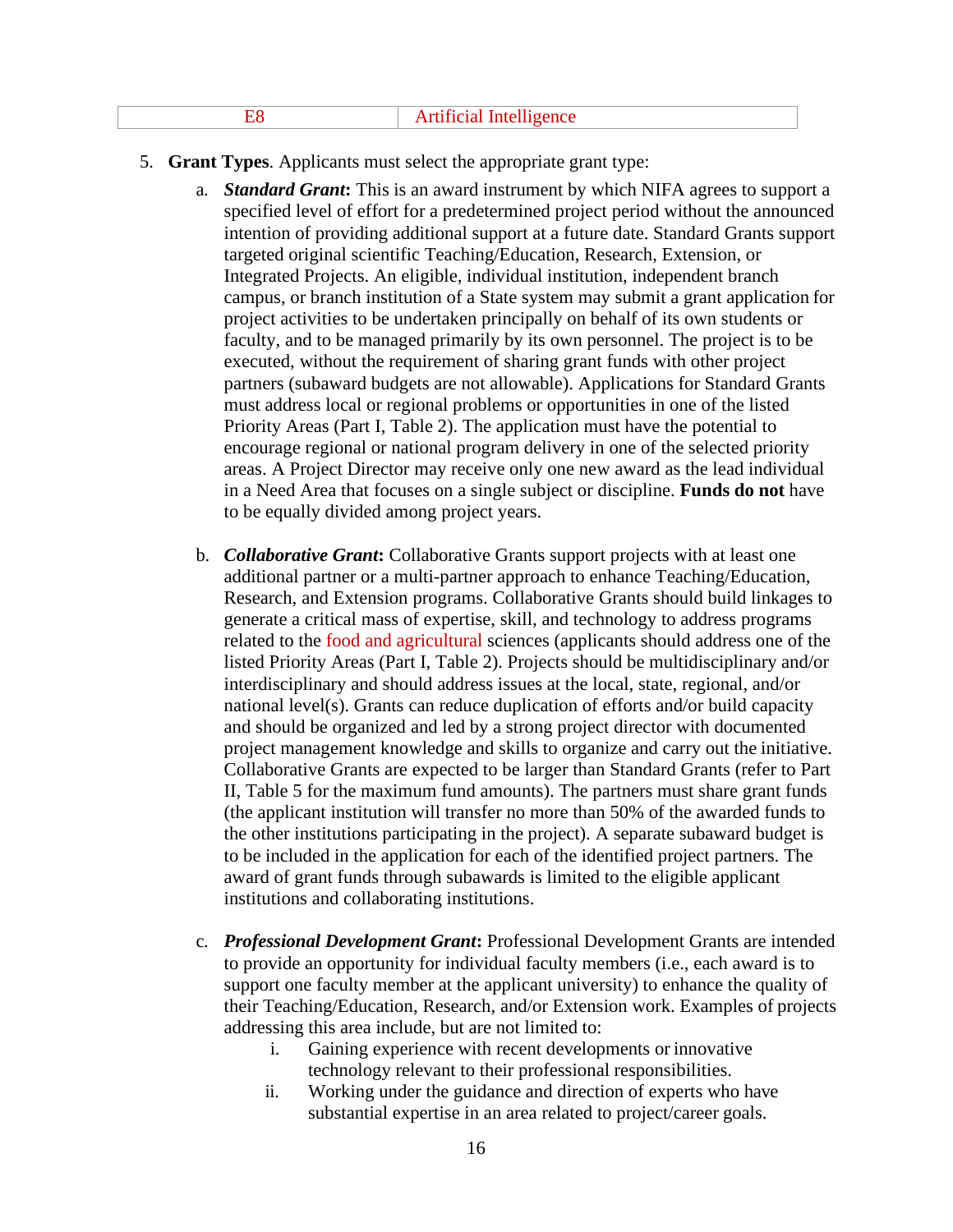- iii. Working with professionals or peers in government, industry, or colleges or universities to learn new applications and enhance networks within a field; and/or
- iv. Expanding competence with new methods of information delivery related to Teaching/Education and Extension.

Professional Development applications that support Teaching/Education, Research, and/or Extension faculty, may include approaches such as:

- i. Sabbaticals;
- ii. Mini-sabbaticals for short-term training;
- iii. Faculty exchanges; and/or
- iv. Continuing education.

The training must address critical U.S. food and agricultural sciences issues at the local, state, regional, and national level(s). The application should align with the university's strategic plan for food and agricultural sciences. Applications should also address one or more of the CBG priority areas identified in Part I, Table 2.

Funds may be used for salary and benefits (up to one year), travel, supplies and training/course fees. **Funds will not be awarded** to support activities in fulfillment of degree requirements or travel to make presentations at conferences or meetings.

#### <span id="page-16-0"></span>**D. Ethical Conduct of Funded Projects**

In accordance with sections [2, 3, and 8 of 2 CFR Part 422,](https://www.ecfr.gov/cgi-bin/text-idx?SID=85308d0fb099abf94433fe85fdba9565&mc=true&node=pt2.1.422&rgn=div5#se2.1.422_12) institutions that conduct USDAfunded extramural research must foster an atmosphere conducive to research integrity, bear primary responsibility for prevention and detection of research misconduct, and maintain and effectively communicate and train their staff regarding policies and procedures. In the event an application to NIFA results in an award, the Authorized Representative (AR) assures, through acceptance of the award that the institution will comply with the above requirements. Award recipients must, upon request, make available to NIFA the policies, procedures, and documentation to support the conduct of the training. See [Responsible and Ethical Conduct of](https://nifa.usda.gov/responsible-and-ethical-conduct-research) [Research](https://nifa.usda.gov/responsible-and-ethical-conduct-research) for further information.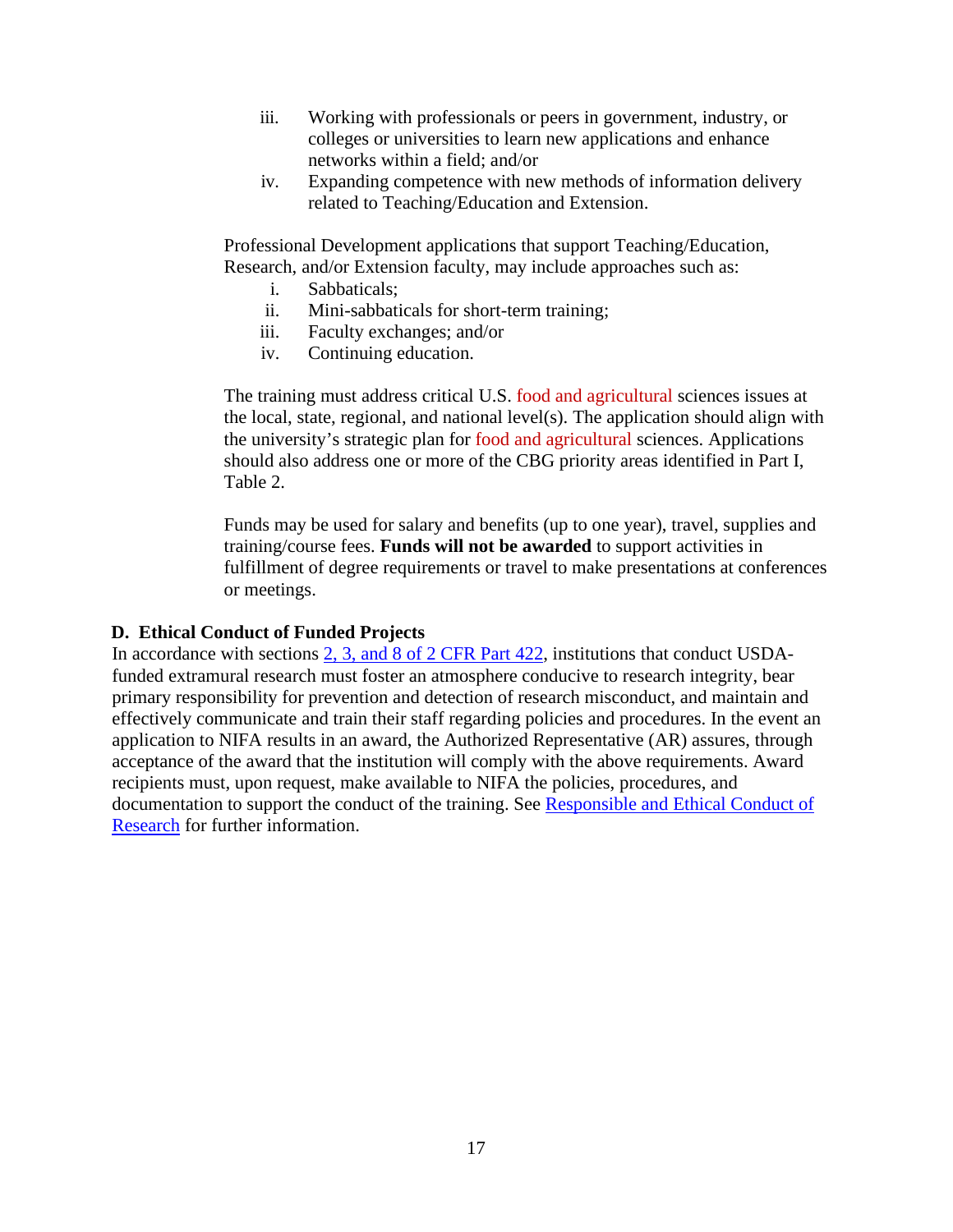## <span id="page-17-0"></span>**PART III ELIGIBILITY INFORMATION**

## <span id="page-17-1"></span>**A. Eligibility Requirements**

Applicants for the CBG program must meet all the requirements discussed in this RFA. Failure to meet the eligibility criteria by the application deadline may result in exclusion from consideration or, preclude NIFA from making an award. For those new to Federal financial assistance, NIFA's [Grants Overview](https://nifa.usda.gov/resource/grants-overview) provides highly recommended information about grants and other resources to help understand the Federal awards process.

Applications may only be submitted by eligible 1890 Land-Grant Institutions, including Tuskegee University, West Virginia State University, and Central State University (per Section 7129 of Pub. L. 113-79) [7 U.S.C. 3152\(d\)\(2\).](https://uscode.house.gov/view.xhtml?req=(title:7%20section:3152%20edition:prelim)%20OR%20(granuleid:USC-prelim-title7-section3152)&f=treesort&edition=prelim&num=0&jumpTo=true) The eligible institutions are:

| <b>Eligible Applicants</b>       |                                      |
|----------------------------------|--------------------------------------|
| Alabama A&M University           | Prairie View A&M University          |
| <b>Alcorn State University</b>   | South Carolina State University      |
| <b>Central State University</b>  | Southern University and A&M College  |
| <b>Delaware State University</b> | <b>Tennessee State University</b>    |
| Florida A&M University           | <b>Tuskegee University</b>           |
| Fort Valley State University     | University of Arkansas-Pine Bluff    |
| Kentucky State University        | University of Maryland-Eastern Shore |
| <b>Langston University</b>       | Virginia State University            |
| Lincoln University (MO)          | West Virginia State University       |
| North Carolina A&T State         |                                      |
| University                       |                                      |

#### <span id="page-17-2"></span>**Table 7: Eligible Institutions**

Faculty and students receiving support for **developmental activities or educational costs** must be an eligible participant (citizen or national of the United States as defined in Part VIII, E. – Definitions). Students must be enrolled at institutions that are eligible to receive CBG awards (see above paragraphs). Where student or faculty eligibility is claimed under 8 U.S.C. 1101(a) (22), documentary evidence from the United States Citizenship and Immigration Services (USCIS) as to such eligibility must be made available to NIFA upon request.

United States citizenship is not required for faculty who serve as PD, co-PD, or key personnel on a Standard or Collaborative project. United States citizenship is required for faculty who serve as PD on a Professional Development project.

*Faculty may not serve as PD on more than two active CBG projects.* If an applicant has two active projects, at least one project must be scheduled to expire by the end of the current fiscal year. Faculty may submit multiple Standard and/or Collaborative Grant applications as the lead PD to the CBG program in FY 2021. Additionally, there is no limit on the number of applications for which faculty may be listed as co-PD or key personnel. **NOTE:** All key personnel must submit a current and pending support form. Key personnel may not commit more than 100% effort on concurrent projects.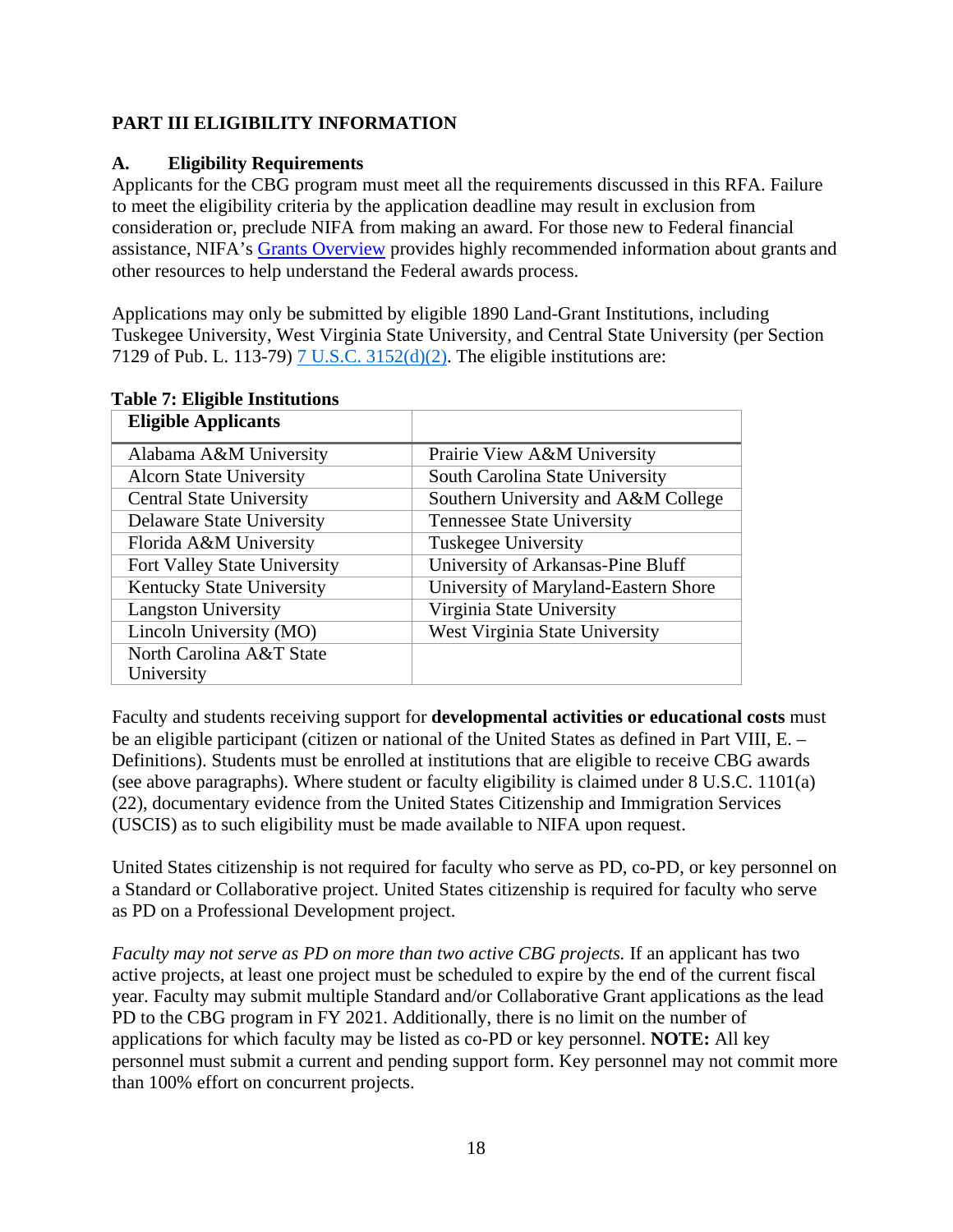Collaborative and Integrated Project award recipients may subcontract, as deemed appropriate, to organizations not eligible to apply provided such organizations are necessary to conduct a successful project. The subcontract must advance capacity building at the 1890 institution in the area of the submitted application.

## <span id="page-18-0"></span>**B. Cost Sharing or Matching**

*No Match Required* - The CBG has *NO* matching requirement. NIFA will not factor matching resources into the review process as an evaluation criterion.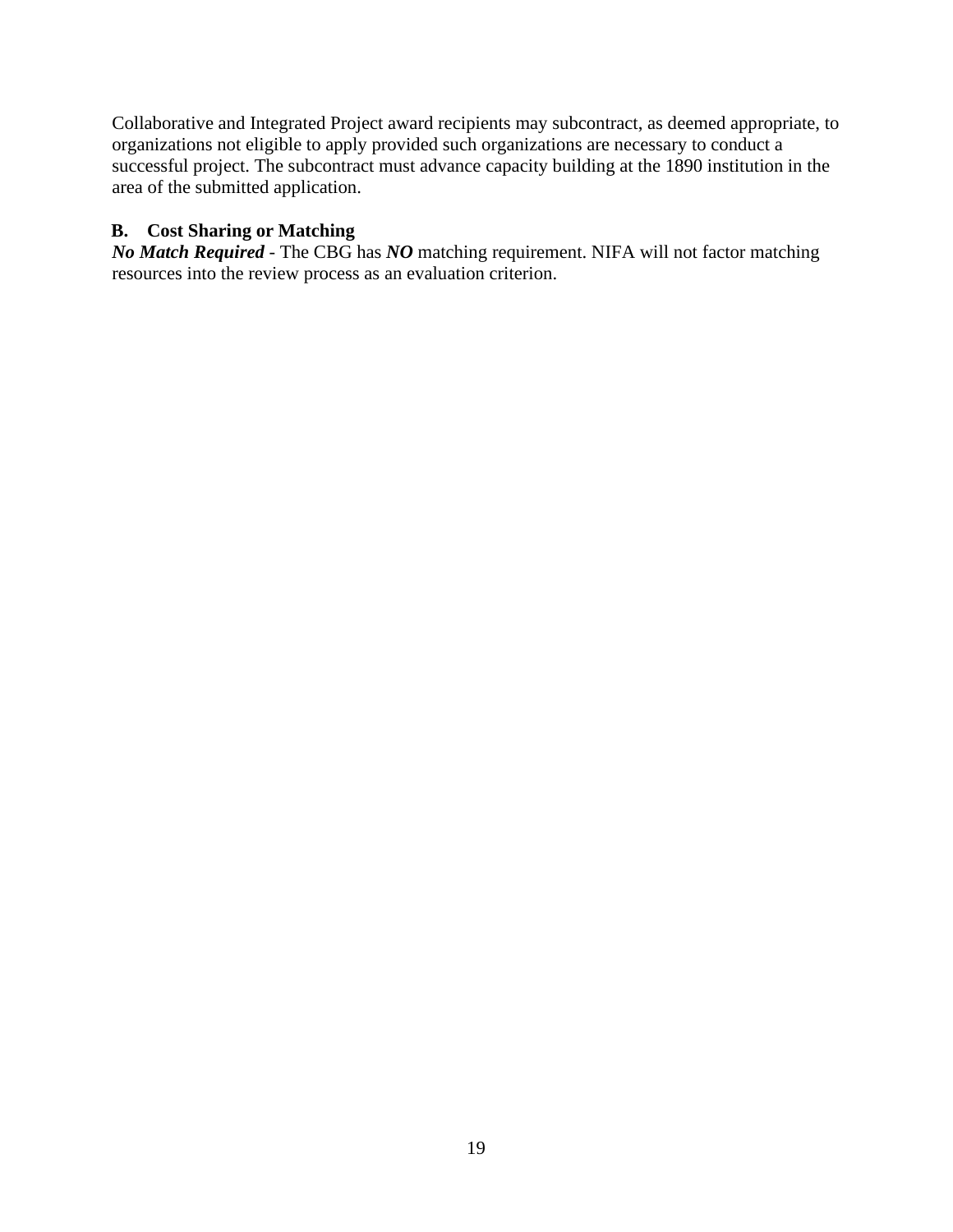# <span id="page-19-0"></span>**PART IV APPLICATION AND SUBMISSION**

## <span id="page-19-1"></span>**A. Method of Application**

Applicants must apply to this RFA electronically; no other method or response is accepted. The electronic application for this RFA and additional resources are available on [Grants.gov a](https://www.grants.gov/)nd [Grants 101.](https://www.grants.gov/web/grants/learn-grants/grants-101/pre-award-phase.html/) **Table 8** provides instructions on how to obtain an electronic application. **Part II § 1** of the [NIFA Grants.gov Application Guide \(](https://apply07.grants.gov/apply/opportunities/instructions/PKG00249520-instructions.pdf)Application Guide) contains detailed information regarding the [Grants.gov r](https://www.grants.gov/)egistration process.

| <b>Steps</b>                       | <b>Action</b>                                                                                                                    |
|------------------------------------|----------------------------------------------------------------------------------------------------------------------------------|
| Step One:<br>Register              | <i>New Users</i> to Grants gov must register early with Grants gov prior<br>to submitting an application (Register Here).        |
| Step Two:<br>Download<br>Adobe     | Download and Install Adobe Reader (see Adobe Software<br>Compatibility for basic system requirements).                           |
| Step Three:<br>Find<br>Application | Use this funding opportunity number USDA-NIFA-CBGP-008120<br>search for application here: Opportunity Package.                   |
| Step Four:<br>Assess<br>Readiness  | Contact an AR prior to starting an application to assess<br>the organization's readiness to submit an electronic<br>application. |

<span id="page-19-3"></span>

## <span id="page-19-4"></span>**Table 9: Help and Resources**

| <b>Grants.gov Support</b>        | <b>NIFA Support</b>                   |
|----------------------------------|---------------------------------------|
| <b>Grants.gov Online Support</b> | Email: policy@usda.gov                |
| Telephone support: 800-518-      | Key Information: Business hours:      |
| 4726                             | Monday thru Friday, 7a.m. – 5p.m. ET, |
| Toll-Free or 606-545-5035        | except federal holidays               |
| Email support:                   |                                       |
| support@grants.gov Self-service  |                                       |
| customer based support:          |                                       |
| <b>Grants.gov</b> iPortal        |                                       |
| <b>Key Information: Customer</b> |                                       |
| service business Hours 24/7,     |                                       |
| except federal holidays.         |                                       |

# <span id="page-19-2"></span>**B. Content and Form of the Application**

The [Application Guide i](https://apply07.grants.gov/apply/opportunities/instructions/PKG00249520-instructions.pdf)s part of the corresponding application package for this RFA. The RFA overrides the [Application Guide i](https://apply07.grants.gov/apply/opportunities/instructions/PKG00249520-instructions.pdf)f there is a discrepancy between the two documents. NIFA will accept subsequent submissions to an application until the application deadline. However, applicants that do not meet the application requirements, to include partial applications, risk being excluded from NIFA's review. NIFA will assign a proposal number to all applications that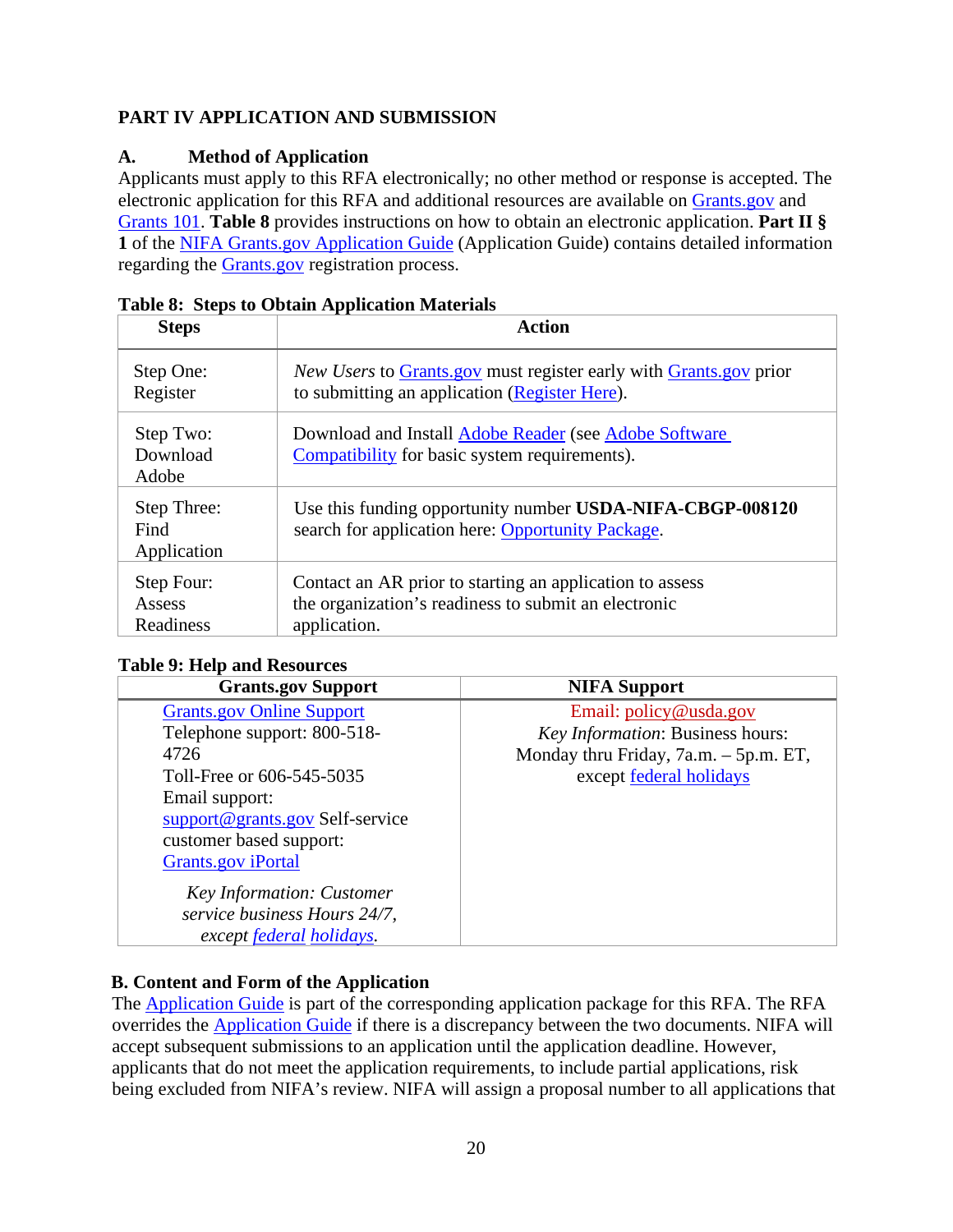meet the requirements of this RFA. Applicants must refer to the proposal number when corresponding with NIFA. **Table 10** outlines other key instructions for applicants.

| <b>Instruction</b>                                                                                                                                  | <b>References</b><br>(All references are to<br>the <b>Application</b><br><b>Guide</b> ) |
|-----------------------------------------------------------------------------------------------------------------------------------------------------|-----------------------------------------------------------------------------------------|
| Attachments must be in a portable document<br>format (PDF) format.                                                                                  | Part III § 3                                                                            |
| Check the manifest of submitted files to<br>verify attachments are in the correct format.                                                           | Part III $\S$ 6.1                                                                       |
| Conduct an administrative review of the<br>application before submission.                                                                           | Part VII                                                                                |
| Follow the submission instructions.                                                                                                                 | Part IV $\S 1.5$                                                                        |
| Provide an accurate email address, where designated,<br>on the SF-424 $R\&R$ .                                                                      | Part IV $\S$ 1.5                                                                        |
| Contact the <b>Grants</b> gov helpdesk for technical<br>support, and keep a record of the correspondence.                                           | N/A                                                                                     |
| Contact NIFA if applicant does not receive<br>correspondence from NIFA regarding an<br>application within $30$ days of the application<br>deadline. | N/A                                                                                     |

#### <span id="page-20-0"></span>**Table 10: Key Application Instructions**

*SF 424 R&R Cover Sheet*. See **Part V § 2** and **Part V § 2.17**of the [Application Guide](https://apply07.grants.gov/apply/opportunities/instructions/PKG00249520-instructions.pdf) for the required certifications and assurances.

## *SF 424 R&R Project/Performance Site Location(s)*. See **Part V § 3** of the [Application Guide.](https://apply07.grants.gov/apply/opportunities/instructions/PKG00249520-instructions.pdf)

**R&R Other Project Information Form. See Part V § 4 of the [Application Guide.](https://apply07.grants.gov/apply/opportunities/instructions/PKG00249520-instructions.pdf)** 

- 1. **Field 7**. Project Summary (PS)/Abstract. The PS must show how the project goals align with the project goals of the CBG. See **Part V § 4.7** of the [Application Guide f](https://apply07.grants.gov/apply/opportunities/instructions/PKG00249520-instructions.pdf)or instructions and suggested templates.
- 2. **Field 8**. Project Narrative (PN). For Standard and Collaborative Grant applications, the PN must not exceed 20 *1.5 spaced* pages of written text and up to 5 *1.5 spaced* additional pages for figures and tables (the font size for tables should be no smaller than 11 points, Times New Roman). Figures and tables may come after the 20 pages of text or be intertwined with the text (but they should not exceed 5 pages). For Professional Development Grant applications, the PN must not exceed eight pages, including figures and tables. The page limits outlined here ensure fair and equitable competition. Appendices to the PN are allowed if they are directly germane to the proposed project. Do not add appendices to circumvent the page limit. You are encouraged to include a table of contents in the project narrative, which will not count toward the narrative's page limitation. After converting the narrative to PDF format and making the necessary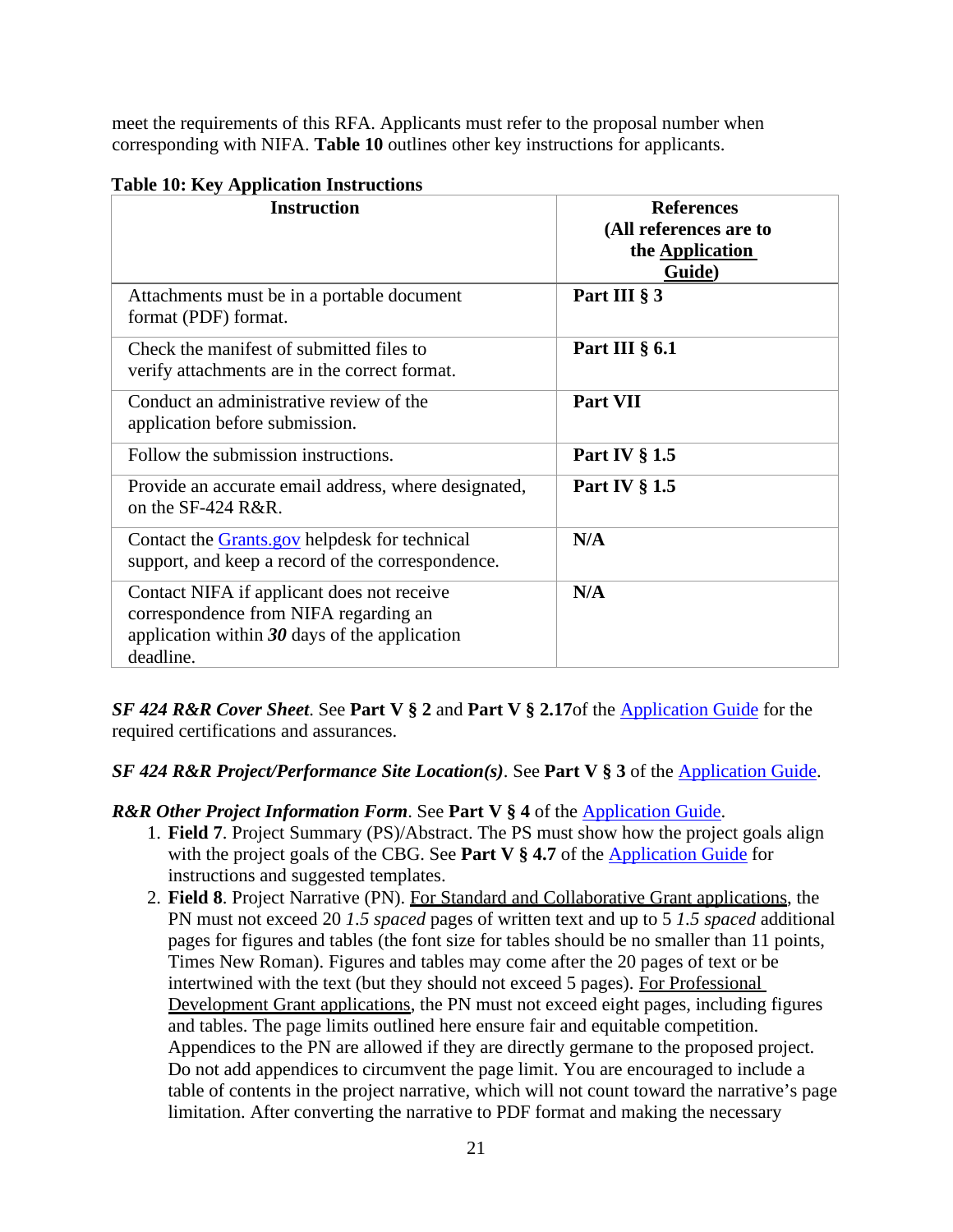adjustments, you should verify that you have not exceeded the applicable page limit.

Proposals with project narratives that exceed the page limit requirement will not be accepted for review. Applicants must address all components of the Evaluation Criteria in their Project Narrative (see Part V,  $\overline{B}$ .). The PN must include all the following:

- a. Data management plan (DMP). Maximum of two pages. DMP does not count towards the page limit of the project narrative, and it should be placed directly after the 25-page narrative section in the application.
- b. Logic model. The logic model is required for Integrated Project applications, and recommended for Teaching/Education, Research, and Extension Project applications. The logic model planning process is a tool that should be used to develop your project before writing your proposal. It should detail the activities, outputs, and outcomes of the proposed project. Two additional pages may be used solely for the logic model. The logic model does not count towards the page limit of the narrative, and it should be placed directly after the 25-page narrative section in the application. More information and resources related to the logic model planning process are provided at [Logic Model Planning Process](https://nifa.usda.gov/resource/logic-model-planning-process)**.**
- c. Response to previous review: The response to previous review must not exceed one *1.5 spaced* page. This does not count towards the page limit for the PN. This is only required for resubmitted applications.
- d. Cover Page (first page of the narrative) will not count towards the page limit of the PN and should include the following;
	- i. Type of Application (see Part II, B.)
	- ii. Project Type (see Part II, C.)
	- iii. Grant Type (see Part II, C.)
	- iv. Need Area addressed (see Part II, C.)
	- v. Program Code (see **Table 3**). For integrated project applications, the program code for the primary component must be listed. For example, if the primary component of an integrated project is research, then the applicant must indicate "EQ" as the program code.
	- vi. Primary CBG Priority Area (see **Table 2**)
	- vii. Discipline Code (see **Table 6**)

#### **For new and renewal applications, the cover page should come before the table of contents. For resubmitted applications, please use this order: 1) response to previous review, 2) cover page, 3) table of contents.**

**Standard and Collaborative Grant Applications.** To facilitate application review and evaluation, the applicant must include the following headings in the Project Narrative (A. through D.), followed by the applicant's response for each numbered item under A. through D. below.

## <span id="page-21-0"></span>**C. Potential for Building and Strengthening Capacity and Advancing the Quality of Teaching/Education, Research, or Extension**

1. **Significance of the Problem and Opportunity**. Clearly state the specific instructional, research, or extension problem or opportunity to be addressed and the connection(s) with the institutional goals, strategic plan, or Plan of Work.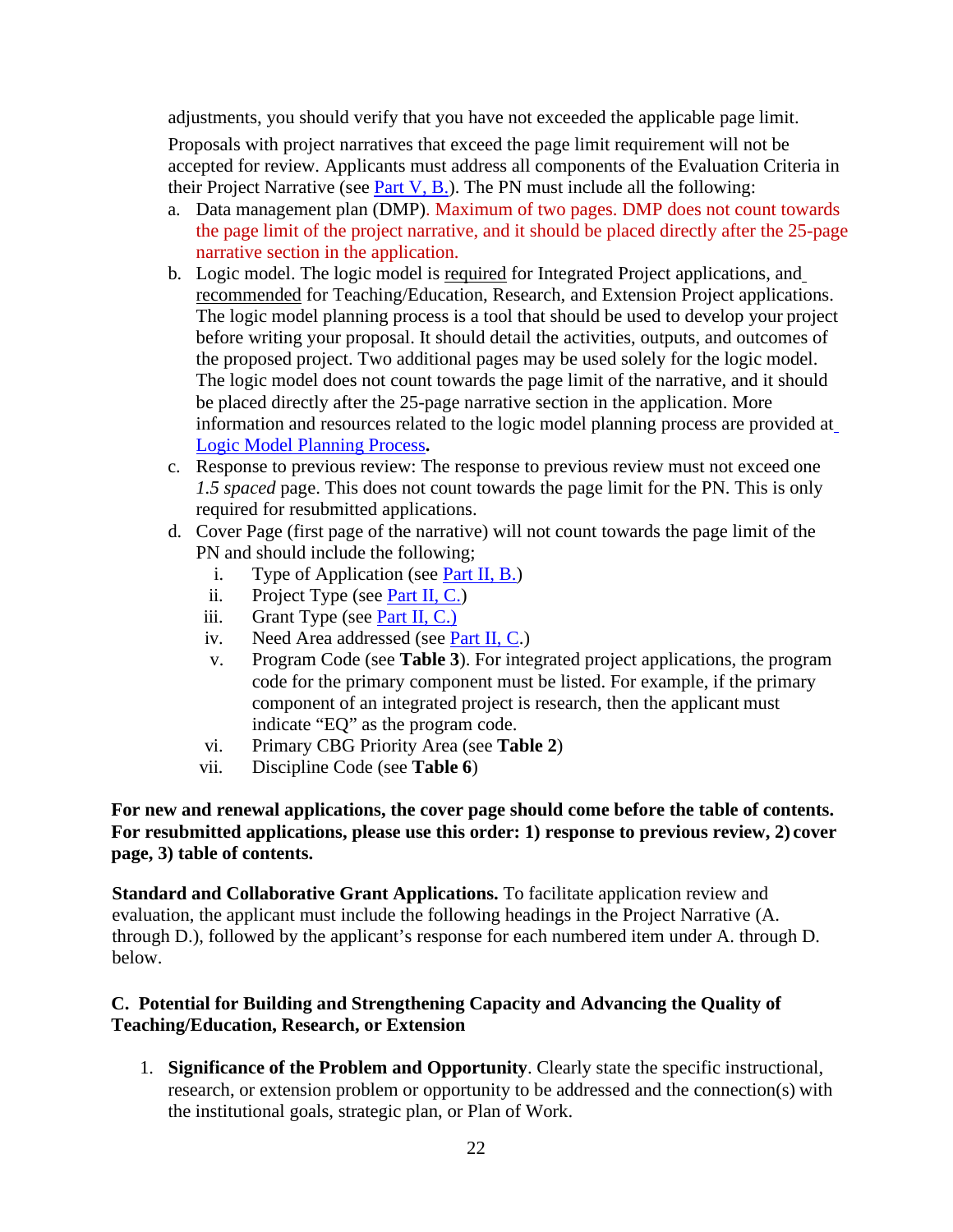**Project Justification**. Summarize the body of knowledge justifying the need for the proposed project using graphical and tabulated format when possible. Discuss how the project will be of value at the state, regional, national, or international level(s). Describe any ongoing or recently completed significant activities related to the proposed project for which previous funding was received under this program or other funding programs (including projects supported under the NIFA 1890 Facilities Grants Program and 1890 Formula Programs).

- 2. **Impact on Building and Strengthening Capacity**. Describe the institution's capability to perform the project and the degree to which the project will enhance its teaching/education, research, or extension capacity. Include a description of baseline information/preliminary data. Additionally, include the project's potential for adoption by other institutions.
- 3. **Continuation Plans**. Describe the likelihood of, or specific plans for, continuation or expansion of the project beyond the period of USDA support. Applicants must indicate if eventual self-support is built into the project and if plans are being made to institutionalize the program if it is successful.
- 4. **Innovation**. Describe the creative approach to 1) improving the quality of food and agricultural sciences, 2) the approach to solving a scientific problem or advancing a field of science that address objective(s) that are of high importance at the 1890 institution, and 3) the potential results in institutional capacity building.
- 5. **Multidisciplinary and/or Problem-based Focus**. Indicate how the teaching/education project is relevant to multiple disciplines in the food and agricultural sciences, or with other academic curricula and how the research or extension project is multidisciplinary and interdisciplinary, and/or involves integrated (teaching/education, research and extension) activities. Identify the field of science and the objective(s) that are of high importance and will be addressed at your institution. If partners are included, provide a concise plan on how they will be managed and coordinated. Identify potential results in 1890 institutional capacity building.
- 6. **Products and Results**. Explain, including metrics, the expected products, and results, outputs, and their potential impact on strengthening food and agricultural sciences education, research, and extension in the United States. Metrics to assess products and outputs are to be clearly delineated in the proposal. Describe the economic, environmental, or social gains resulting from the project outcomes (see Definitions, 'Outcomes' in Part VIII, E.). Ifthe application has a collaborator(s), include a clear identification of the role of the collaborator(s), and the expected outcomes for the 1890 institution (see Part IV, B., c., Field 12 – Other Attachments).
- 7. **Institutional Commitment**. Explain the institutional resources (administrative, facilities, equipment, and/or materials) that are available to carry out the project.

## <span id="page-22-0"></span>**D. Overall Approach, Cooperative Linkages and Quality of the Proposal**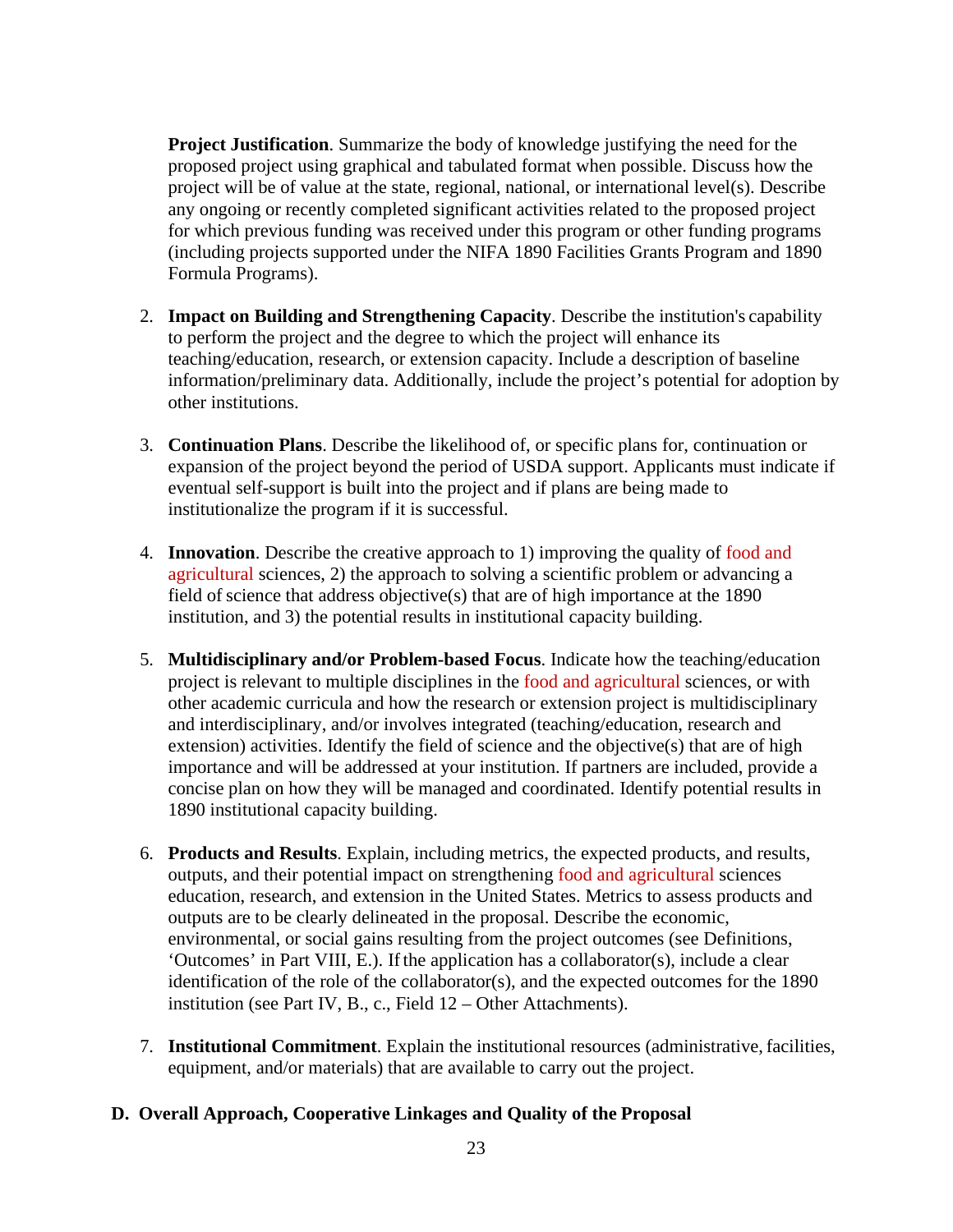- 8. **Proposed Approach and Cooperative Linkages**. Cite and discuss the specific project objectives to be accomplished. For Collaborative Grant and Integrated Project proposals, identify the individual(s) responsible to accomplish each objective.
- 9. **Plan of Operation and Methodology**. Describe procedures for accomplishing the objectives of the project. Describe plans for management of the project to ensure its proper and efficient administration. Clearly identify and describe the metrics for evaluating successful project management. Discuss extent to which students from the 1890 institutions will be involved in the teaching/education, research, extension, or integrated project.
- 10. **Timetable**. Provide a timetable for conducting the project. Identify all important project milestones and dates as they relate to project start-up, execution, evaluation, dissemination, and closeout. Identify limitations that may impact the timetable and provide strategies to avoid or compensate for the limitations. For Collaborative Grant applications, include the responsibilities of all partners in the project timetable.
- 11. **Evaluation Plan**. Program evaluation is a systematic method for collecting, analyzing, and using information to answer basic questions about proposed initiatives to build or strengthen capacity of the institution in a specific area in the food and agricultural sciences. Provide a methodology and implementation plan for evaluating the accomplishment of stated objectives, results, and measurable outcomes during the project. Clearly identify the performance measure(s) by which the project's success will be assessed. In the evaluation plan, indicate the criteria and corresponding weight of each to be used in the evaluation process. Describe any data to be collected and analyzed and explain the methodology that will be used to determine the extent to which the needs underlying the project are met. Indicate how the evaluation will determine whether and to what degree the project had an impact on teaching/education, research, and extension capacity. Identify those personnel who will be responsible for assessing project results and administering the project evaluation and reporting process and include a description of their expertise or credentials. The evaluation plan is a crucial component of the application. The following outline may be used as a guide when developing an evaluation plan to monitor institutional capacity building/strengthening:
	- a. Section I: A description of the evaluation framework which specifies what you want to evaluate, what questions are to be addressed in the evaluation, and the timeframe for conducting the evaluation.
	- b. Section II: A description of the program implementation objectives.
	- c. Section III: A description of the program outcome objectives, performance measures, and impact.
	- d. Section IV: Procedures for managing and monitoring the evaluation and reporting.
- 12. **Dissemination Plan**. Document how project accomplishments (products, results, and impacts, etc.) will be disseminated to the broadest extent throughout the academic or scientific community and to policy makers and the public. Discuss the institution's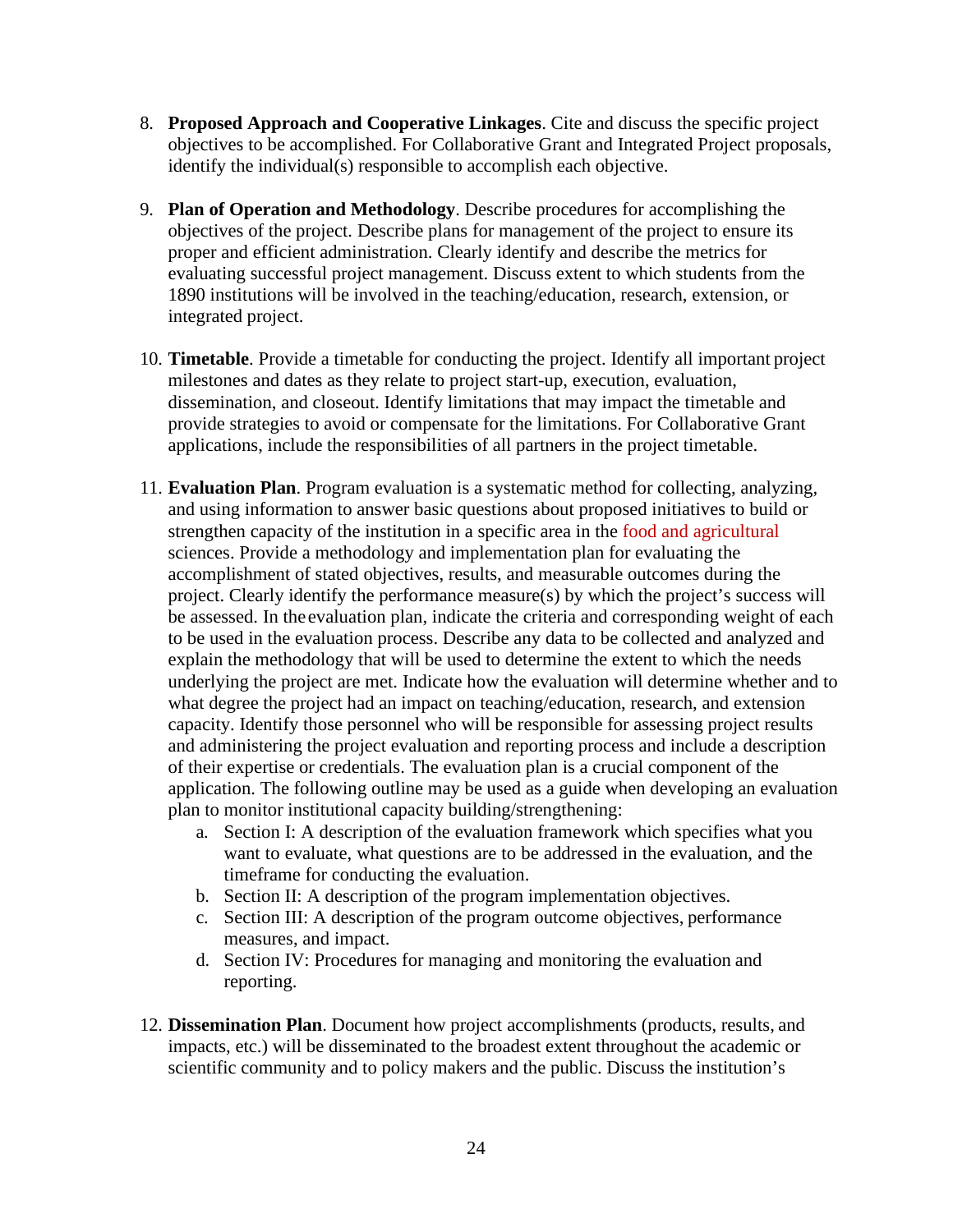commitment to disseminate project results and products. Identify target audiences and explain methods of communication.

- 13. **Partnership and Collaborative Efforts**. Explain how the project will maximize partnership and collaborative efforts to strengthen food and agricultural sciences across teaching/education, research and extension (e.g., involvement of faculty in related disciplines at the same institution, Collaborative Grant applications with other educational institutions, or expand cooperative activities with business or industry at the 1890 institution). As appropriate, clearly describe the collaborative management plan to ensure successful outcomes towards project goals.
- 14. **Potential Pitfalls, Limitations, and Alternatives (if applicable)**. Identify and explain any potential challenges that might impede progress during the duration of the project. Additionally, describe any potential strategies or alternatives that might be implemented to address such challenges. **This section is optional for all applications and therefore, it will not count against the applicant during the evaluation process.**

#### **E. Roles and Project Responsibility of Key Personnel**

- 15. **Number and Qualifications of Project Personnel**. The application must clearly explain the adequacy of the number and qualifications of key persons who will develop and carry out the project.
- 16. **Capacity of Personnel to carry out the Project**. Qualified and sufficient personnel are critical for meeting the capacity building objective of a project. Proposals must clearly identify the role of all key personnel, responsibilities, and outcomes for each member, and describe the management plan to assure successful project outcomes.

#### **F. Budget and Cost-Effectiveness**

- 17. **Budget (including Justification)**. **In summary form**, explain how the total budget adequately supports the project. Details about the budget (as it pertains to the Evaluation Criteria in Part V., B.) should be included in the R&R Budget (see Part V, 7 of the NIFA Grants.gov Application Guide).
- 18. **Cost Effectiveness**. **In summary form**, explain the necessity and reasonableness of costs to carry out project activities and achieve project objectives; the appropriateness of budget allocations between the applicant and any collaborating institution(s); the adequacy of time committed to the project by key project personnel; and the degree to which the project maximizes the use of limited resources. Details about the costeffectiveness of the budget (as it pertains to the Evaluation Criteria in Part V., B.) should be included in the R&R Budget (see Part V, 7 of the NIFA Grants.gov Application Guide).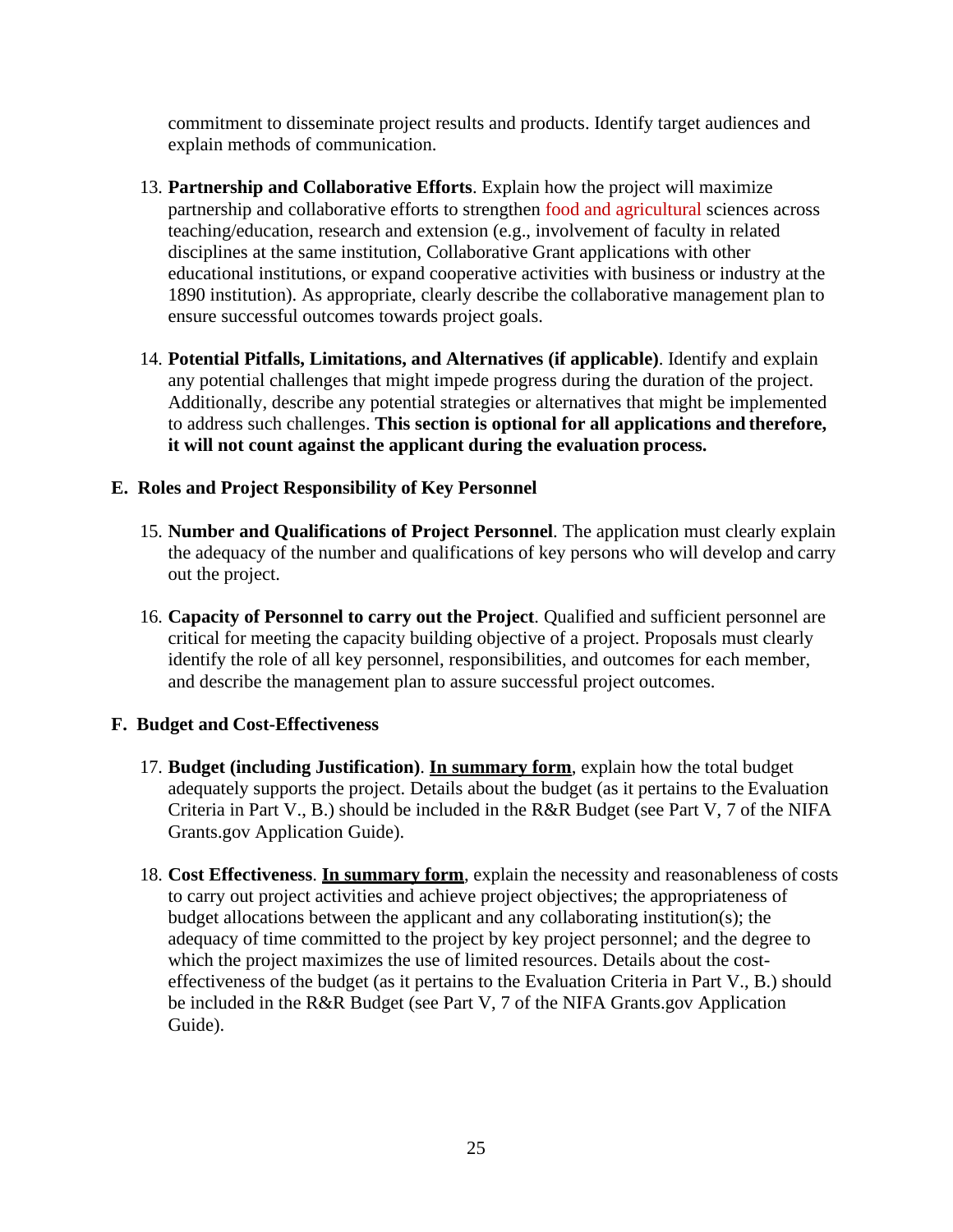#### **Professional Development Applications**

To facilitate application review and evaluation, the applicant must include the following headings in the Project Narrative (A. through D.), followed by the applicant's response for each item below.

A. **Merit of the Proposed Activities as a Means of Enhancing the Capabilities and Competitiveness of the Applicant**. Describe the merit and appropriateness of the proposed activities and how they will provide professional development for the applicant. Explain the relevant methods that will be involved with the project. Describe the collaborators that will be involved and their respective role with the project and ensure that they are directly linked to the proposed objectives and activities. Identify all products, outputs, outcomes, and overall impact of the project, and ensure that they are appropriately linked to the project's objectives and activities. Include a realistic timetable that will ensure successful completion of the project.

**Potential Pitfalls, Limitations, and Alternatives (if applicable).** Identify and explain any potential challenges that might impede progress during the duration of the project. Additionally, describe any potential strategies or alternatives that might be implemented to address such challenges. **This section is optional for all applications and therefore, it will not count against the applicant during the evaluation process.**

- B. **Merit of Applicant's Experience**. Describe the applicant's previous experience and background, including (but not limited to) the following:
	- 1) relevant professional development experience that provided appropriate knowledge and expertise in a food and agricultural science discipline, and
	- 2) relevant experience in teaching/education, research, and/or extension.
- C. **Relevance to 1890 Institution and U.S. Agriculture**. Describe the relevance of the project/training to the food, agriculture, and natural resources strategic plan at the institution. Additionally, explain the relevance of the project/training to long-range improvements in the sustainability of U.S. agriculture, the environment, human health and well-being, and rural communities.
- D. **Appropriateness and Cost-effectiveness of the Proposed Budget**. **In summary form**, explain how the total budget adequately supports the project, and the necessity and reasonableness of costs to carry out project activities and achieve project objectives. Details about the budget and its cost-effectiveness (as it pertains to the Evaluation Criteria in Part V., B.) should be included in the R&R Budget (see Part V, 7 of the NIFA Grants.gov Application Guide).
	- 19. **Field 12**, Add Other Attachments. See **Part V § 4.12** of the [Application](https://apply07.grants.gov/apply/opportunities/instructions/PKG00249520-instructions.pdf) Guide.

The following attachments must be included in your CBG application:

1. **Accomplishment report of previously funded projects (if applicable)**. Project Directors with an active or previously received 1890 capacity building grant award must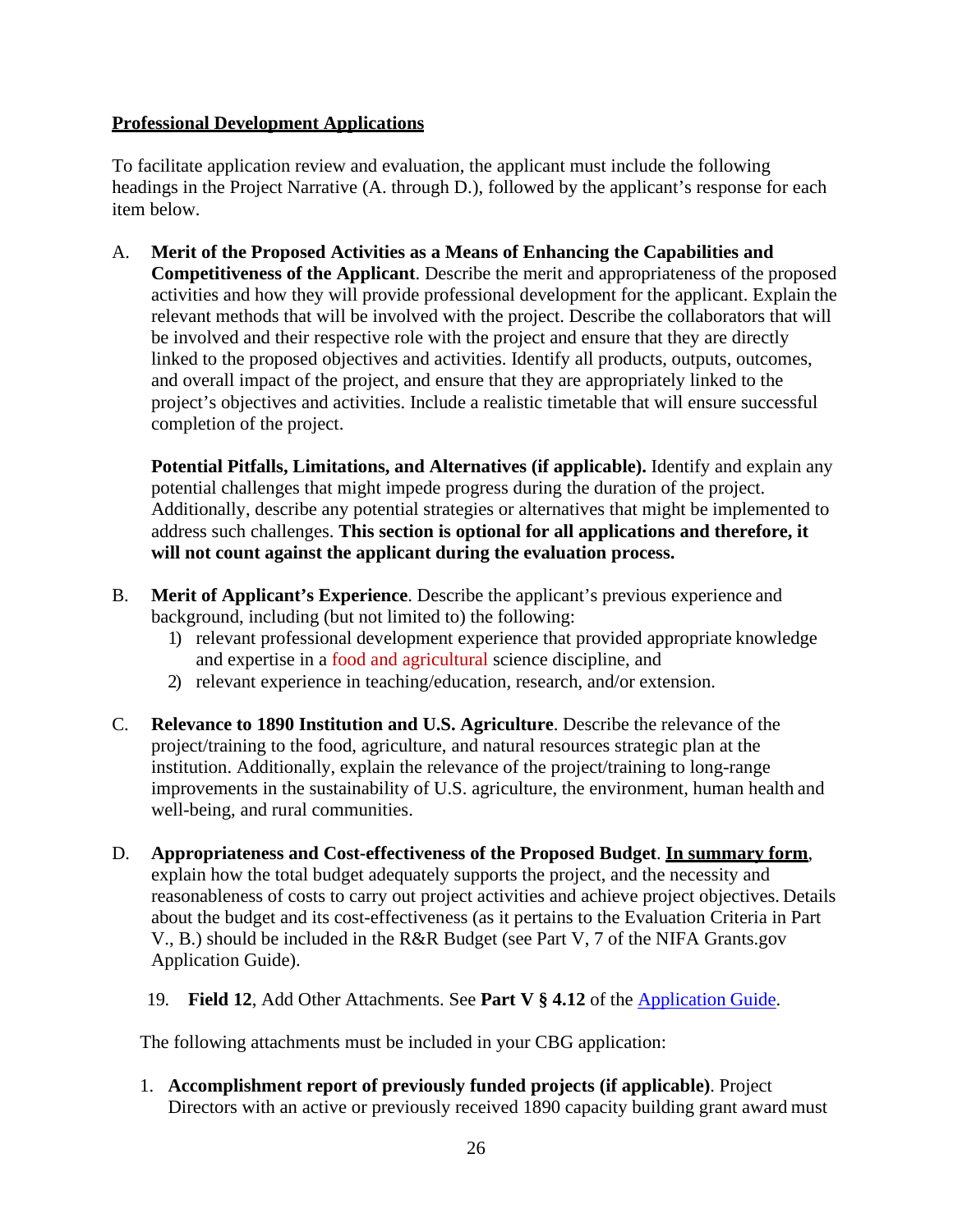submit a one-page accomplishment report (one report per project). The report must include impacts and outcomes of the funded project and briefly describe how the new proposal is related to the outcomes from the previous award. A copy of the REEport report must be included in the Appendix.

- 2. **Progress Report (if applicable)**. This requirement only applies to the Renewal applications or Resubmitted Renewal applications (see Part II, B.). These applications must include a progress report within the applicable page limitation of the Project Narrative.
- 3. **Collaborative Arrangement Letter(s)**. If it is necessary to enter into formal consulting or collaborative arrangements with others, such arrangements should be fully explained and justified in the project narrative (Partnership and Collaborative Efforts, Part IV, B.). If the consultant(s) or collaborator(s) are known at the time of the application, a vitae or resume should be provided. In addition, letters of support should be provided that describe the services that will be performed. You are required to provide additional information on consultants and collaborators in the budget portion of the application, including the rate of pay, letters of commitment, and vitae. Provide evidence (via letters from the parties involved in the partnership or collaborative arrangement) that indicates the roles, responsibilities, and anticipated outcomes from each member of the partnership. Partnership and Collaborative Letters must be signed by the Authorized Representatives (ARs). Letters should be submitted in PDF, and there is no page limit. If the application has a USDA collaborator(s), documentation of USDA – 1890 Institution collaboration must be provided in the application. The collaboration should advance capacity building at the 1890 institution in the area of the submitted application. Provide a letter (PDF format) from the USDA cooperating office that is **signed by the USDA Unit Director (supervisor of the USDA collaborating staff person) and the USDA collaborator (i.e., staff person who will work on the project)** that clearly identifies the role and expected outputs and outcomes of their participation. Identify the person(s) at each agency or office who will serve as liaison or technical (scientists, educator, etc.) contact for the project and provide their phone number and email address. **Due to potential conflicts of interest, NIFA collaborators are NOT permitted.**

**For Professional Development Applications** (e.g., sabbaticals and faculty exchanges): Provide documentation that arrangements have been made with a relevant expert(s) to serve as host, including:

- i. A letter from the home institution detailing the arrangements at the home institution with respect to salary, date, and duration of the professional development experience;
- ii. A letter from the host or training institution indicating willingness to serve in this capacity and a description of the host's contribution to the proposed activities, both scientifically and regarding the use of facilities and equipment; and
- iii. A statement signed by the Department Head or equivalent official at the host institution indicating a commitment to provide Teaching/Education, Research, and/or Extension related space and facilities for the period of the applicant's presence.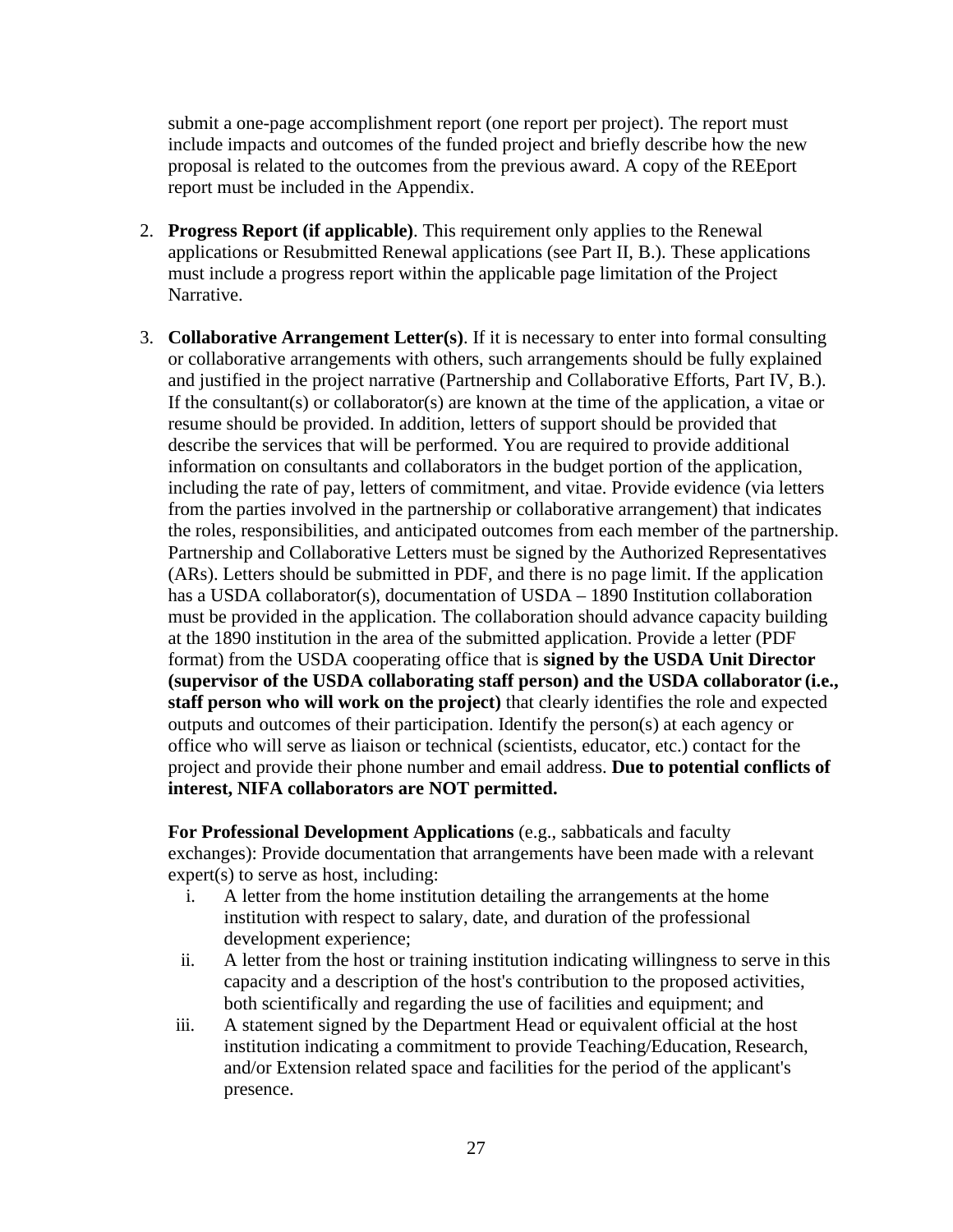- 4. **Institution/School/Department Goals and Objectives**. Include an institutional letter indicating that the application is within the strategic plan of the institution in FANH sciences. The letter must describe which school or department at your institution would potentially benefit from funds to build or strengthen capacity. The letter must be developed on official university letterhead and signed by the Dean, Agricultural Research Director, or Extension Administrator (limit to one page, PDF format). **The institutional letter is required for all grant applications. Applications that do not include the institutional letter will not be accepted for review.**
- 5. **Expected Outcomes PDF Attachment.** Title the attachment "Expected Outcomes" in the document header and save file as "Expected Outcomes." Please use a format, similar to what is provided in **Figure 1** below, to submit expected outcomes and attach it as the last page of the application. A fillable version of this document can be found at: <https://nifa.usda.gov/resource/recommended-format-submitting-expected-impacts>

| <b>Primary Project Function: (Choose one)</b>                                                                                                                                                                                                                                                         |                                  |
|-------------------------------------------------------------------------------------------------------------------------------------------------------------------------------------------------------------------------------------------------------------------------------------------------------|----------------------------------|
| <b>Education, Extension, or Research</b>                                                                                                                                                                                                                                                              |                                  |
| DATA FOR MSI PROGRAMS: 1890s, HSI, 1994s, ANNH, Insular                                                                                                                                                                                                                                               |                                  |
| <b>Expected outcomes during entire grant period</b>                                                                                                                                                                                                                                                   | <b>Number</b><br><b>Expected</b> |
| 1. Number of farmers/community members to be served, for example, provided with training and/or<br>new information regarding markets, technology, production practices, etc.                                                                                                                          |                                  |
| 2. Number of products to be developed for the education and training of students through grantfunds<br>during the project period                                                                                                                                                                      |                                  |
| 2-A. curricula, academic programs                                                                                                                                                                                                                                                                     |                                  |
| 2-B. recruitment/retention programs                                                                                                                                                                                                                                                                   |                                  |
| 2-C. teaching or educational materials, distance education capability, experiential<br>learning opportunities                                                                                                                                                                                         |                                  |
| 3. Number of faculty supported by this grant for professional development during the grant period:<br>participation in sabbaticals, workshops, conferences, etc.                                                                                                                                      |                                  |
| 4. Number of students who will indirectly benefit from the products produced from the grant during<br>the grant period (i.e., using the curriculum/instrumentation, enrolled in the program, recruited or<br>retained but not paid by the grant using scholarships, fellowships, and assistantships). |                                  |
| 5. Number of male students to be directly supported by this grant (i.e., scholarships,<br>fellowships, assistantships, internships included as a cost in your project budget) for<br>undergraduate or post-graduate education.                                                                        |                                  |
| 6. Number of underrepresented $1$ male students to be supported during the grant period (provide the<br>best estimate based on past experience)                                                                                                                                                       |                                  |

#### <span id="page-27-0"></span>**Figure 1: Expected Outcome Format**

<sup>&</sup>lt;sup>1</sup> Underrepresented: those whose representation among food and agricultural professionals is disproportionately less than their proportion in the general population as indicated in standard statistical references, or as documented on a case-by-case basis by national survey data (e.g., the U.S. Department of Education's Digest of Education Statistics, U.S. Department of Agriculture's Food and Agricultural Education Information Systems).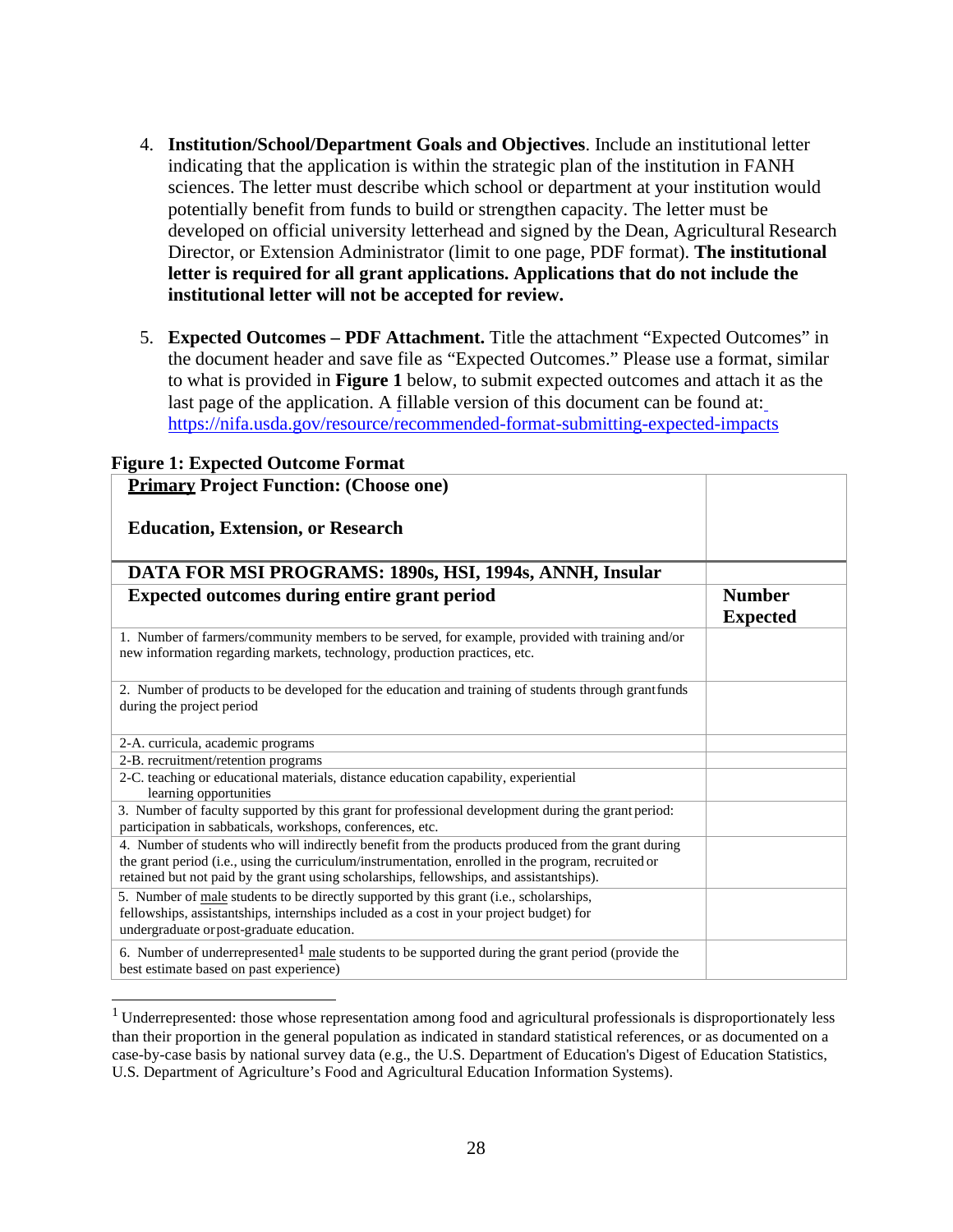| Primary Project Function: (Choose one) Education, Extension, or<br><b>Research</b>                                                                                                                                                     |  |
|----------------------------------------------------------------------------------------------------------------------------------------------------------------------------------------------------------------------------------------|--|
| Number of female students to be directly supported by this grant (i.e., scholarships,<br>7.<br>fellowships, assistantships, internships included as a cost in your project budget) for<br>undergraduate or post-<br>graduate education |  |
| Number of underrepresented $\frac{1}{2}$ female students to be supported during the grant period (provide the<br>8.<br>best estimate based on past experience)                                                                         |  |
| Number of students supported by this grant (i.e., scholarships, fellowships, assistantships) who are<br>9.<br>pursuing their degree                                                                                                    |  |
| 9-A. Two year or other certificates                                                                                                                                                                                                    |  |
| 9-B. Undergraduate or other 4-year degrees                                                                                                                                                                                             |  |
| 9-C. Master's degree                                                                                                                                                                                                                   |  |
| 9-D. Ph.D. degree                                                                                                                                                                                                                      |  |
| 9-E. Postdoctoral training                                                                                                                                                                                                             |  |
| 10. Number of students who will be supported by this grant on an internship or other experiential learning<br>opportunity                                                                                                              |  |
| 10-A. Domestic experiences, with a government or non-governmental organization that is not<br>affiliated with your university                                                                                                          |  |
| 10-B. International experiences, including study abroad, educational travel longer than a<br>month, etc.                                                                                                                               |  |

Notes:

1. Provide your best estimate based on past experiences, graduation rates, retention rates, etc.

2. Number of underrepresented students to be supported during the grant period (questions #6 and #8) should be less than or equal to total number of students supported by the grant (questions #5 and #7).

3. Response to question #9 should be the sum of 9-A through 9-E.

4. Response to question #10 should be the sum of 10-A and 10-B.

*R&R Senior/Key Person Profile (Expanded)*. See **Part V § 5** of the [Application Guide f](https://apply07.grants.gov/apply/opportunities/instructions/PKG00249520-instructions.pdf)or profile requirements, details about the biographical sketch, and suggested support templates. *Professional Development Applications –*Include Current and Pending Support forms for the Professional Development applicant and the host expert(s)/mentor(s) (if applicable).

*R&R Personal Data*. This information is voluntary and is not a precondition of award (see **Part V § 6** of the [Application Guide\)](https://apply07.grants.gov/apply/opportunities/instructions/PKG00249520-instructions.pdf).

## *R&R Budget*. See **Part V § 7** of the [Application Guide.](https://apply07.grants.gov/apply/opportunities/instructions/PKG00249520-instructions.pdf)

1. Indirect costs (IDC) – See Part IV  $\S$  C of this RFA for funding restrictions regarding indirect cost, and **Part V 7.9** of th[e Application Guide f](https://apply07.grants.gov/apply/opportunities/instructions/PKG00249520-instructions.pdf)or additional information

*Data Management Plan*. A DMP is required for this program. Applicants should clearly articulate how the project director (PD) and co-PDs plan to manage and disseminate the data generated by the project. The DMP will be considered during the merit review process (see Part V § B of this RFA, **Part III § 3.1** [of the Application Guide a](https://apply07.grants.gov/apply/opportunities/instructions/PKG00249520-instructions.pdf)nd [NIFA's Data Management Plan\)](https://nifa.usda.gov/resource/data-management-plan-nifa-funded-research-projects).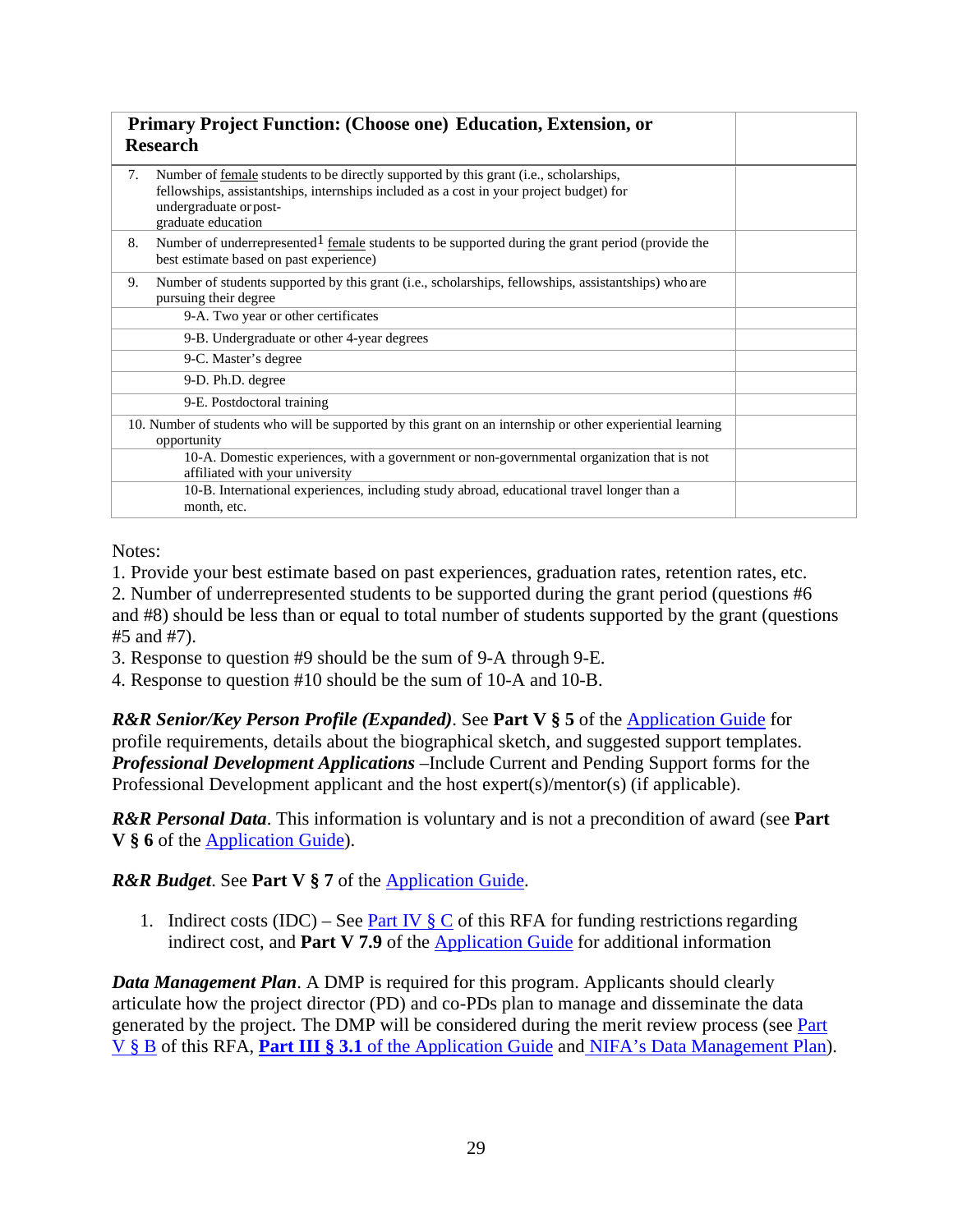## *Supplemental Information Form*. See **Part VI § 1** of the [Application Guide.](https://apply07.grants.gov/apply/opportunities/instructions/PKG00249520-instructions.pdf)

- 1. Field 2. Program to which the applicant is applying. [Enter the program](https://apply07.grants.gov/apply/opportunities/instructions/PKG00249520-instructions.pdf) name "CBG" and the program code: Research (EQ), Teaching (EP), Extension (EWE). Accurate entry is critical.
- 2. Field 8. Conflict of Interest List. See **Part VI § 1.8** of the [Application Guide.](https://apply07.grants.gov/apply/opportunities/instructions/PKG00249520-instructions.pdf)

*Representations Regarding Felony Conviction and Tax Delinquent Status for Corporate Applicants*. This is required for corporate applicants. See **Part VI § 2** of the [Application Guide](https://apply07.grants.gov/apply/opportunities/instructions/PKG00249520-instructions.pdf) for a description of the term, "corporation."

## <span id="page-29-0"></span>**E. Funding Restrictions**

*Indirect Cost (IDC) not to exceed 30 percent of Total Federal Funds Awarded (TFFA) of the recipient*. Section 1462(a) and (c) of the National Agricultural Research, Extension, and Teaching Policy Act of 1977 (NARETPA) limits IDC for the overall award to 30 percent of Total Federal Funds Awarded (TFFA) under a research, education, or extension grant. The maximum IDC rate allowed under the award is determined by calculating the amount of IDC using:

- 1. the sum of an institution's negotiated indirect cost rate and the indirect cost rate charged by sub-awardees, if any; or
- 2. 30 percent of TFFA.

The maximum allowable IDC rate under the award, including the IDC charged by the subawardee(s), if any, is the lesser of the two rates.

If the result of number one is the lesser of the two rates, the grant recipient is allowed to charge the negotiated IDC rate on the prime award and the sub-award(s), if any. Any sub-awards would be subject to the sub-awardee's negotiated IDC rate. The sub-awardee may charge its negotiated IDC rate on its portion of the award, provided the sum of the IDC rate charged under the award by the prime awardee and the sub-awardee(s) does not exceed 30 percent of the TFFA. If the result of number two is the lesser of the two rates, then the maximum IDC rate allowed for the overall award, including any sub-award(s), is limited to 30 percent of the TFFA. That is, the IDC of the prime awardee plus the sum of the IDC charged by the sub-awardee(s), if any, may not exceed 30 percent of the TFFA.

In the event of an award, the prime awardee is responsible for ensuring the maximum indirect cost allowed for the award is not exceeded when combining IDC for the Federal portion (i.e., prime and sub-awardee(s)) and any applicable cost-sharing (see 7 CFR 3430.52(b)). Amounts exceeding the maximum allowable IDC are considered unallowable. See sections 408 and 410 of 2 CFR 200.

Successful applicants must not use grant funds awarded under the authority of this RFA to renovate or refurbish research, education, or extension space; purchase or install fixed equipment in such space; or to plan, repair, rehabilitate, acquire, or construct buildings or facilities. Successful applicants must not use grant funds awarded under the authority of this RFA to renovate or refurbish research, education, or extension space; purchase or install fixed equipment in such space; or to plan, repair, rehabilitate, acquire, or construct buildings or facilities.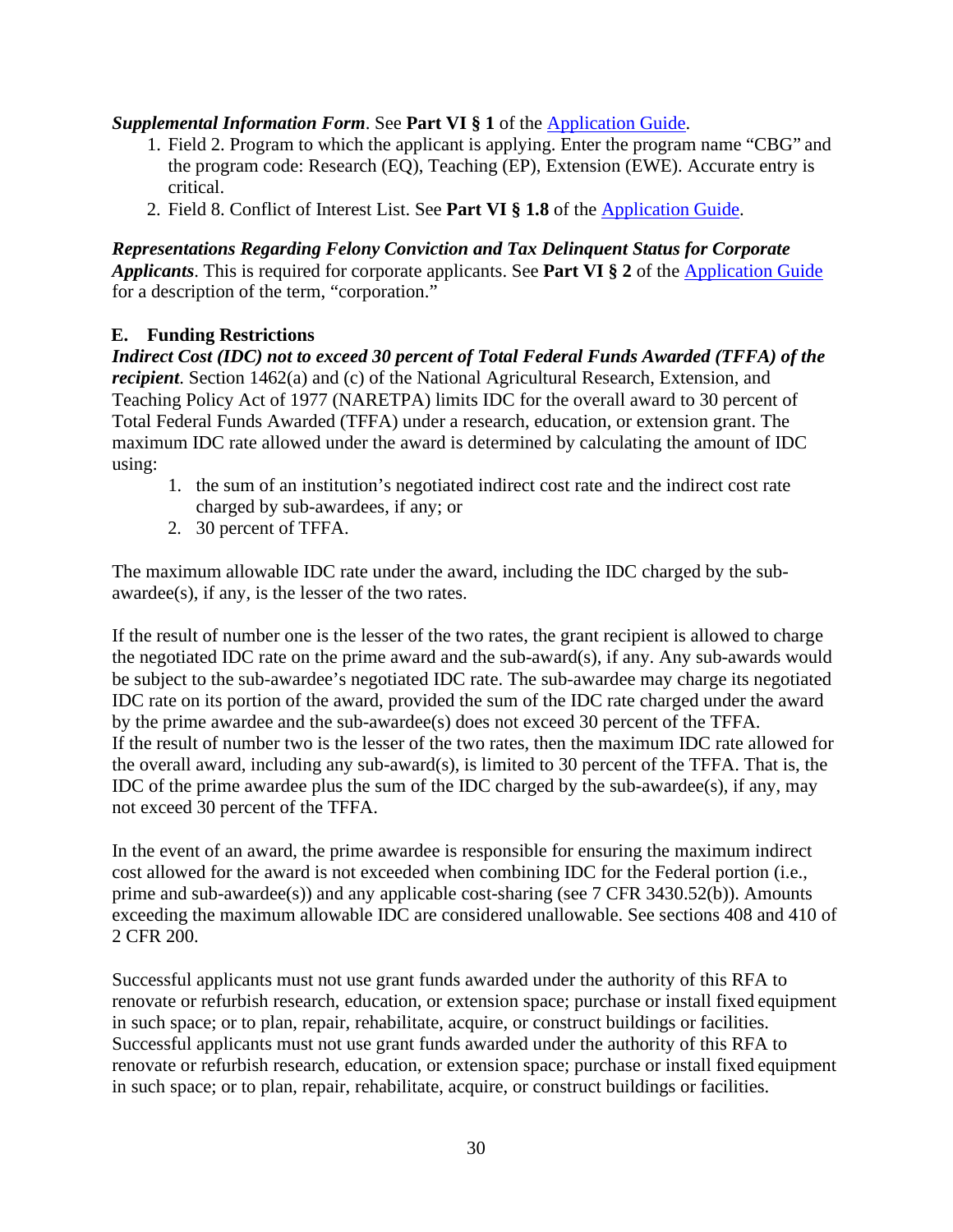# <span id="page-30-0"></span>**PART V APPLICATION REVIEW REQUIREMENTS**

## <span id="page-30-1"></span>**A. NIFA's Evaluation Process**

NIFA evaluates each application in a two-part process. First, we screen each application to ensure that it meets the administrative requirements as set forth in this RFA. Second, a scientific peer- review process will be used to technically evaluate applications that meet the administrative requirements using a review panel (see [NIFA Peer Review Process\)](https://nifa.usda.gov/resource/nifa-peer-review-process-competitive-grant-applications).

## <span id="page-30-2"></span>**B. Scientific Peer Review Process:**

NIFA selects reviewers for the review panel based upon their training and experience in relevant scientific, extension, or education fields, taking into account the following factors:

- the level of relevant formal scientific, technical education, or extension experience of the individual, as well as the extent to which an individual is engaged in relevant research, education, or extension activities;
- the need to include experts from various areas of specialization within relevant scientific, education, or extension fields;
- the need to include other experts (e.g., producers, range or forest managers/operators, and consumers) who can assess relevance of the applications to targeted audiences and to program needs;
- the need to include experts from a variety of organizational types (e.g., colleges, universities, industry, state and Federal agencies, and private profit and non-profit organizations) and geographic locations;
- the need to maintain a balanced composition with regard to minority and female representation and an equitable age distribution; and
- the need to include reviewers who can judge the effective usefulness of each application to producers and the general public.

After each peer review panel has completed its deliberations, the responsible program staff of NIFA will recommend that your project is either approved for support from currently available funds or declined due to insufficient funds or unfavorable review.

NIFA reserves the right to negotiate with the PD/PI and/or the submitting organization or institution regarding project revisions (e.g., reductions in the scope of work, funding level, period, or method of support) prior to recommending any project for funding.

After the review process has been completed, NIFA sends copies of reviews, *not* including the identity of reviewers, and a summary (if applicable) of the review panel comments to the PD.

*Conflicts of interest*. NIFA takes extreme care to prevent any actual or perceived conflicts of interest that may influence the review or evaluation (see [NIFA Peer Review Process for](https://nifa.usda.gov/resource/nifa-peer-review-process-competitive-grant-applications) [Competitive Grant Applications\)](https://nifa.usda.gov/resource/nifa-peer-review-process-competitive-grant-applications).

# <span id="page-30-3"></span>**C. Evaluation Criteria**

NIFA will use the following criteria to evaluate this RFA.

# **Standard and Collaborative Grant Applications:**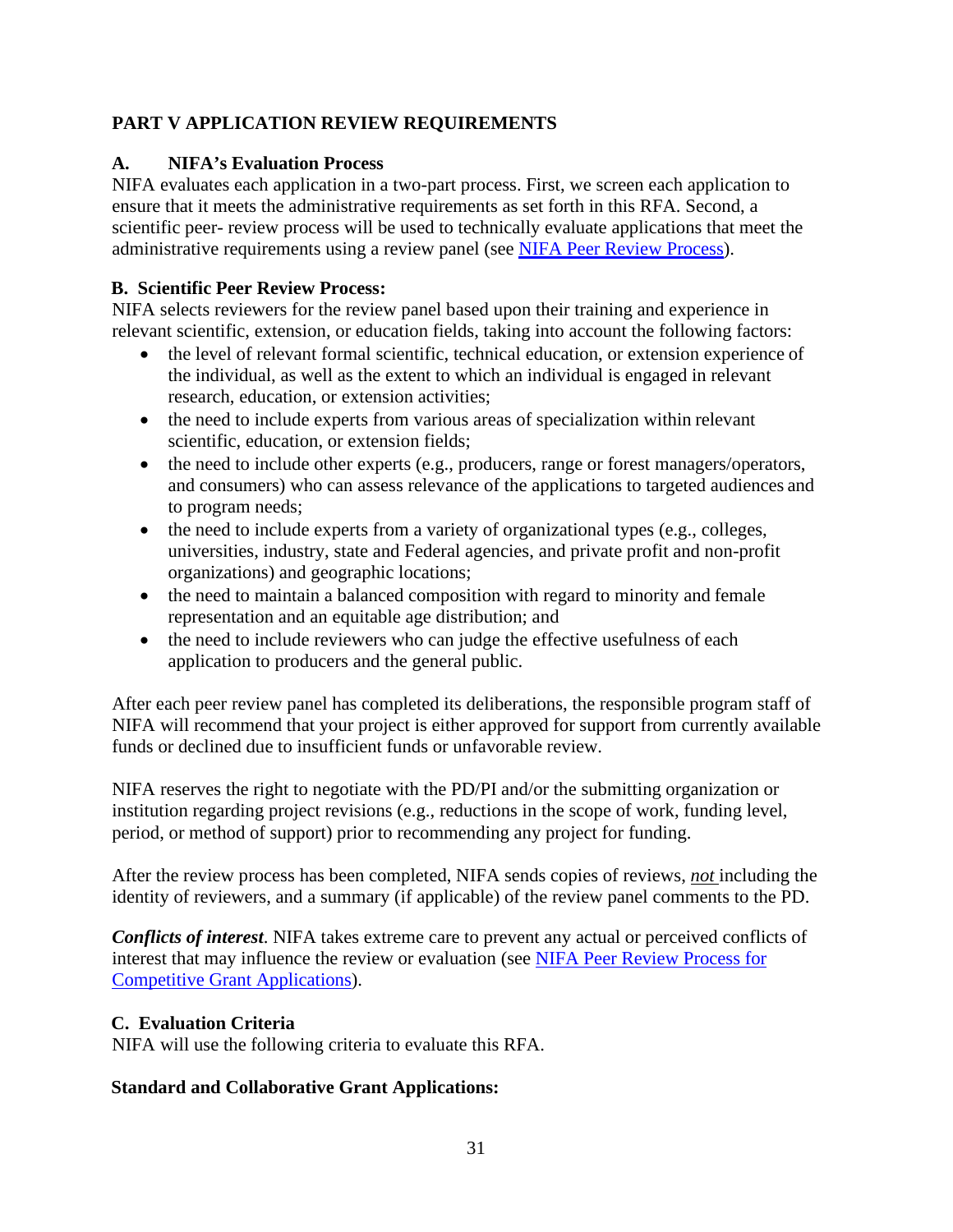Each application will be evaluated by three peer reviewers. We will use the evaluation criteria below (which are listed in priority order of importance) to review **Standard** and **Collaborative**  applications submitted in response to this RFA:

- 1. **Potential for Building and Strengthening Capacity and Advancing the Quality of Teaching/Education, Research or Extension.** This criterion is used to assess the likelihood that the project will have an impact on and advance the quality of the food and agricultural sciences by strengthening institutional capacities to meet clearly delineated needs of the 1890 institutional objectives, strategic plan, or Plan of Work. Elements considered include institutional goals in the food and agricultural sciences, NIFA/USDA's Strategic Goals and/or Objectives, identification of a problem or opportunity to be addressed as one of the Priority Areas, justification for the project, innovation, advancing educational equity, multidisciplinary and/or problem-based focus, the institution's capability to perform the project and the degree to which the project will strengthen its Teaching/Education, Research, or Extension capacity, and potential for adoption by other institutions. Elements include the institution's commitment to the project, the adequacy of institutional resources (administrative, facilities, equipment, and/or materials) available to carry out the project, potential for academic, research or extension enhancement, and plans for project continuation or expansion beyond the period of USDA support.
- 2. **Overall Approach, Cooperative Linkages, and Quality of the Proposal**. This criterion relates to the soundness of the proposed approach, with an emphasis on the following: objectives that show a clear connection to the institutional goals or strategic plan or Plan of Work; methodology; plan of operation, and timetable that describes limitations and strategies to avoid or compensate for identified limitations. For collaborative grant proposals: a timetable that includes the responsibilities of all partners in the project timetable; expected products and results; an evaluation plan that includes performance measures to assess project success; and dissemination plans. For Teaching/Education, Research, Extension, and Integrated proposals: emphasis is placed on the identified core competencies that students and/or clients will attain through new knowledge, the quality of educational, research, and/or extension support provided to the applicant institution through its partnerships and collaborative initiatives, and on the potential cooperative linkages likely to evolve as a result of this project that clearly identifies the key personnel responsibilities for products, outputs, outcomes, and potential impacts. Metrics to assess products, outputs, and outcomes are to be clearly delineated in the proposal to include clear identification of the role of the partners and the outcomes for the 1890 institution. Participation of a USDA agency cooperator(s) is optional; however, if the application included a USDA cooperator(s), their role must be clearly identified. Overall quality of the proposal relates to the degree to which the proposal complies with the application guidelines. The proposal is enhanced by its adherence to instructions (cover page, table of contents, organization, pagination, margin, font size, the specified page limitation, appendices, etc.); accuracy of forms; clarity of budget justification; well-prepared vitae for all key personnel associated with the project; and presentation. Also assessed is how effectively ideas are presented, clearly articulated, and thoroughly explained, as well as the inclusion of all required forms.
- 3. **Personnel Resources**. This criterion relates to the adequacy of the number and qualifications of key personnel who will develop and carry out the project, and the qualifications of project personnel who will manage the 1) successful attainment of the proposed outcomes, 2)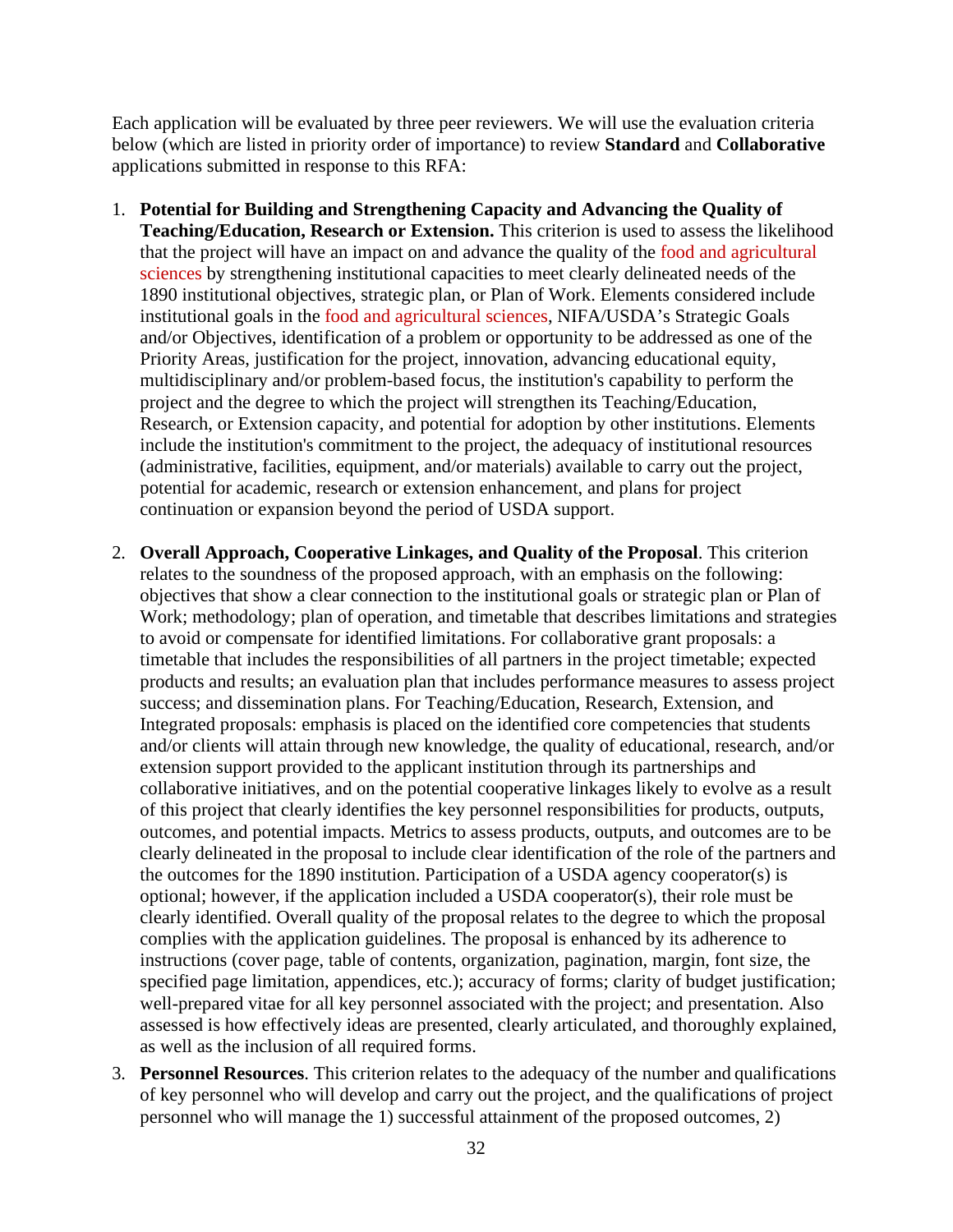assessment of project results and impacts, and 3) dissemination of these findings. Proposals must clearly identify the role of all key personnel, responsibilities, and outcomes for each member, and describe the management plan to assure successful project outcomes. Qualified and sufficient personnel are critical for meeting the capacity building objective of a project.

4. **Budget and Cost-Effectiveness**. This criterion relates to the extent to which the total budget adequately supports the project and is cost-effective. Elements considered include the necessity and reasonableness of costs to carry out project activities and achieve project objectives; the appropriateness of budget allocations between the applicant and any collaborating institution(s); the adequacy of time committed to the project by key project personnel; and the degree to which the project maximizes the use of limited resources, optimizes educational value for the dollar, achieves economies of scale, leverages additional funds, and focuses expertise and activity on high-priority Teaching/Education, Research, or Extension Need Areas based on the 1890 institutional objectives, strategic plan, or Plan of Work.

#### **Professional Development Applications:**

We will use the evaluation criteria below (which are listed in priority order of importance) to review **Professional Development** applications submitted in response to this RFA:

#### 1**. Merit of the Proposed Activities as a Means of Enhancing the Capabilities and Competitiveness of the Applicant.**

- a. Relevant methods and appropriate activities;
- b. Appropriate collaborators;
- c. Clear objectives and targeted outcomes; and
- d. Realistic timetable for completion.

#### 2**. Merit of Applicant's Experience.**

- e. Applicant's professional development experience; and
- f. Applicant's experience in teaching/education, research, and/or extension.

## 3. **Relevance to 1890 Institution and U.S. Agriculture.**

- g. Relevance of the project/training to the food and agricultural sciencesstrategic plan at the applicant's institution; and
- h. Relevance of the project/training to long-range improvements in the sustainability of U.S. agriculture, the environment, human health and well-being, and rural communities.

#### 4. **Appropriateness and Cost-effectiveness of the Proposed Budget.**

- i. Budget, including justification; and
- j. Cost-effectiveness.

## <span id="page-32-0"></span>**D. Organizational Management Information**

Applicants must submit specific management information relating to an applicant prior to an award and update the information as needed. Applicants may only have to update their information if they had previously provided the information under this or another NIFA program. NIFA provides the requisite forms during the pre-award process. Although an applicant may be eligible for award under this program, there are factors that may exclude an applicant from receiving federal financial and nonfinancial assistance and benefits under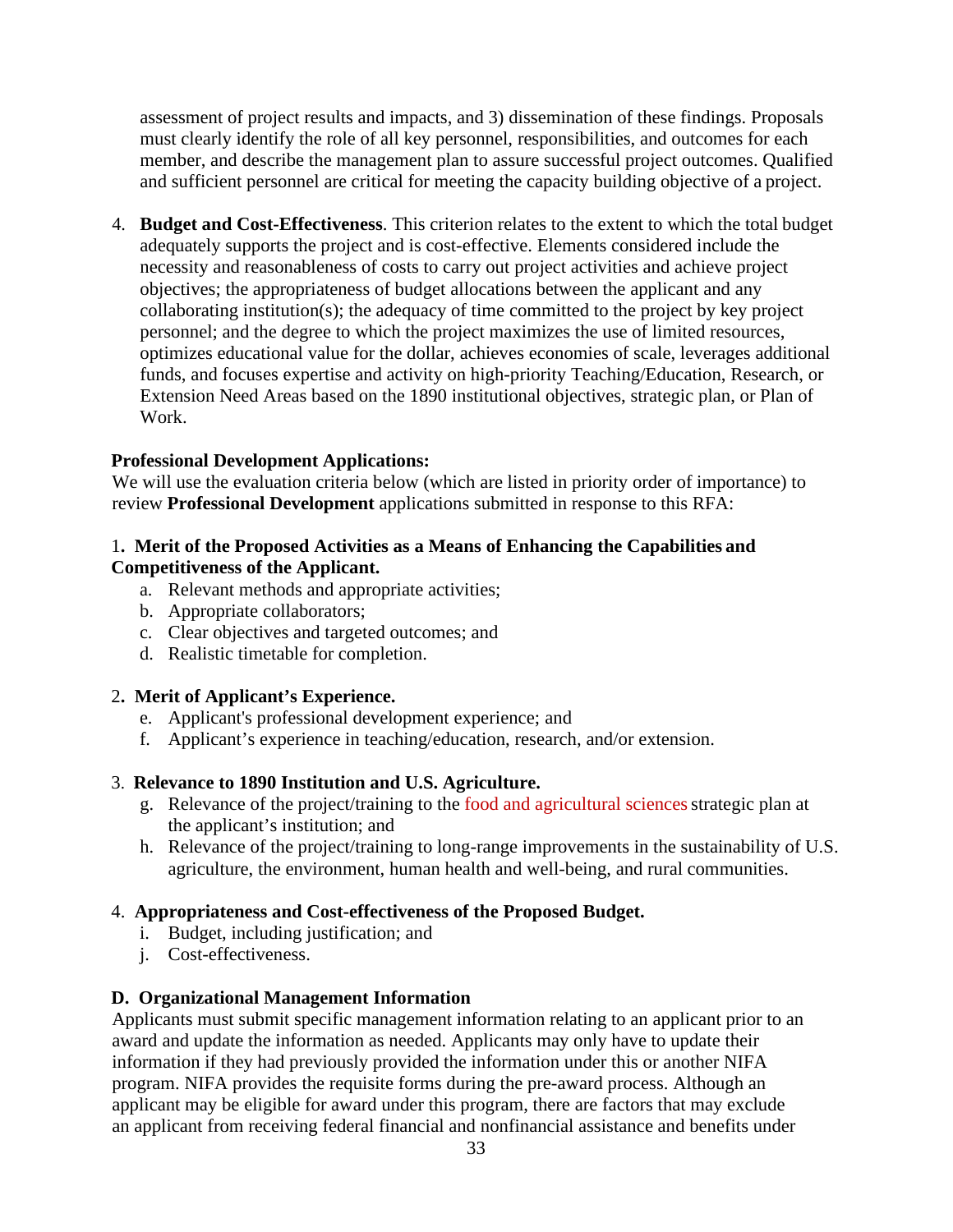this program (e.g., debarment or suspension of an individual, or a determination that an applicant is not responsible).

# <span id="page-33-0"></span>**E. Application Disposition**

Applicants may withdraw at any time before NIFA makes a final funding decision. NIFA will retain all applications, including withdrawn applications and unfunded applications.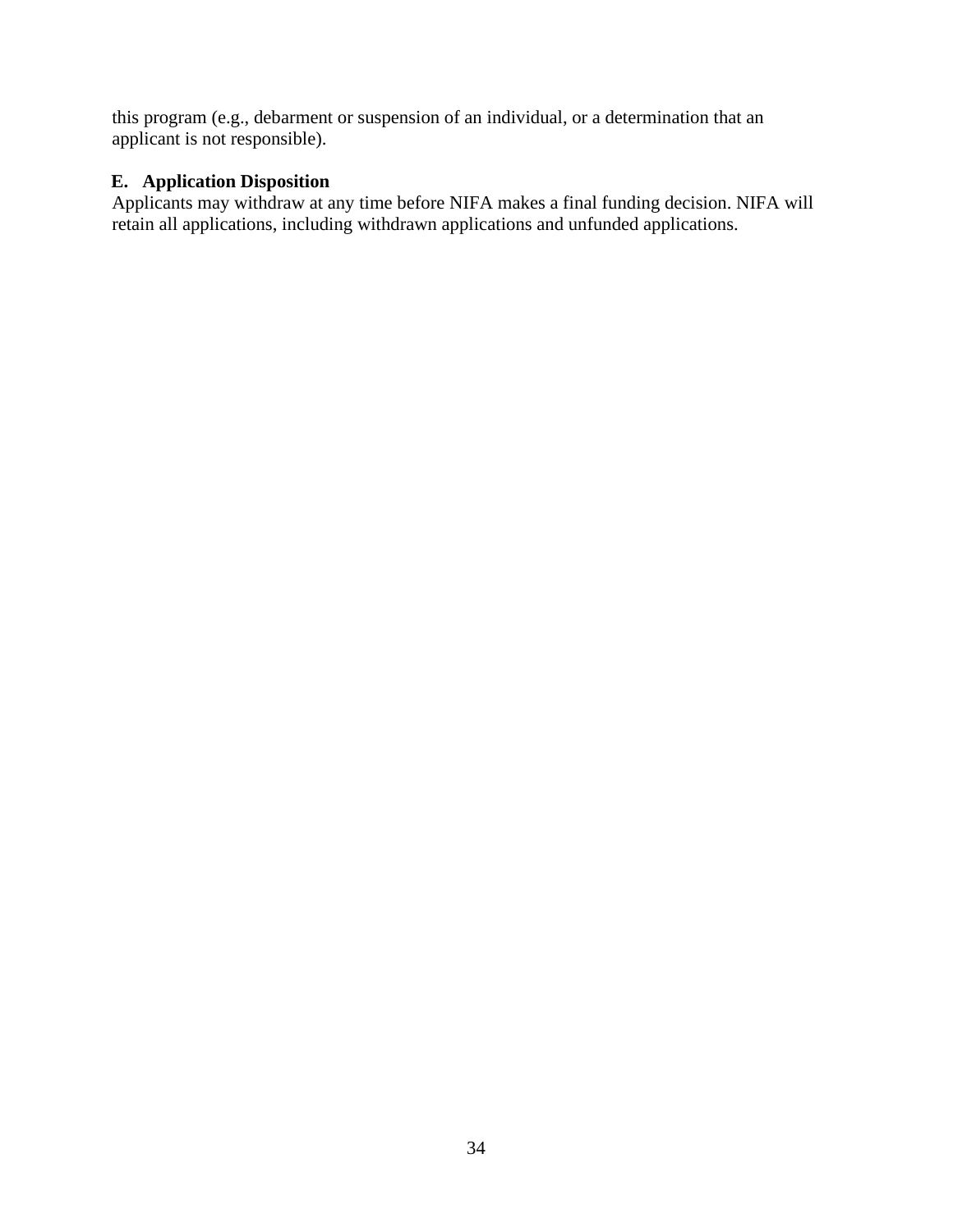## <span id="page-34-0"></span>**PART VI AWARD ADMINISTRATION**

#### <span id="page-34-1"></span>**A. General**

Within the limit of funds authorized, the NIFA awarding official will make grants to responsible and eligible applicants whose applications are judged most meritorious under the procedures set forth in this RFA. The date specified by the NIFA awarding official as the effective date of the grant must be no later than September 30 of the federal fiscal year in which the project is approved for support and funds are appropriated for such purpose, unless otherwise permitted by law. The project need not be initiated on the grant effective date, but as soon thereafter as practical so that project goals may be attained within the funded project period. All funds granted by NIFA under this RFA may be used only for the purpose for which they are granted in accordance with the approved application and budget, regulations, terms and conditions of the award, applicable federal cost principles, USDA assistance regulations, and [NIFA General](https://www.ecfr.gov/cgi-bin/text-idx?SID=6200321d0b82b34c716c03aa0c62df06&mc=true&node=pt7.15.3430&rgn=div5) [Awards Administration Provisions,7 CFR part 3430, subparts A through E.](https://www.ecfr.gov/cgi-bin/text-idx?SID=6200321d0b82b34c716c03aa0c62df06&mc=true&node=pt7.15.3430&rgn=div5)

*Award Notice*. The award document will provide pertinent instructions and information as described in [2 CFR 200.211\(](https://www.ecfr.gov/cgi-bin/text-idx?SID=e35ac9838146b89ceea4bd3d1f4bbab7&mc=true&node=pt2.1.200&rgn=div5#se2.1.200_1211)se[e NIFA's Terms and Conditions\)](https://nifa.usda.gov/terms-and-conditions).

#### <span id="page-34-2"></span>**B. Administrative and National Policy Requirements**

Several federal statutes and regulations apply to grant applications and the projects outlined in this RFA (some are listed here: [Federal Regulations\)](https://nifa.usda.gov/federal-regulations). Unless specifically noted by statue or award-specific requirements, [NIFA Policy Guide a](https://nifa.usda.gov/policy-guide)pplies to all NIFA award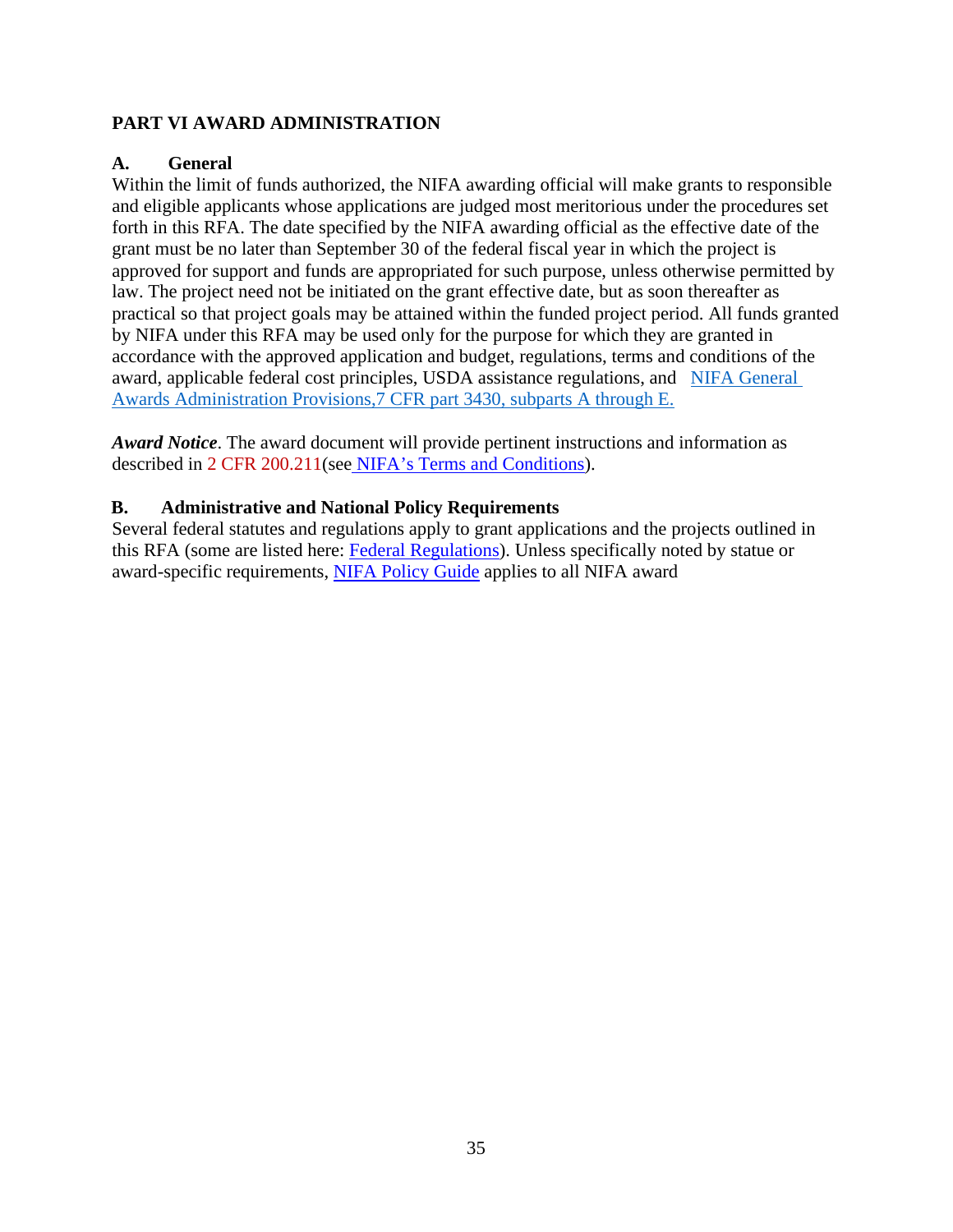# <span id="page-35-0"></span>**PART VII OTHER INFORMATION**

# <span id="page-35-1"></span>**A. Use of Funds and Changes in Budget**

**Delegation of fiscal responsibility**. Unless the terms and conditions of the award state otherwise, awardees may not in whole or in part delegate or transfer to another person, institution, or organization the responsibility for use or expenditure of award funds.

*Changes in Budget or Project Plans*. In accordance with [2 CFR 200.308,](https://www.ecfr.gov/cgi-bin/text-idx?SID=3af89506559b05297e7d0334cb283e24&mc=true&node=se2.1.200_1308&rgn=div8) awardees must request prior approval from NIFA for the following program or budget-related reasons (the awardee is subject to the terms and conditions identified in the award):

- 1. Change in the scope or the objective of the project or program without prior written approval (even if there is no associated budget revision requiring);
- 2. Change in a key person specified in the application or the federal award;
- 3. Disengagement from the project for more than three months, or a 25 percent reduction in time devoted to the project;
- 4. Inclusion of costs that require prior approval in accordance with [2 CFR 200 Subpart E](https://www.ecfr.gov/cgi-bin/text-idx?SID=e35ac9838146b89ceea4bd3d1f4bbab7&mc=true&node=pt2.1.200&rgn=div5#sp2.1.200.e) [\(Cost Principles\),](https://www.ecfr.gov/cgi-bin/text-idx?SID=e35ac9838146b89ceea4bd3d1f4bbab7&mc=true&node=pt2.1.200&rgn=div5#sp2.1.200.e) o[r 45 CFR Part 75 Appendix IX,](https://www.ecfr.gov/cgi-bin/text-idx?node=pt45.1.75&ap45.1.75_1521.ix) [\(Principles for Determining Costs](https://www.ecfr.gov/cgi-bin/text-idx?node=pt45.1.75&ap45.1.75_1521.ix) [Applicable to Research and Development under Awards and Contracts with Hospitals\)](https://www.ecfr.gov/cgi-bin/text-idx?node=pt45.1.75&ap45.1.75_1521.ix), or [48 CFR,](https://www.ecfr.gov/cgi-bin/text-idx?SID=0fee8451157f2cd2530cee92f733bce0&mc=true&tpl=/ecfrbrowse/Title48/48tab_02.tpl) unless waived by the federal awarding agency,
- 5. [48 CFR Part 31, Contract Cost Principles and Procedures;](https://www.ecfr.gov/cgi-bin/text-idx?SID=0fee8451157f2cd2530cee92f733bce0&mc=true&node=pt48.1.31&rgn=div5)
- 6. Transfer of funds budgeted for participant support costs to other categories of expense [\(2 CFR §200.75 Participant support costs\)](https://www.ecfr.gov/cgi-bin/text-idx?SID=eb0a855cec96bb95b86b2091312d25a2&mc=true&node=pt2.1.200&rgn=div5#se2.1.200_175);
- 7. Sub-awarding, transferring or contracting out of any work under a federal award, including fixed amount sub-awards (see [Fixed Amount Sub-awards §200.333\)](https://www.ecfr.gov/cgi-bin/text-idx?SID=dc27fc78536a011960ac9173c516de85&mc=true&node=pt2.1.200&rgn=div5#se2.1.200_1333), unless described in the application and funded in the approved federal awards. This provision does not apply to the acquisition of supplies, material, equipment, or general support services;
- 8. Changes in the approved cost-sharing or matching provided by the non-federal entity; and
- 9. The need for additional federal funds to complete the project.

# <span id="page-35-2"></span>**B. Confidential Aspects of Applications and Awards**

When an application results in an award, it becomes a part of NIFA transaction records, which are available to the public. Information that the Secretary of Agriculture determines to be confidential, privileged, or proprietary in nature will be held in confidence to the extent permitted by law. Therefore, applicants should clearly mark any information within the application they wish to have considered as confidential, privileged, or proprietary. NIFA will retain a copy of an application that does not result in an award for three years. Such an application will be released only with the consent of the applicant or to the extent required by law. An applicant may withdraw at any time prior to the final action thereon.

# <span id="page-35-3"></span>**C. Regulatory Information**

This program is not subject to the provisions of **Executive Order 12372**, which requires intergovernmental consultation with state and local officials. Under the provisions of the [Paperwork Reduction Act of 1995](https://www.reginfo.gov/public/reginfo/pra.pdf) [\(44 U.S.C. Chapter 35\),](https://uscode.house.gov/view.xhtml?path=/prelim@title44/chapter35&edition=prelim) the collection of information requirements contained in this notice have been approved under [OMB Document No. 0524-](https://www.federalregister.gov/documents/2018/10/29/2018-23552/submission-for-omb-review-comment-request) [0039.](https://www.federalregister.gov/documents/2018/10/29/2018-23552/submission-for-omb-review-comment-request)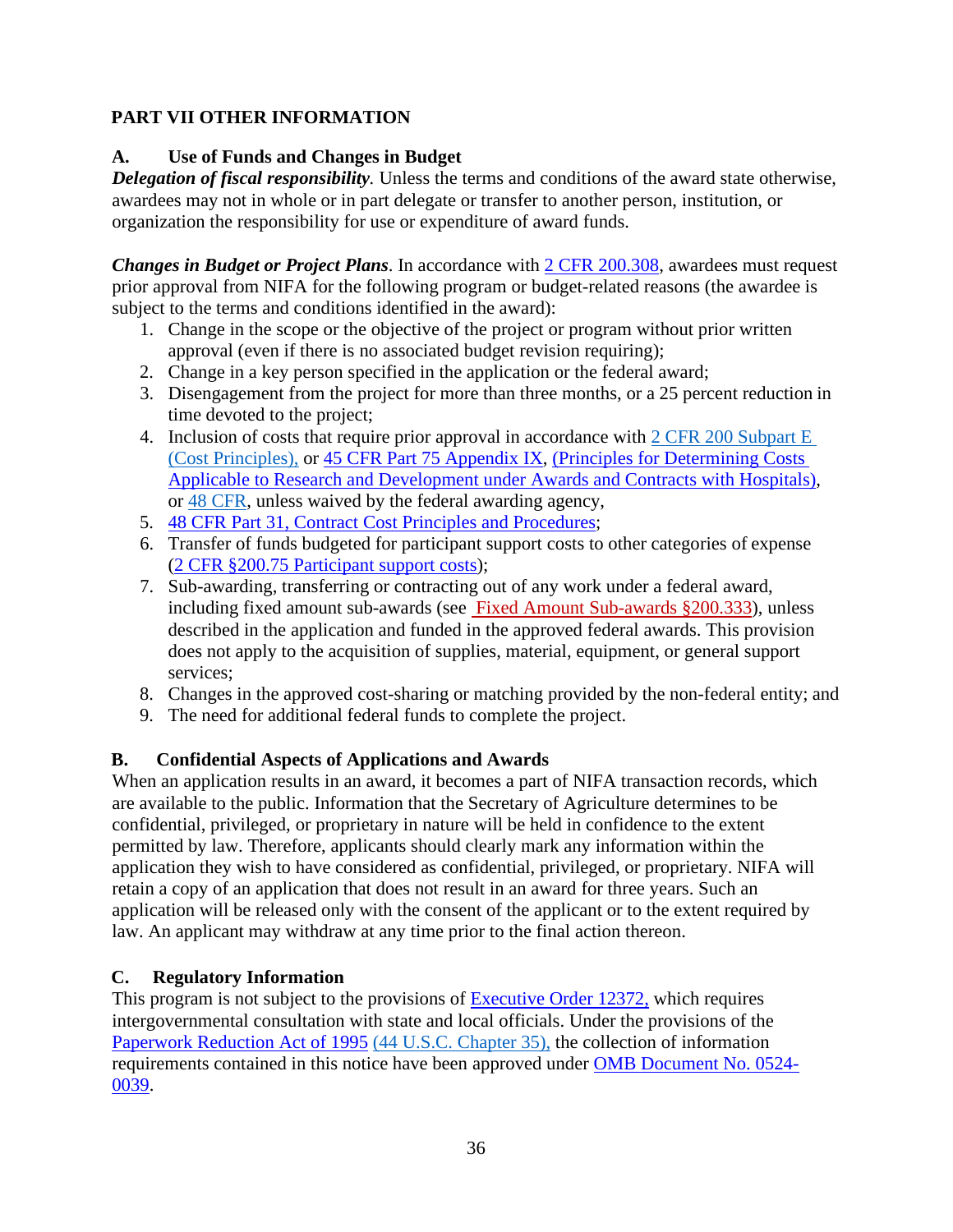#### **APPENDIX I: AGENCY CONTACT**

#### **Programmatic Contact**

<span id="page-36-0"></span>

| Name                | Email                        | <b>Telephone</b> | Fax |
|---------------------|------------------------------|------------------|-----|
| Manoharan Muthusamy | manoharan.muthusamy@usda.gov | 816-702-9676     |     |
|                     |                              |                  |     |

#### **For administrative questions related to:**

- 1. Grants.gov, see Part IV of this RFA
- 2. Other RFA or application questions, please email [policy@usda.gov](mailto:policy@usda.gov)
- 3. Awards under this RFA, please email [awards@usda.gov](mailto:awards@usda.gov)

U.S. Postal Mailing Address: National Institute of Food and Agriculture U.S. Department of Agriculture P.O. Box 419205, MS 10000 Kansas City, MO 64141-6205

Courier/Package Delivery Address: National Institute of Food and Agriculture United States Department of Agriculture 2312 East Bannister Road, MS 10000 Kansas City, MO 64141-3061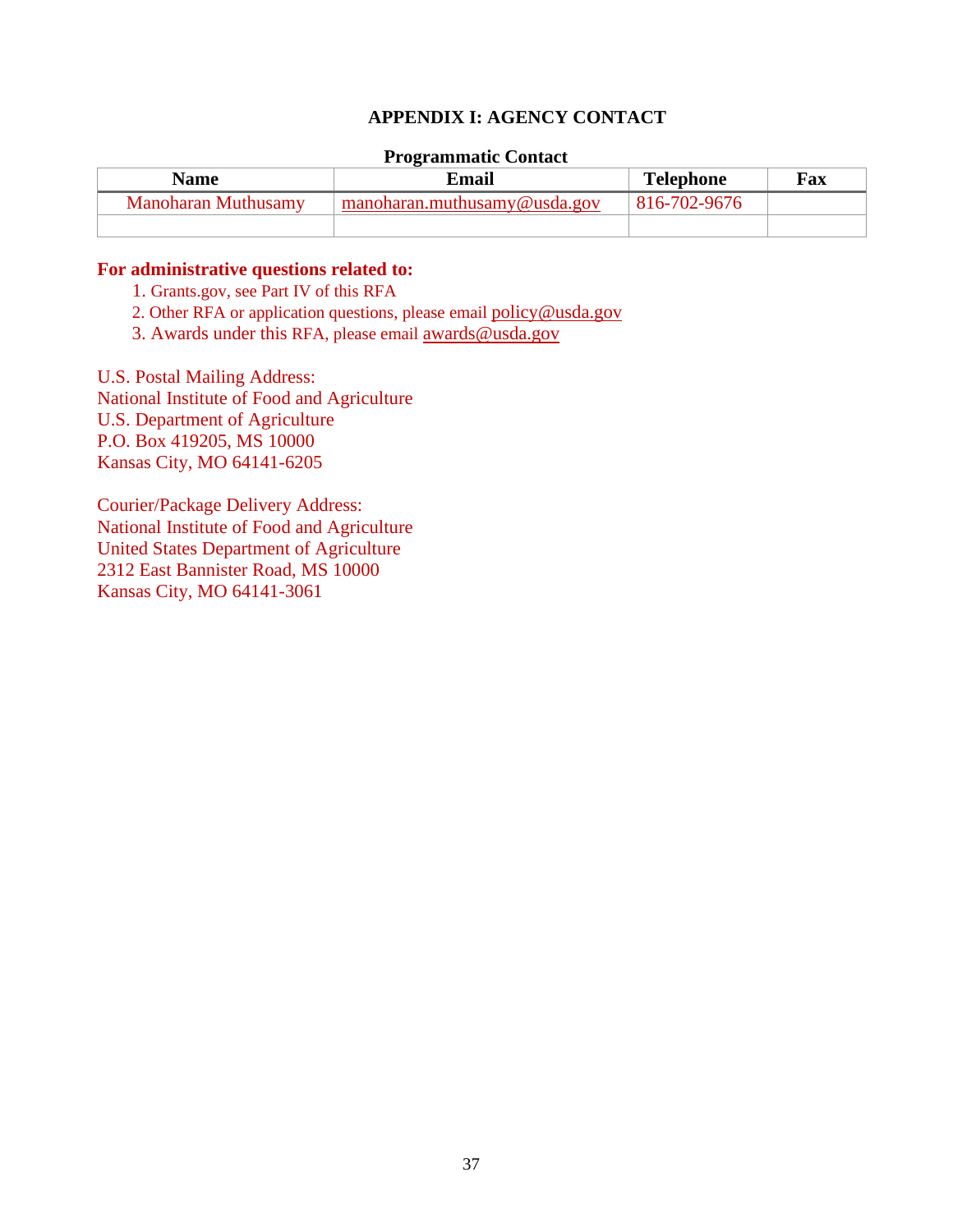# **APPENDIX II: GLOSSARY OF TERMS**

<span id="page-37-0"></span>

| Name                                                          | Acronyms      |
|---------------------------------------------------------------|---------------|
| Agriculture and Food Research Initiative                      | <b>AFRI</b>   |
| <b>Authorized Representative</b>                              | AR            |
| Agricultural Research, Extension, and Education reform Act of | <b>AREERA</b> |
| 1998                                                          |               |
| Coordinated Agricultural Project                              | CAP           |
| <b>Catalog of Federal Domestic Assistance</b>                 | <b>CFDA</b>   |
| <b>Center of Excellence</b>                                   | <b>COE</b>    |
| Data Management Plan                                          | <b>DMP</b>    |
| National Institute of Food and Agriculture                    | <b>NIFA</b>   |
| <b>Request for Application</b>                                | <b>RFA</b>    |
| Research, Education, and Economics                            | <b>REE</b>    |
| United States Department of Agriculture                       | <b>USDA</b>   |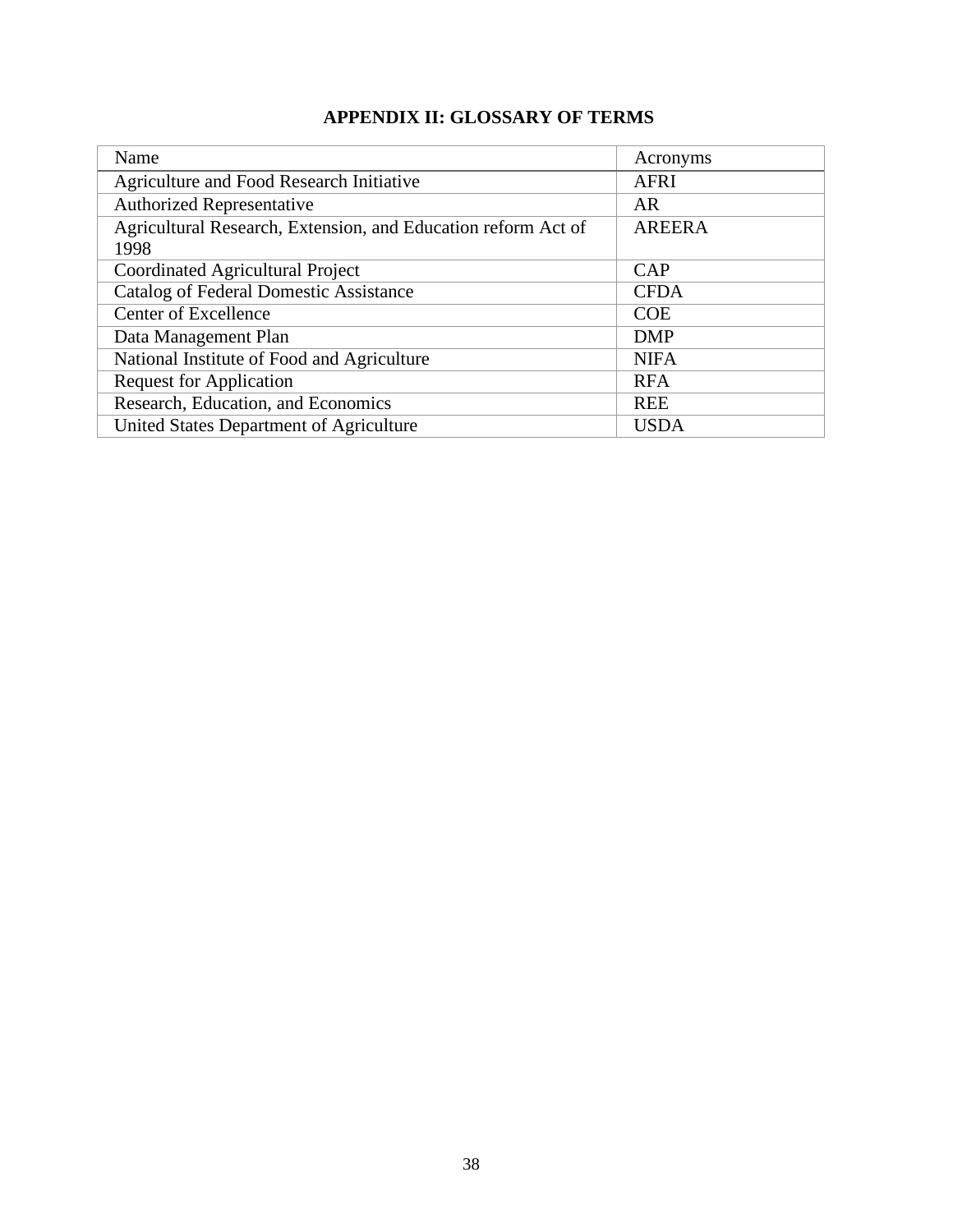# **APPENDIX III: DEFINITIONS**

<span id="page-38-0"></span>Refer to 7 CFR 3430 [Competitive and Noncompetitive Non-formula Federal Assistance](https://www.ecfr.gov/cgi-bin/text-idx?c=ecfr&SID=2a6f6bfbef4c918616eebe5353d0793c&rgn=div5&view=text&node=7%3A15.1.12.2.13&idno=7&7%3A15.1.12.2.13.1.17.2) [Programs – General Award Administrative Provisions f](https://www.ecfr.gov/cgi-bin/text-idx?c=ecfr&SID=2a6f6bfbef4c918616eebe5353d0793c&rgn=div5&view=text&node=7%3A15.1.12.2.13&idno=7&7%3A15.1.12.2.13.1.17.2)or additional definitions.

| <b>Terms</b>                      | <b>Definitions</b>                                                                                                                                                                                                                                                                                                                                                                                                                                                                                                                                                                                                                                                                                              |
|-----------------------------------|-----------------------------------------------------------------------------------------------------------------------------------------------------------------------------------------------------------------------------------------------------------------------------------------------------------------------------------------------------------------------------------------------------------------------------------------------------------------------------------------------------------------------------------------------------------------------------------------------------------------------------------------------------------------------------------------------------------------|
| <b>Capacity Building</b>          | Means enhancing and strengthening the quality and depth<br>of an institution's research, academic and/or extension<br>programs as evidenced by its: faculty expertise, scientific<br>and technical resources, research environment,<br>curriculum, student experiential learning opportunities,<br>scientific instrumentation, library resources, academic<br>standing and racial, ethnic, or gender diversity of its<br>faculty and student body, faculty and student recruitment<br>and retention programs, extension delivery systems,<br>organizational structures and reward systems for<br>attracting and retaining first-rate research faculty or<br>students at the graduate and post-doctorate levels. |
| <b>Continuation Award</b>         | An award instrument by which NIFA agrees to support<br>a specified level of effort for a predetermined period of<br>time with a statement of intention to provide additional<br>support at a future date, provided that performance has<br>been satisfactory, appropriations are available for this<br>purpose, and continued support would be in the best<br>interest of the federal government and the public.                                                                                                                                                                                                                                                                                                |
| Eligible Participant              | Means, for purposes of the Program Need Areas "Faculty<br>Preparation and Enhancement for Teaching"<br>and<br>"Student Recruitment and Retention", an individual who<br>is a citizen or national of the United States as defined in<br>this section.                                                                                                                                                                                                                                                                                                                                                                                                                                                            |
| <b>Extension Application</b>      | Means an application that addresses one or more of the<br>Extension Need Areas or specific subject<br>matter/emphasis areas identified in the annual Request<br>for Applications.                                                                                                                                                                                                                                                                                                                                                                                                                                                                                                                               |
| <b>Extension Capacity</b>         | Means the quality and depth of an institution's<br>Extension infrastructure as evidenced by its:<br>curriculum, instructional delivery systems, Extension<br>faculty, volunteer, and other program support systems,<br>use of technology in program delivery, library<br>resources and service to underserved populations.                                                                                                                                                                                                                                                                                                                                                                                      |
| Food and Agricultural<br>Sciences | Means basic, applied, and developmental research,<br>extension, and teaching/education activities in the food<br>and fiber, agricultural, renewable natural resources,<br>forestry, and physical and social sciences, in the<br>broadest sense of these terms, including but not limited<br>to, activities relating to the production, processing,<br>marketing,                                                                                                                                                                                                                                                                                                                                                |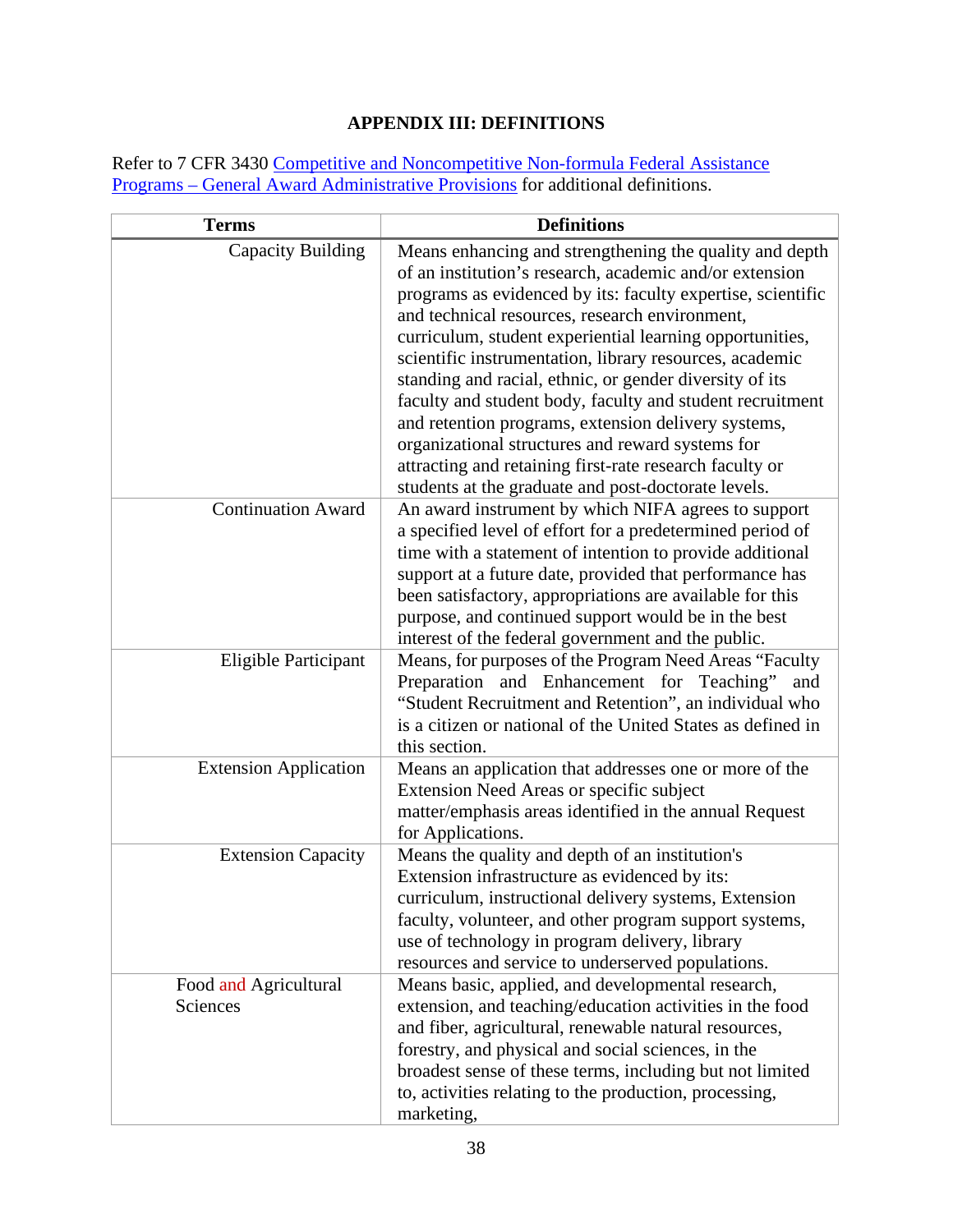| <b>Terms</b>                | <b>Definitions</b>                                                                                                                                                                                                                                                                                                                                                                                                                                                                                                                                                                                                                                                                                                                                                                                                     |
|-----------------------------|------------------------------------------------------------------------------------------------------------------------------------------------------------------------------------------------------------------------------------------------------------------------------------------------------------------------------------------------------------------------------------------------------------------------------------------------------------------------------------------------------------------------------------------------------------------------------------------------------------------------------------------------------------------------------------------------------------------------------------------------------------------------------------------------------------------------|
|                             | distribution, conservation, utilization, consumption,<br>research, and development of food and agriculturally<br>related products and services, and inclusive of programs<br>in agriculture, natural resources, aquaculture, forestry,<br>veterinary medicine, family and consumer sciences<br>(previously known as home economics), rural human<br>ecology, rural economic, community, or business<br>development, and closely allied disciplines.                                                                                                                                                                                                                                                                                                                                                                    |
| Matching                    | The process through which a grant recipient match<br>awarded USDA funds with cash and in-kind<br>contributions on a dollar-for-dollar basis. The matching<br>funds must derive from non-Federal sources.                                                                                                                                                                                                                                                                                                                                                                                                                                                                                                                                                                                                               |
| New Application             | An application not previously submitted to a program.                                                                                                                                                                                                                                                                                                                                                                                                                                                                                                                                                                                                                                                                                                                                                                  |
| <b>Outcomes</b>             | Means specific, measurable project results and<br>benefits that indicate the project's plan of operation<br>has been achieved. Measurable outcomes include:<br>intended<br>Results<br>unintended<br>are<br><b>or</b><br>a.<br>consequences of the project, e.g., "additional<br>course materials now available online<br>to<br>reinforce student learning during non-classroom<br>hours";<br>Products may be actual items or services<br>$\mathbf{b}$ .<br>acquired with funds, e.g., "mechanisms and<br>content to transition existing course(s) or<br>elements of course(s) for Web-based access" or<br>"created new and innovative prevention and<br>intervention initiatives"; and<br>Impacts are a measure of the results by<br>c.<br>comparing what might have happened in the<br>absence of the funded project. |
| Plan of Operation           | Means a detailed, step-by-step description of how the<br>applicant intends to accomplish the project's outcomes.<br>At a minimum, the plan should include a timetable<br>indicating how outcomes are achieved, a description of<br>resources to be used or acquired, and the responsibilities<br>expected of all project personnel.                                                                                                                                                                                                                                                                                                                                                                                                                                                                                    |
| Renewal Application         | A project application that seeks additional funding for a<br>project beyond the period that was approved in an<br>original or amended award.                                                                                                                                                                                                                                                                                                                                                                                                                                                                                                                                                                                                                                                                           |
| <b>Research Application</b> | Means an application that addresses one or more of the<br>Research Need Areas or specific subject<br>matter/emphasis areas identified in the annual Request<br>for Applications.                                                                                                                                                                                                                                                                                                                                                                                                                                                                                                                                                                                                                                       |
| <b>Research Capacity</b>    | Means the quality and depth of an institution's research<br>infrastructure as evidenced by its: faculty expertise in<br>the                                                                                                                                                                                                                                                                                                                                                                                                                                                                                                                                                                                                                                                                                            |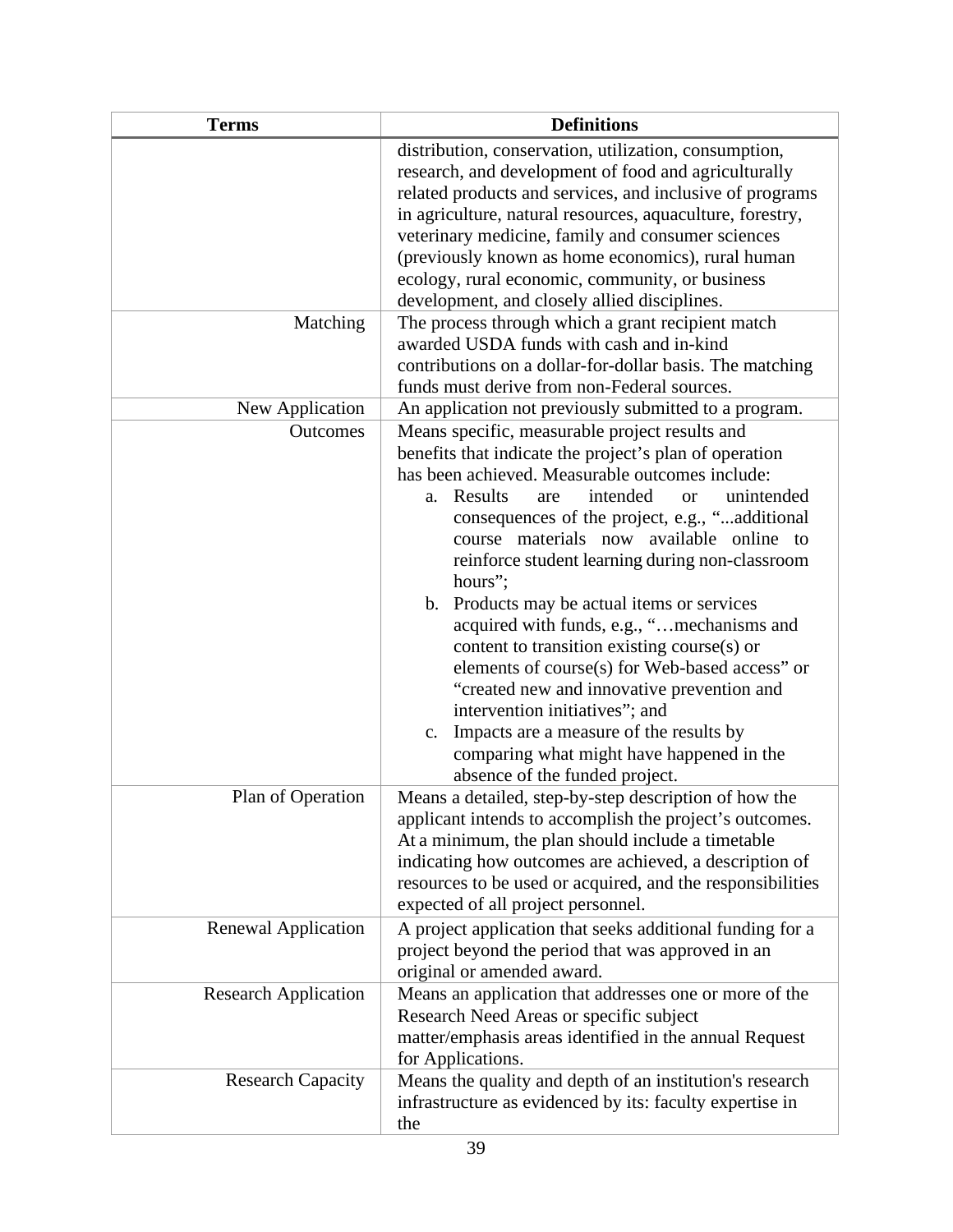| <b>Terms</b>                              | <b>Definitions</b>                                                                                                                                                                                                                                                                                                                                                                                                                                                  |
|-------------------------------------------|---------------------------------------------------------------------------------------------------------------------------------------------------------------------------------------------------------------------------------------------------------------------------------------------------------------------------------------------------------------------------------------------------------------------------------------------------------------------|
|                                           | natural or social sciences, scientific and technical<br>resources, research environment, library resources, and<br>organizational structures and reward systems for<br>attracting and retaining first-rate research faculty or<br>students at the graduate and post-doctorate levels.                                                                                                                                                                               |
| <b>Resubmitted Application</b>            | A project application that was previously submitted<br>to a program, but the application was not funded.                                                                                                                                                                                                                                                                                                                                                            |
| <b>Resubmitted Renewal</b><br>Application | A project application that requests additional funding<br>for a project beyond the period that was approved in the<br>original award. This is an application that had<br>previously<br>been submitted for renewal to but not funded.                                                                                                                                                                                                                                |
| Teaching                                  | Means formal classroom instruction, laboratory<br>instruction, and practicum experience in the food and<br>agricultural sciences and matters related thereto (such as<br>faculty development, student recruitment and services,<br>curriculum development, instructional materials and<br>equipment, and innovative teaching methodologies)<br>conducted by colleges and universities offering<br>baccalaureate or higher degrees.                                  |
| <b>Teaching/Education Application</b>     | Means an application that addresses one or more of the<br>Teaching/Education Need Areas or specific subject<br>matter/emphasis areas identified in the annual Request<br>for Applications and addressed by the applicant's<br>proposal.<br>(also see Teaching/Education Need Area)                                                                                                                                                                                  |
| Teaching capacity                         | Means the quality and depth of an institution's<br>academic programs infrastructure.                                                                                                                                                                                                                                                                                                                                                                                |
| Teaching/Education Need Area              | Means the specific area(s) of educational focus<br>identified in the annual Request for Applications and<br>addressed by the applicant's proposal. (also see<br>Teaching/Education application)                                                                                                                                                                                                                                                                     |
| Underrepresented                          | Means those whose representation among food and<br>agricultural professionals is disproportionately less than<br>their proportion in the general population as indicated in<br>standard statistical references, or as documented on a<br>case- by-case basis by national survey data (e.g. the U.S.<br>Department of Education's Digest of Education<br>Statistics, U.S. Department of Agriculture's Food and<br>Agricultural Education Information Systems, etc.). |